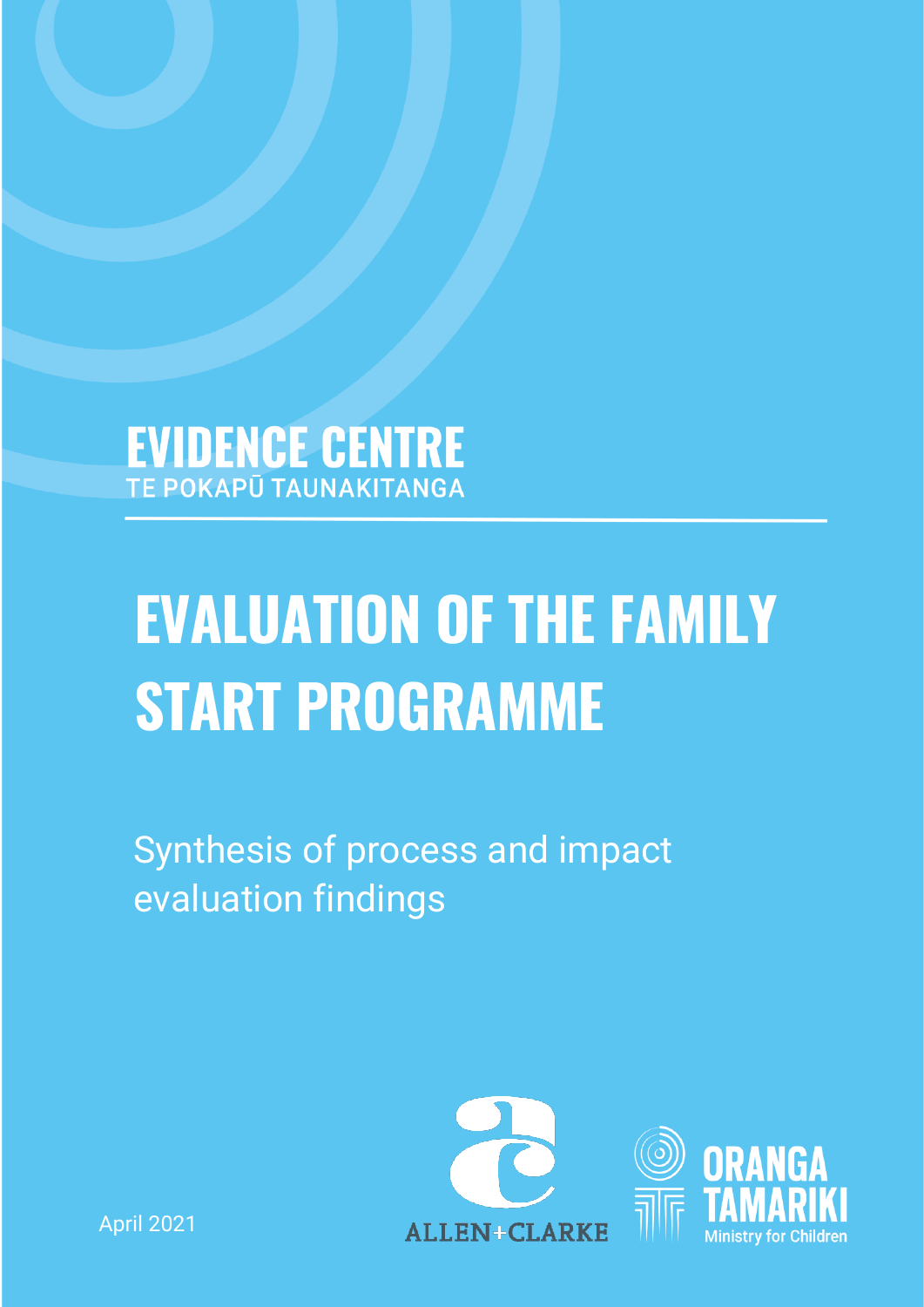The Oranga Tamariki Evidence Centre works to build the evidence base that helps us better understand wellbeing and what works to improve outcomes for New Zealand's children, young people and their whānau.

Email: [research@ot.govt.nz](mailto:research@ot.govt.nz)

Authors: Marnie Carter, Jacinta Cording, Nick Preval, Eyal Apatov, Helen Potter, Odette Frost-Kruse, Anna Scanlan, Nicole Waru, Edmond Fehoko, Kanchana Subedi.

Published: April 2021

ISBN: 978-0-9951443-7-8

If you need this material in a different version, please email us at research@ot.govt.nz and we will provide it for you.

#### Citation guidance:

This report can be referenced as Oranga Tamariki Evidence Centre and Allen + Clarke. (2021). Evaluation of the Family Start Programme: Synthesis of Process and Impact Evaluations. Wellington, New Zealand: Oranga Tamariki—Ministry for Children.

#### Copyright:

This document *Evaluation of the Family Start Programme: Synthesis of Process and Impact Evaluations* is licensed under the Creative Commons Attribution 4.0 International License http:// creativecommons.org/licenses/by/4.0/.

Please attribute © New Zealand Government, Oranga Tamariki—Ministry for Children 2018.

#### Oranga Tamariki disclaimer:

Oranga Tamariki has made every effort to ensure the information in this report is reliable but does not guarantee its accuracy and does not accept liability for any errors.

#### Statistics New Zealand IDI disclaimer:

The results in this report are not official statistics, they have been created for research purposes from the Integrated Data Infrastructure (IDI) managed by Statistics New Zealand.

The opinions, findings, recommendations and conclusions expressed in this report are those of the author(s) not Statistics NZ.

Access to the anonymised data used in this study was provided by Statistics NZ in accordance with security and confidentiality provisions of the Statistics Act 1975. Only people authorised by the Statistics Act 1975 are allowed to see data about a particular person, household, business or organisation and the results in these tables have been confidentialised to protect these groups from identification.

Careful consideration has been given to the privacy, security and confidentiality issues associated with using administrative and survey data in the IDI. Further detail can be found in the Privacy impact assessment for the Integrated Data Infrastructure available from [www.stats.govt.nz.](http://www.stats.govt.nz/)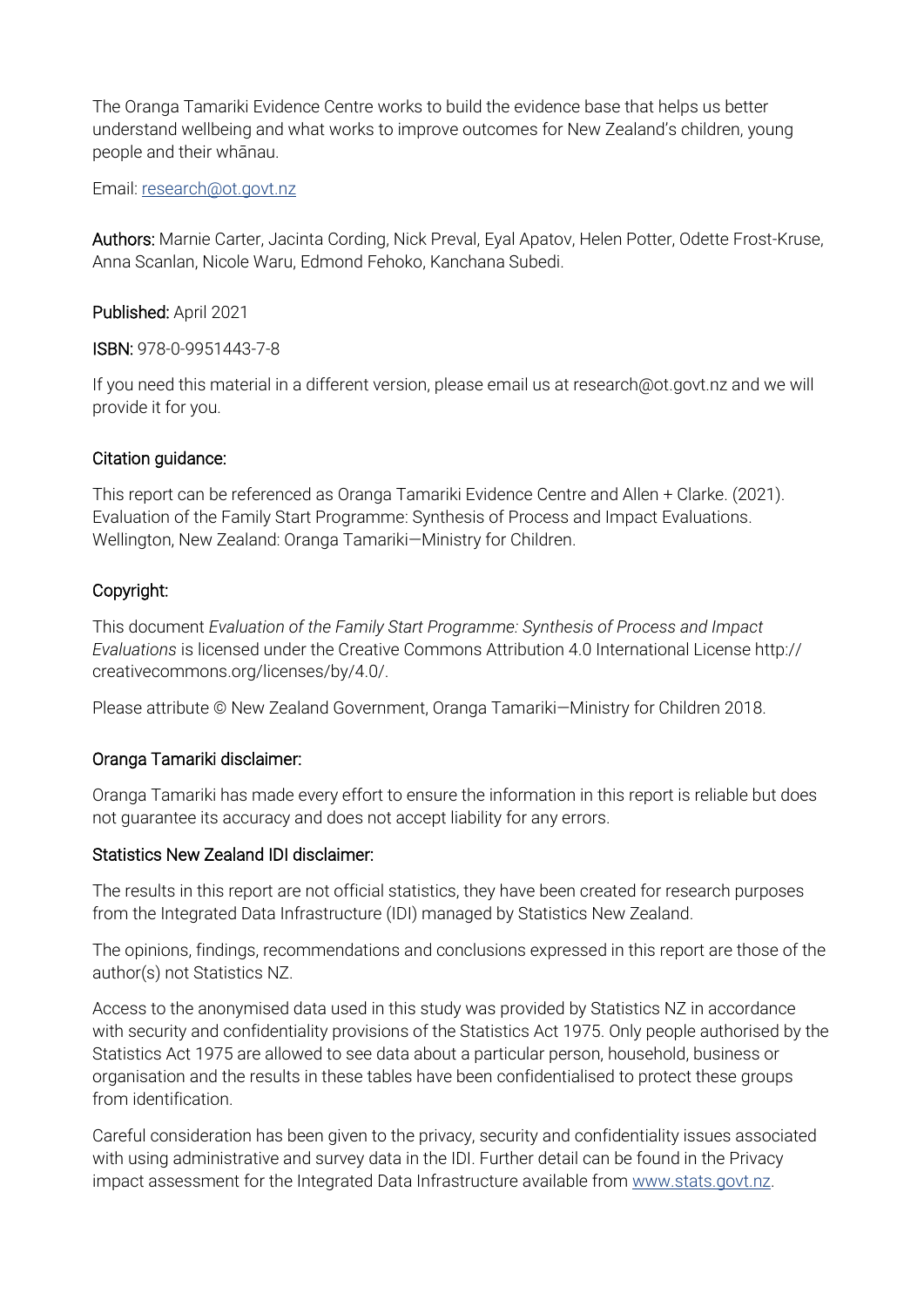#### Acknowledgements:

#### Advisors to the impact evaluation team

Special thanks to Sarah Crichton, Principal Advisor, The Treasury, for her invaluable and extensive input into the design and implementation of the analytical approach.

Dean Hyslop, Senior Fellow, Motu Economic and Public Policy Research, for technical advice and peer review.

He Awa Whiria advisors Andrew Sporle (Kaitiaki Māori) and Jesse Kokaua (Kaitiaki Pasifika).

Authors of the 2016 Evaluation of Family Start who shared code and provided valuable feedback; Rhema Vaithianathan and Moira Wilson.

He Awa Whiria Facilitator

Shirley Simmonds.

#### Evaluation Advisory Group (EAG)

Davina Jones, Moira Wilson, Sarah Crichton, Valmai Copeland, Janet Dean, Jean Mitaera, Judy Matai'a, Nicole Coupe, Gail Gillon, Carra Hammon.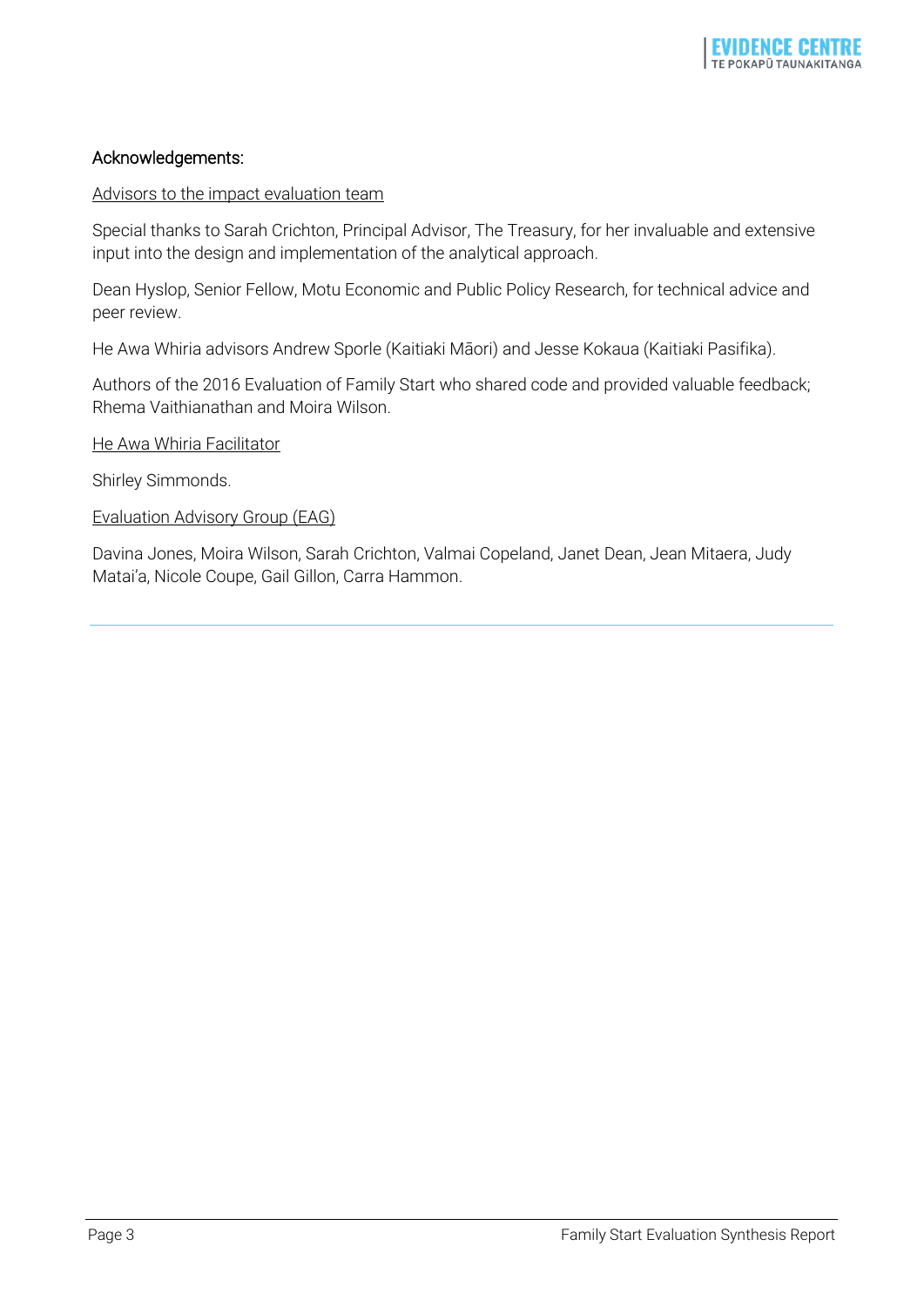# <span id="page-3-0"></span>**CONTENTS**

| KEQ1: To what extent is Family Start achieving programme outcomes and impacts for vulnerable<br>KEQ2: How well is Family Start delivering its service for vulnerable children and their whanau?35 | .34 |
|---------------------------------------------------------------------------------------------------------------------------------------------------------------------------------------------------|-----|
|                                                                                                                                                                                                   |     |
|                                                                                                                                                                                                   |     |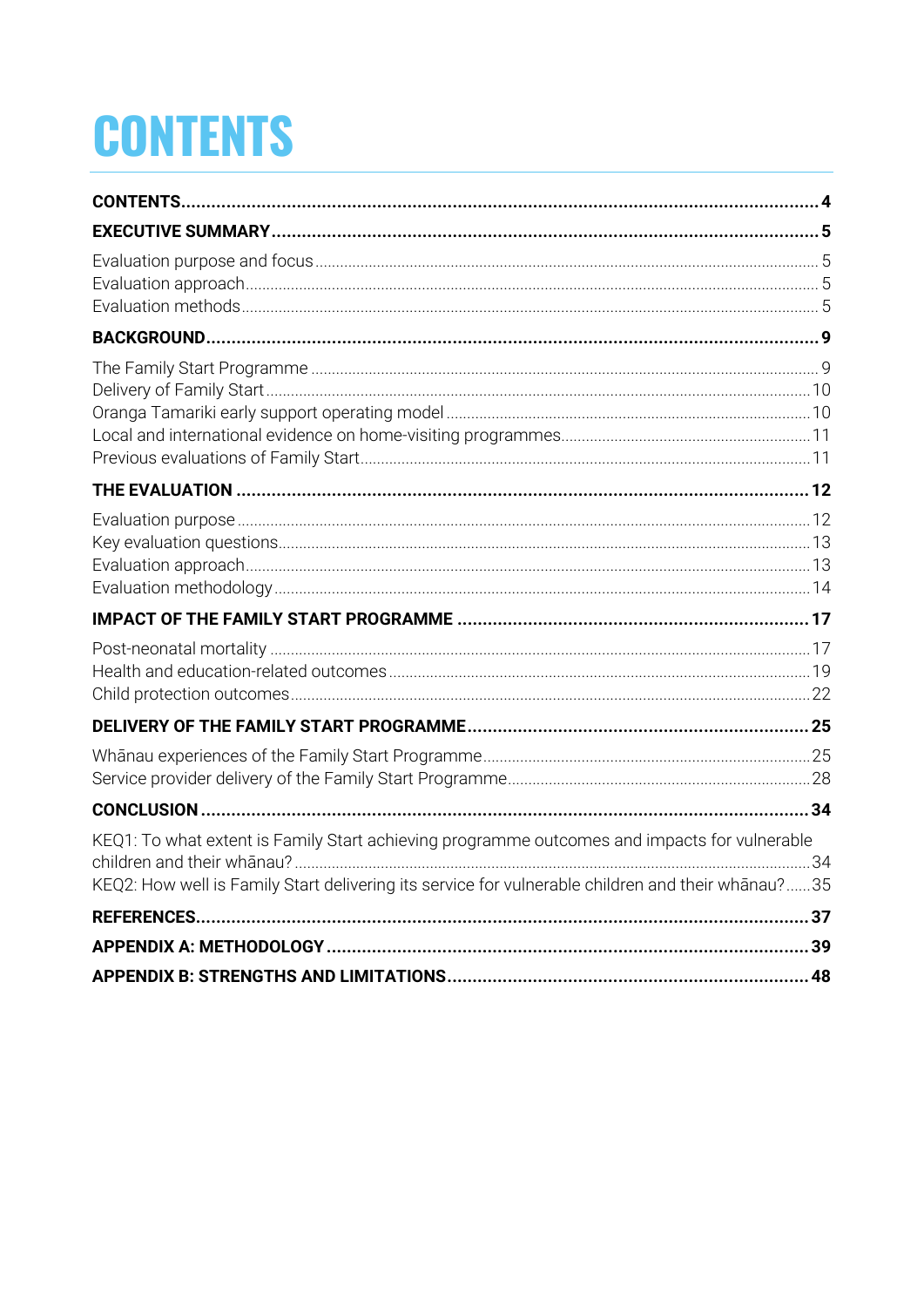## <span id="page-4-0"></span>**EXECUTIVE SUMMARY**

This report provides findings from an evaluation of the Family Start programme ('Family Start'), a voluntary home-visiting programme that supports whānau to improve children's health, learning and relationships, whānau circumstances, environment and safety.

## <span id="page-4-1"></span>Evaluation purpose and focus

The purpose of this evaluation is to assess the Family Start programme's impact and effectiveness. To achieve this purpose, the evaluation was undertaken through two workstreams:

- an impact evaluation, the purpose of which was to assess the impact that Family Start participation is having on the wellbeing of New Zealand children and their whānau. The evaluation examined a range of health, educational, and social outcomes for children, including separate analyses for Māori and Pasifika children.
- a process evaluation, the purpose of which was to explore the effectiveness of the programme's design and delivery, including how client whānau experience the programme, and how Family Start providers can optimise positive impacts for children and their whānau.

## <span id="page-4-2"></span>Evaluation approach

The evaluation was informed by a Bridging Cultural Perspectives approach which comprises the He Awa Whiria and Negotiated Spaces models (Superu, 2018)

In the impact evaluation, reviewers representing the three knowledge streams (Māori, Pasifika, Pākehā) worked together to assist with the interpretation of the findings at an aggregate level, and through the lens of each worldview.

In the process evaluation, data collection and analysis under the three streams was led by a kaitiaki who had overall responsibility and accountability for their knowledge stream. Data were initially analysed and written up under each separate stream, and the evaluators then worked together to synthesise findings under the evaluation questions.

## <span id="page-4-3"></span>Evaluation methods

The impact evaluation was conducted using data from Statistics New Zealand's Integrated Data Infrastructure (IDI), using two quasi-experimental methods: Propensity Score Matching (PSM) for the period from 2009 to 2015 and Difference-in-Differences (DiD) for the period from 2003 to 2015. As DiD measures change across a given area (e.g., a Territorial Local Authority, TLA), results from the DiD analyses should be treated with caution; this is because the number of Family Start participants is a small proportion of the total population of each TLA, which makes it difficult to detect any changes. The evaluation therefore relies more heavily on the PSM results, which are more reliable in this context.

The process evaluation, conducted in 2019, drew strongly on qualitative data from five providerlevel case studies (three kaupapa Māori providers, one Pasifika provider and one Pākehā provider) which included in-depth interviews with Family Start managers, workers, referrers and whānau that were clients of Family Start. Other data collection methods included interviews with Oranga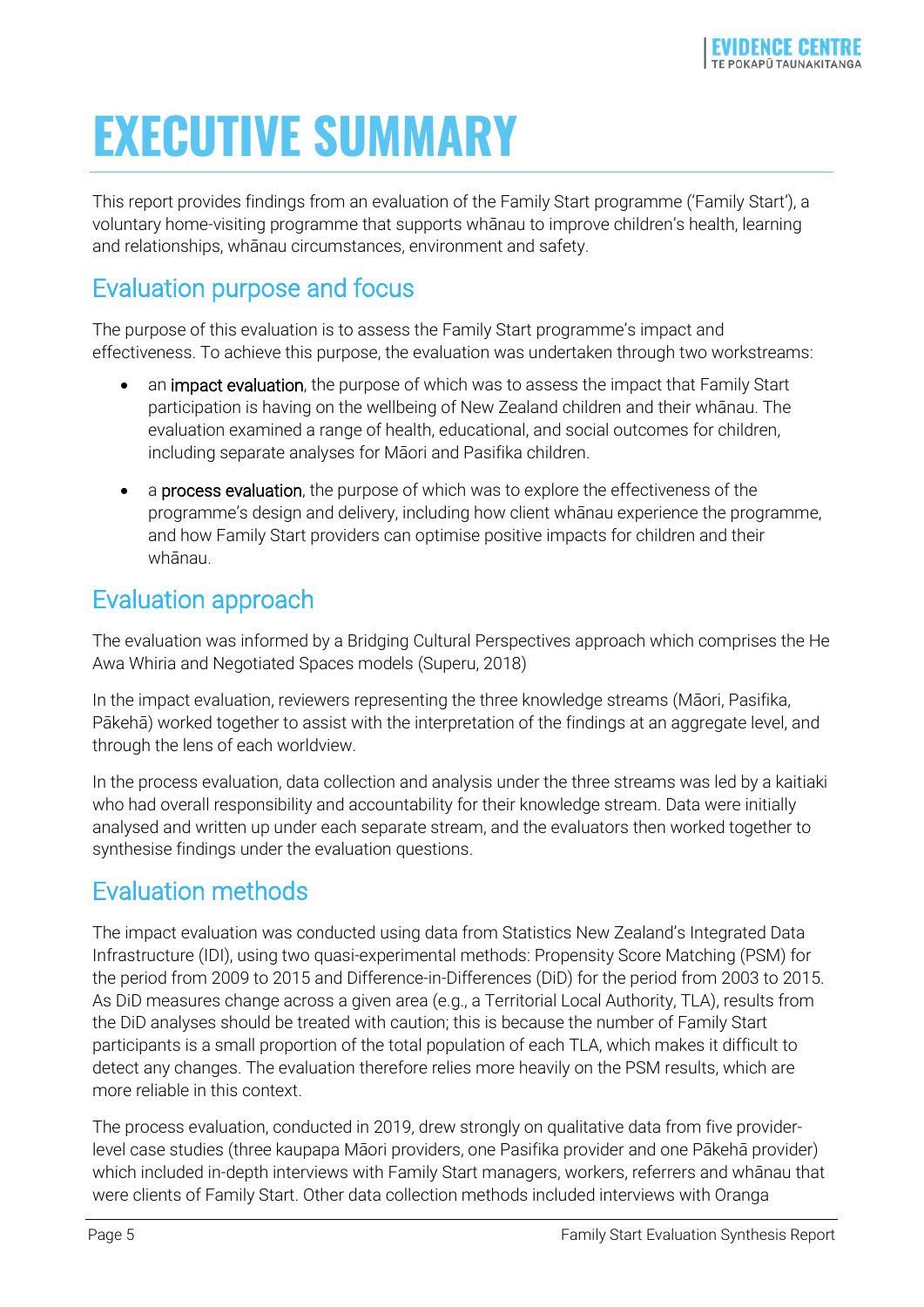Tamariki officials and other key stakeholders, an electronic diary activity during which Family Start workers recorded their experiences and perceptions in their role working with whānau, a review of key documents and analysis of Family Start administrative data.

## Key findings

#### Participation in Family Start improves child safety

The impact evaluation PSM analysis estimated that children's participation in Family Start is associated with a reduction in deaths from all causes in their first year of life from 2.9 to 1.7 deaths per 1,000 children (a reduction of 42%). Children who participate in Family Start are also estimated to be less likely to die due to injury or SUDI (Sudden Unexpected Death in Infancy) in their first year of life.

Whānau that participate in Family Start reported that they had made changes to enhance their children's physical safety and prevent injuries through modifying the home environment, for example by putting latches on cupboards, storing cleaning products out of reach, and installing baby gates. Some whānau also made changes to their infant's sleeping arrangement to enhance safety, such as using safe co-sleeping practices. The Child Safety Tools (CST) component of the Family Start Programme was viewed by the case study providers and staff as an important component in supporting child safety.

#### Whānau received an effective, reliable and safe service from the Family Start Programme

Whānau that participated in the evaluation viewed the service as meeting their needs and effectively supporting them in their parenting. Whānau had a good understanding of the programme and what they hoped to get out of it. Almost all said they were very happy with the Family Start worker they had been matched with and had successfully built a relationship of trust.

Whānau considered goal setting, through the development of a Child Family Plan (CFP), to be a key feature of the programme. The process of setting goals and being supported to achieve them by their Family Start worker was instrumental in achieving positive change for whānau.

#### Client whānau consider that Family Start has improved their parenting skills

Family Start workers use a strengths-based approach to support whānau with parenting, encouraging whānau by highlighting and praising their strengths and skills as parents, and working to build on what they already know. Whānau appreciated the opportunity to learn more about child development and new, positive ways to parent and interact with their children. Family Start workers also helped whānau with decision-making by acting as a 'sounding board' for whānau to talk things through, but did not make decisions for them.

Whānau described changes that they had made as a result of their engagement with Family Start. These included changes to the way they discipline their children, greater interaction and play with their children, improving their nutrition and physical activity, and enrolling them in early childhood education. They had observed changes in their children's, and their own, wellbeing.

#### Family Start increases participation in health services

The impact evaluation PSM analysis estimated that Family Start participants were more likely to be enrolled with a Primary Health Organisation (PHO) and more likely to be fully immunised at every milestone by their first birthday. The analysis also estimated that the programme increased the likelihood of attending the Before School Check (B4SC). Some whānau reported that their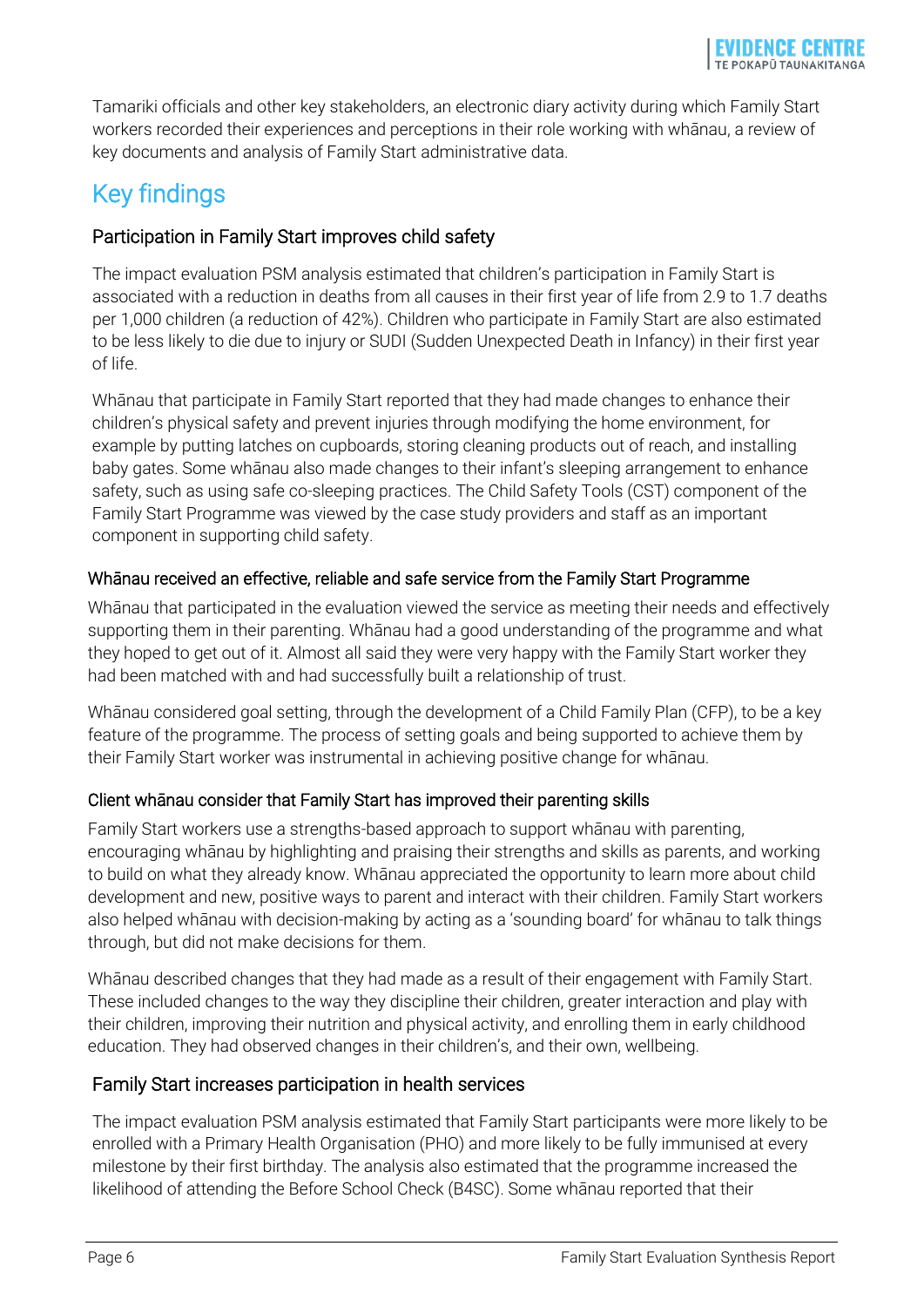confidence in dealing with health services had increased after engaging with Family Start, which may have contributed to the increased PHO enrolment, immunisation rates and B4SC attendance.

The PSM analysis also estimated that participants' mothers were more likely to receive publicly funded mental health and addiction services after engaging with the programme. Additionally, child participants were estimated to be more likely to be hospitalised for maltreatment-related injuries and long-bone fractures. Although these results could be interpreted unfavourably (suggesting that Family Start participation has not benefited children and whānau with respect to these outcomes), the finding may reflect that Family Start increased the rate of identification and provision of support for the physical and mental health issues of children and mothers. This aligns with findings from the process evaluation, in which Family Start workers reported that they frequently refer whānau members to mental health services, alcohol and drug services, and counselling.

#### Participants reported that the Early Learning Payment was helpful in supporting their children to participate in early childhood education

Whānau interviewed stated that access to the Early Learning Payment (ELP) provided a valued opportunity for their children to participate in early childhood education (ECE) at a younger age. No statistically significant impact was found on overall rates of child enrolment with an ECE provider (one of Family Start's goals) in the impact evaluation, however measures of the duration or timing of ECE participation were not examined.

#### Participants in Family Start are more likely to experience interactions with Oranga Tamariki

Impact evaluation PSM results suggested that Family Start participants were more likely to interact with Oranga Tamariki (e.g., Reports of Concern, Care Placements, Police Reports of Family Violence events). While interaction with Oranga Tamariki could be perceived as a concerning finding (as it may indicate deterioration in child/whānau circumstances), it may reflect the programme's success in identifying and addressing family violence and other child health and safety issues. In other words, these findings may be the result of safeguarding and observational activities associated with Family Start. Additionally, the findings may reflect 'reverse causality', in that contact with Oranga Tamariki may be the reason for referral to the programme and would therefore be more common among Family Start participants.

#### Some aspects of the Family Start model do not align with Māori worldviews and practices

The process evaluation found that the design of the Family Start programme is effective, in that it enables providers to maintain fidelity to the core principles of the programme while also tailoring service delivery in response to the needs of the whānau as well as the values and principles of the contract holding organisation. The Family Start model is largely effective for service providers that deliver the programme through a Pākehā/Western framework.

However, Kaupapa Māori Family Start providers stated that the time-bound nature of some activities does not fit with principles of whanaungatanga. For example, producing the expected output of a Strengths and Needs Assessment within six weeks does not allow adequate time to build relationships of trust. The programme model also focuses on Western concepts of a child's development as an individual, rather than his or her development in the holistic context of whānau, hapū and iwi. Adapting programme concepts and resources to align with Māori worldviews and approaches is an additional burden for Māori providers. They also noted that whānau Māori typically responded well to intensive engagement, particularly at the beginning of the trust building process, but they were not funded to undertake these additional activities.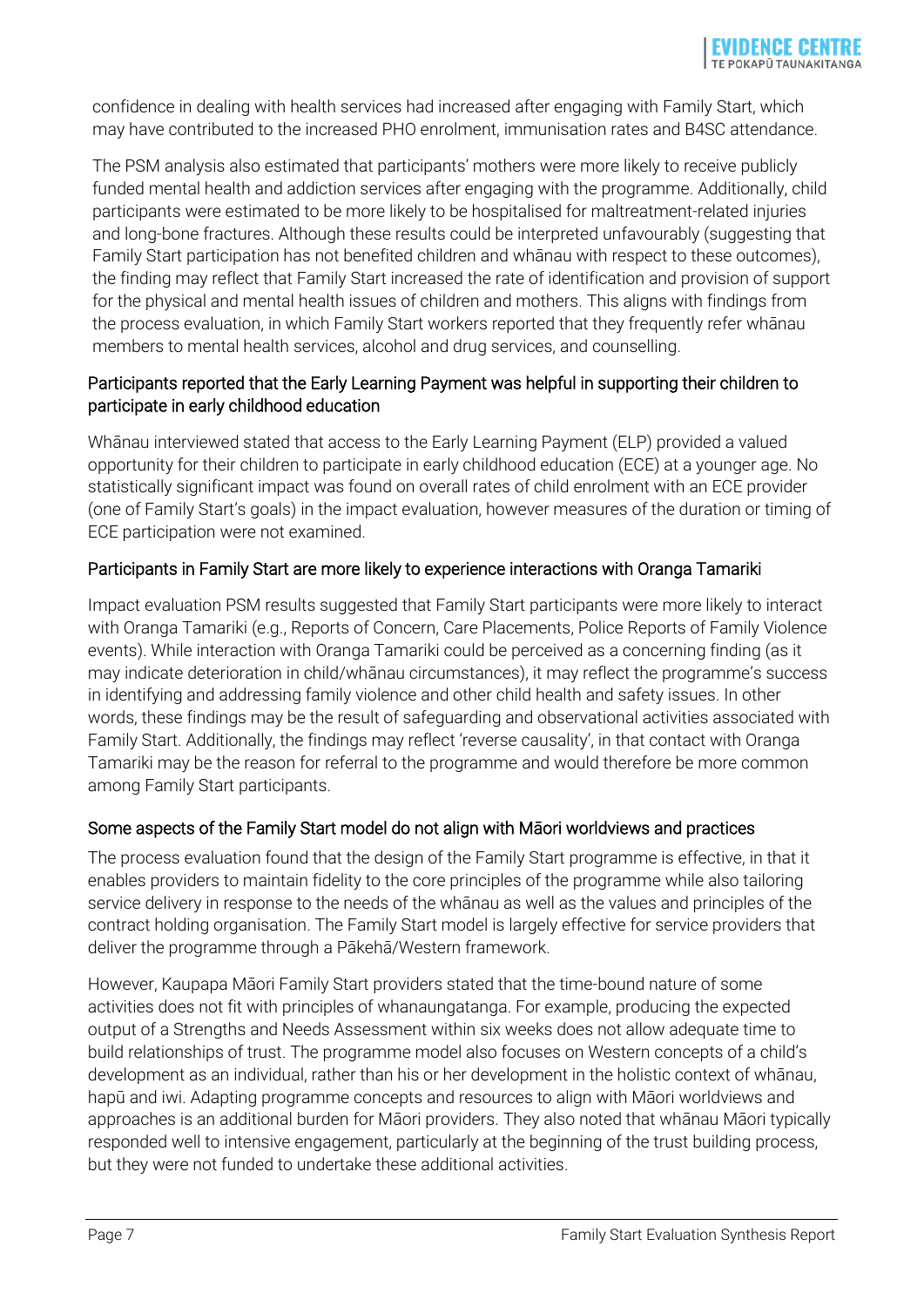#### Family Start workers are feeling stretched by the challenge of working with whānau who need intensive support

Family Start workers and managers reported that they are working with more high needs whānau that need intensive support. These whānau lead complex lives and may be affected by issues such as family violence, alcohol and drug addictions and mental health issues. As a result, workers tend to provide longer visits and more frequent contact via phone and text messaging between visits. Family Start workers described feeling stressed, exhausted and overwhelmed due to long work hours and the mental energy required to support whānau in crisis.

There was a strong call from Family Start providers and workers for a change to the current funding model and caseload expectations to reflect the increased workload from working mainly with high needs whānau.

#### Family Start providers identified a need for nationally-consistent training

Induction, initial training and ongoing professional development of the Family Start workforce is undertaken onsite by Family Start providers. The quality and comprehensiveness of this training is variable as it relies on the time, resource allocation, personnel skill and systems of each provider organisation. In addition, the training generally focuses on the operational aspects of the job, with little focus on technical or clinical aspects such as child development. Family Start managers and workers expressed a desire for nationally consistent training. They called for additional support from Oranga Tamariki to enable them to offer high quality training, such as by co-designing a training package.

#### Some changes have been made to the programme following the Process Evaluation report

The process evaluation, conducted in 2019, included a recommendation to reduce caseload expectations to enable Family Start workers to work more intensively with and better support high needs whānau. In response, Oranga Tamariki has implemented a revised caseload model, under which Family Start worker caseloads have changed from 1 full-time equivalent (FTE) to 16 whānau to 1 FTE to 12–16 whānau, with a median of 14 whānau per worker.

The process evaluation also recommended increasing funding for Family Start worker salaries to enable programme providers to attract and retain suitably qualified and experienced staff. To address this, Oranga Tamariki has increased the contracted funding for each provider.

### **Conclusion**

Overall, the results of the evaluation indicate that Family Start is having a positive impact on the wellbeing and safety of participant children and their whānau, and improving engagement with health-promoting public health services.

Whānau are receiving an effective service that they value, and that they perceive to be creating meaningful change in their lives.

Family Start providers are putting in considerable effort to deliver a service that aligns with the parameters of the programme model but is tailored to best meet the needs of their clients. However, the programme model is primarily grounded in a Pākehā/Western framework, and Māori providers are undertaking additional (unfunded) work to adapt the programme to the cultural context of their client whānau.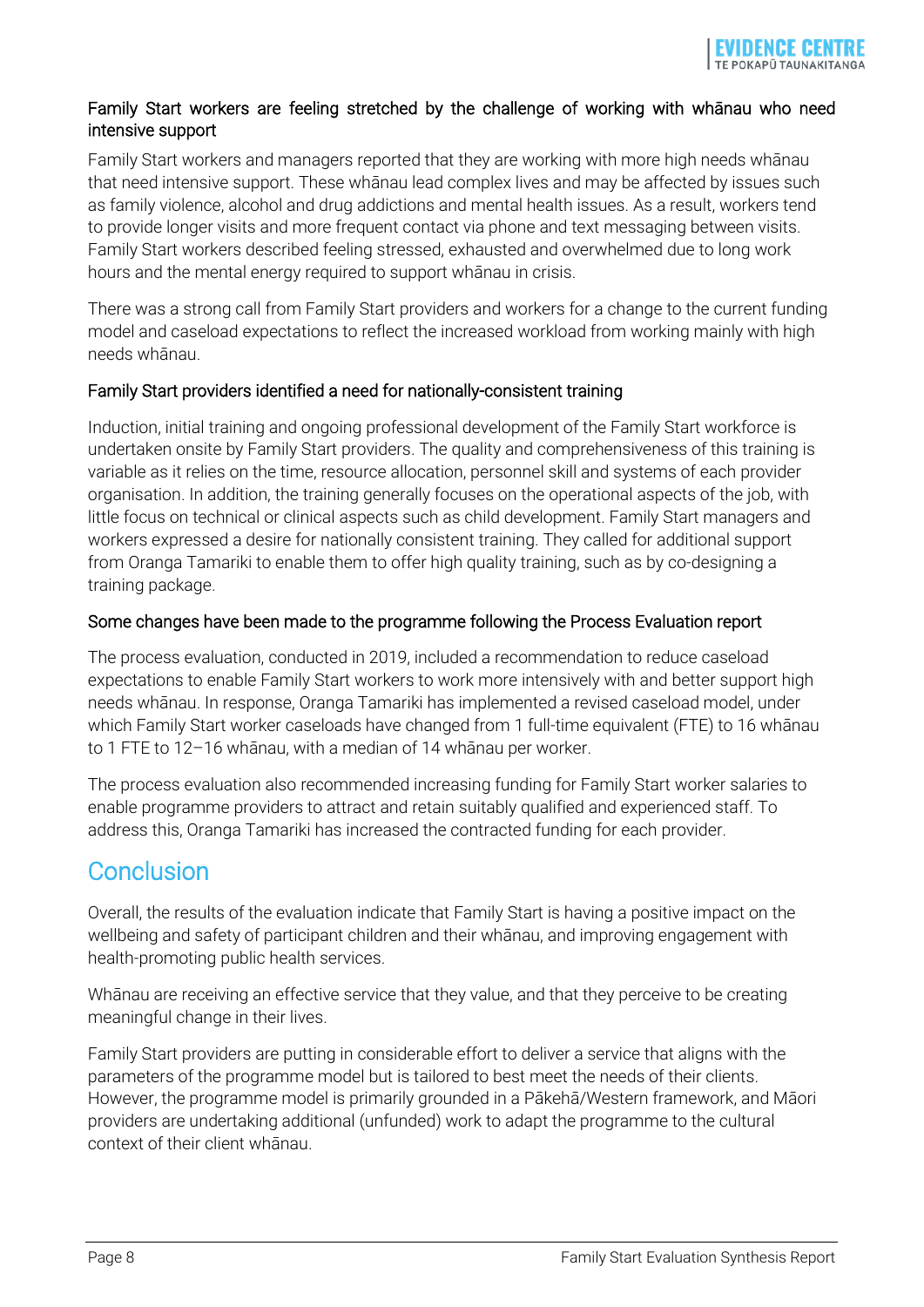## <span id="page-8-0"></span>**BACKGROUND**

## <span id="page-8-1"></span>The Family Start Programme

The Family Start Programme ('Family Start') is a voluntary home-visiting programme funded, monitored and overseen by Oranga Tamariki. The programme is aimed at supporting families and whānau at risk of facing health and social challenges to realise better outcomes for their children.

Children are typically enrolled in the programme before birth or in their first year,<sup>[1](#page-8-2)</sup> and may remain enrolled in the programme until they transition into school or until support is no longer needed.<sup>[2](#page-8-3)</sup> In order to enrol in the programme, families or whānau must be experiencing or have experienced:[3](#page-8-4)

- mental health issues
- addiction problems
- childhood history of abuse (for the parent/caregiver)
- care or protection history
- relationship problems (including family and whānau violence)
- parenting or child health and development issues, or
- young parenthood with additional challenges or needs.

Referrals are made directly to Family Start providers by local health and social services, or through family or self-referral. Family Start providers then aim to contact the family within five days to organise an initial visit to confirm eligibility and willingness to engage in the programme (Oranga Tamariki, n.d.).

Once a child is enrolled with Family Start, home visits are undertaken by a Family Start worker, who is expected to have a qualification and experience relevant to working with children and their whānau/families in social work, education or health. Service delivery is guided by a programme manual developed by Oranga Tamariki. The manual specifies core service delivery components (the Parenting Resource, Strengths and Needs Assessments (SNA), Child Safety Tools (CST) and Child Family Plans (CFP)). The delivery of these core components follows a cyclic process.

Family Start workers respond to the unique needs of the whānau they are working with, and ultimately the way in which service delivery is undertaken depends on the needs of the whānau.

The programme works from a child-centred, strengths-based approach, to encourage whānau to explore options available for managing problems and difficulties encountered when raising young

<span id="page-8-2"></span><sup>1</sup> Children may be enrolled between ages one and two in exceptional circumstances; see Oranga Tamariki (2020a).

<span id="page-8-3"></span><sup>2</sup> Support is no longer needed where families have "achieved their goals, the child's wellbeing is enhanced, parents' confidence is increased, and living circumstances are improved" (p2, Oranga Tamariki, n.d.).

<span id="page-8-4"></span><sup>&</sup>lt;sup>3</sup> Alternatively, they can be accepted to the programme by satisfying a combination of sudden unexplained death indicators (e.g. smoking during pregnancy), lack of positive support networks, multiple births or short inter-pregnancy intervals, criminal justice involvement, financial and material resource difficulties, frequent change of address or housing issues, and parent educational difficulties.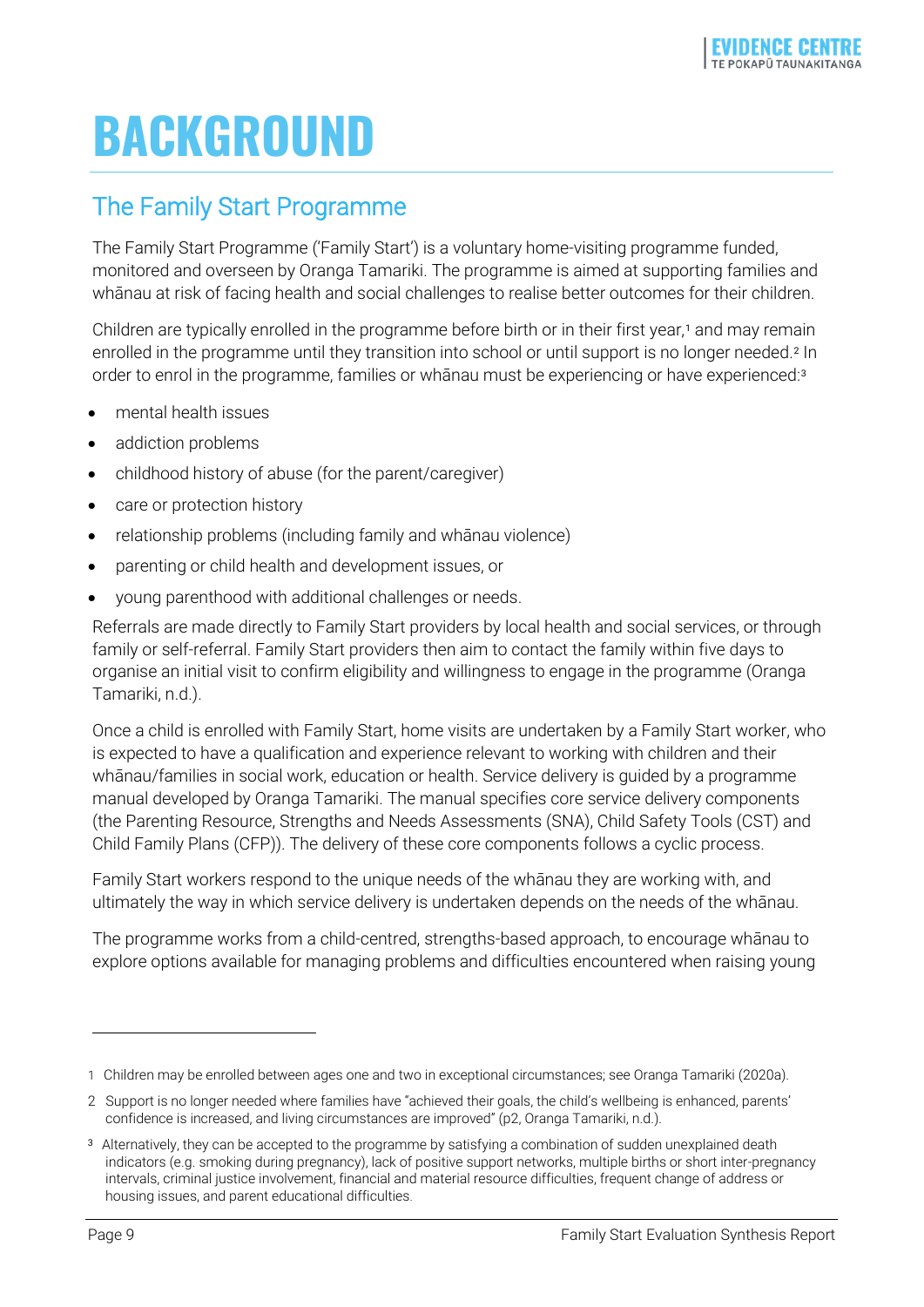children. This includes supporting whānau to seek support for issues such as mental health and addiction, family violence and housing.

The programme is also designed to help parents enjoy raising their children in a way which promotes healthy outcomes. The programme facilitates outcomes by:

- encouraging whānau to build strong bonds between the parent and child
- developing whānau safety awareness
- teaching whānau about healthy lifestyle choices and child nutrition, health visits and immunisations
- developing parenting confidence.

Ultimately, the programme aims to improve child health and wellbeing outcomes across New Zealand; build healthy and resilient whānau; reduce child maltreatment; and decrease child injuries and deaths.

## <span id="page-9-0"></span>Delivery of Family Start

Family Start was introduced in 1998 in three pilot sites: Rotorua, Waitakere and Whangārei. Following the initial pilot, the programme was introduced to an additional 13 Territorial Local Authorities (TLAs) during the period 1999-2000. Family Start later became available in an additional 14 TLAs during the period 2005-2007 (referred to in this report as 'the 2005-2007 Family Start expansion'). For the next nine years Family Start did not expand further, although a number of changes to the programme content and structure occurred throughout this time.

The 2017 Budget allocated an additional \$28 million over four years to expand Family Start. In 2019/20 financial year \$50.7 million was spent on the programme, with an additional 7.5% funding increase provided for the 2020/21 financial year.

The nationwide expansion, which began in 2017, has extended the availability of Family Start to all TLAs, except in Christchurch where the Early Start programme provides similar services.

Data shows that from July to November 2020 the programme provided support for an average of just over 5,200 children and their whānau per month (Oranga Tamariki, 2020b). Around 60 percent of Family Start clients are Māori, 16 percent are Pasifika, 16 percent are Pākehā and 9 percent are of other ethnicities. These percentages have remained relatively consistent since 2017.

### <span id="page-9-1"></span>Oranga Tamariki early support operating model

The Family Start Programme sits within the suite of Oranga Tamariki early support programmes. A recently published synthesis of research and evaluations of its early support services (Oranga Tamariki Evidence Centre, 2020a) notes that Oranga Tamariki is developing a new operating model, which includes a new early support service.

Alongside its new operating model, Oranga Tamariki has several contracts with early support service providers. Family Start is the largest contracted programme by budget, with just over \$50 million spent in 2019/20. Other contracted early support programmes include Social Workers in Schools, medium/high intensity wraparound family support services, Children's Health Camps, low to medium intensity family support services, and Strengthening Families. In addition, the Oranga Tamariki Children's Team is an internal stand-alone operation or programme that is not contracted to an NGO.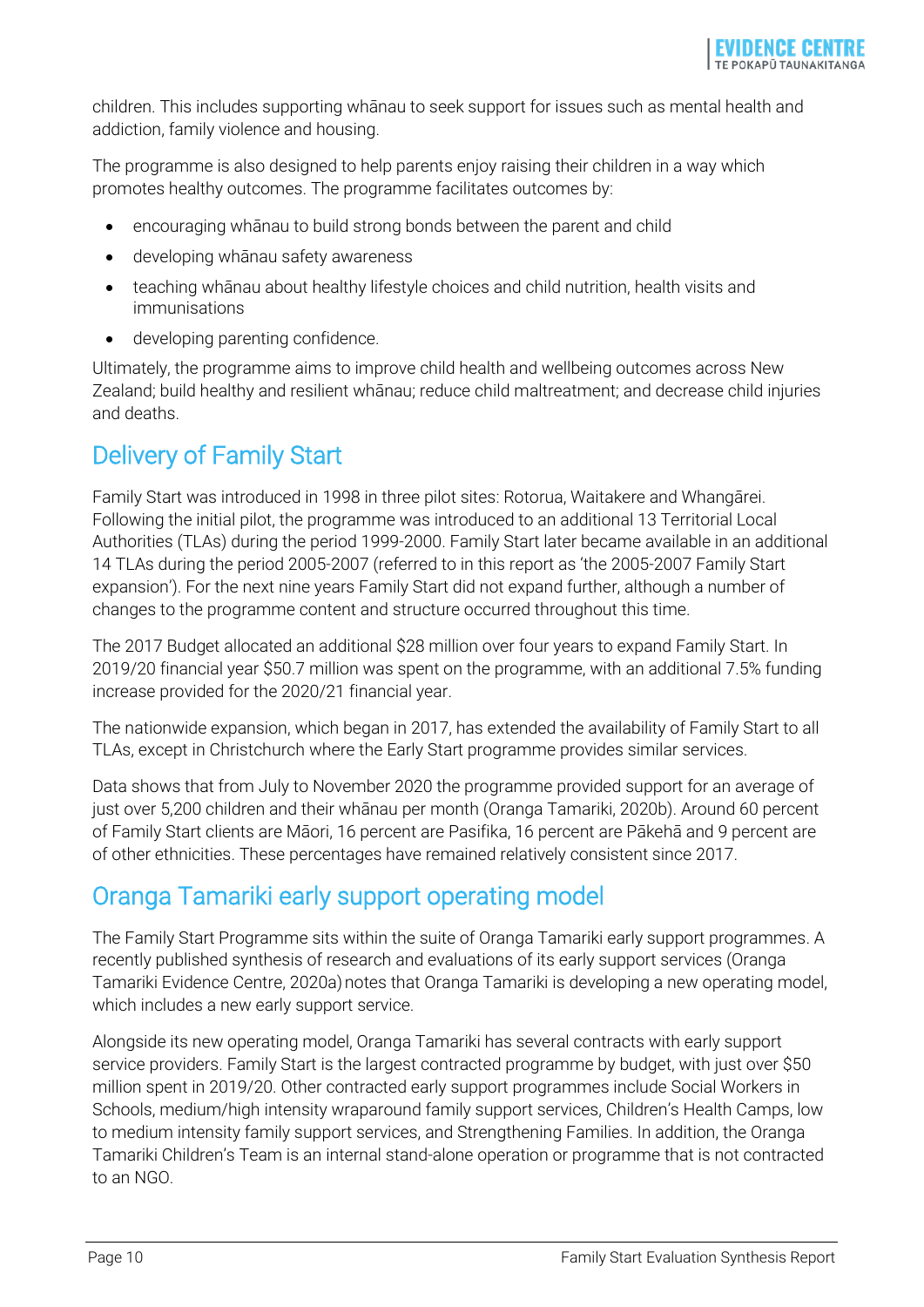### <span id="page-10-0"></span>Local and international evidence on home-visiting programmes

A review of literature was out of scope for this evaluation. A summary of the review prepared by Vaithianathan et al. (2016) is presented below.

There is a body of evidence showing that intensive home visiting programmes in pregnancy and early childhood can improve parenting practices and have positive impacts on child health, school readiness and adjustment in adolescence (Robertson, 2014; Avellar et al., 2014; Howard & Brooks-Gunn, 2009; Peacock et al., 2013). There is also evidence that even if only some of the adversities facing at-risk children are averted, the return on investment from effective early support programmes can be substantial (Kilburn & Karoly, 2008).

In a small number of studies, home visiting programmes have been shown to be effective in reducing child maltreatment (MacMillan et al., 2009; Robertson, 2014; Avellar et al., 2014; Howard & Brooks-Gunn, 2009). In the Elmira trial of the Nurse Family Partnership, children in the intervention group had fewer substantiated reports of abuse, and fewer maltreatment reports at 15 years of age than the control group (Olds et al., 1986; Olds et al., 1997). Additionally, families in the intervention group in the Early Start trial in New Zealand had more positive and less punitive parenting and lower rates of parent-reported childhood physical abuse (Fergusson et al., 2005; Fergusson et al., 2012).

International evidence also suggests that home visiting programmes are a promising means of reducing child mortality. In the Memphis Nurse Family Partnership trial, home visiting for very lowincome first-time mothers reduced all-cause mortality in mothers and preventable cause mortality to age 20 in children (Olds et al., 2014). A quasi-experimental study of a community implementation of the Nurse Family Partnership also found participation in the programme reduced the frequency of adverse perinatal outcomes, including infant mortality, for first-time single mothers (Carabin et al., 2005). The promise of home visiting in this respect is reinforced by evidence on the mortality effects of introducing nurse home visits on a universal basis. An area-level study of the introduction of a universal nurse home visiting programme for Danish mothers and their infants from 1937 through 1949 found reduced infant mortality (Wüst, 2012).

## <span id="page-10-1"></span>Previous evaluations of Family Start

Since its inception, the Family Start programme has received ongoing review and evaluation, which has resulted in changes to its design, delivery, and geographical reach. In emphasising the need to reach vulnerable children at risk of maltreatment, a number of process and impact evaluations of Family Start have previously been conducted.

An evaluation of the impact of Family Start (Centre for Child and Family Policy Research, 2005) involving four programme sites (West Auckland, Hamilton, Whakatāne, and Nelson) found that Family Start appeared to improve rates of parenting knowledge, caregiver participation in education and employment, and access to a child health worker. However, findings suggested that the programme did not increase rates of breastfeeding or child immunisation, nor decrease caregiver smoking. Notably, this evaluation did not include control or comparison groups, but instead measured differences in outcomes across a 12-month period. It was concluded that further impact evaluations were required to assess the effect of Family Start on longer-term outcomes for children and their whānau.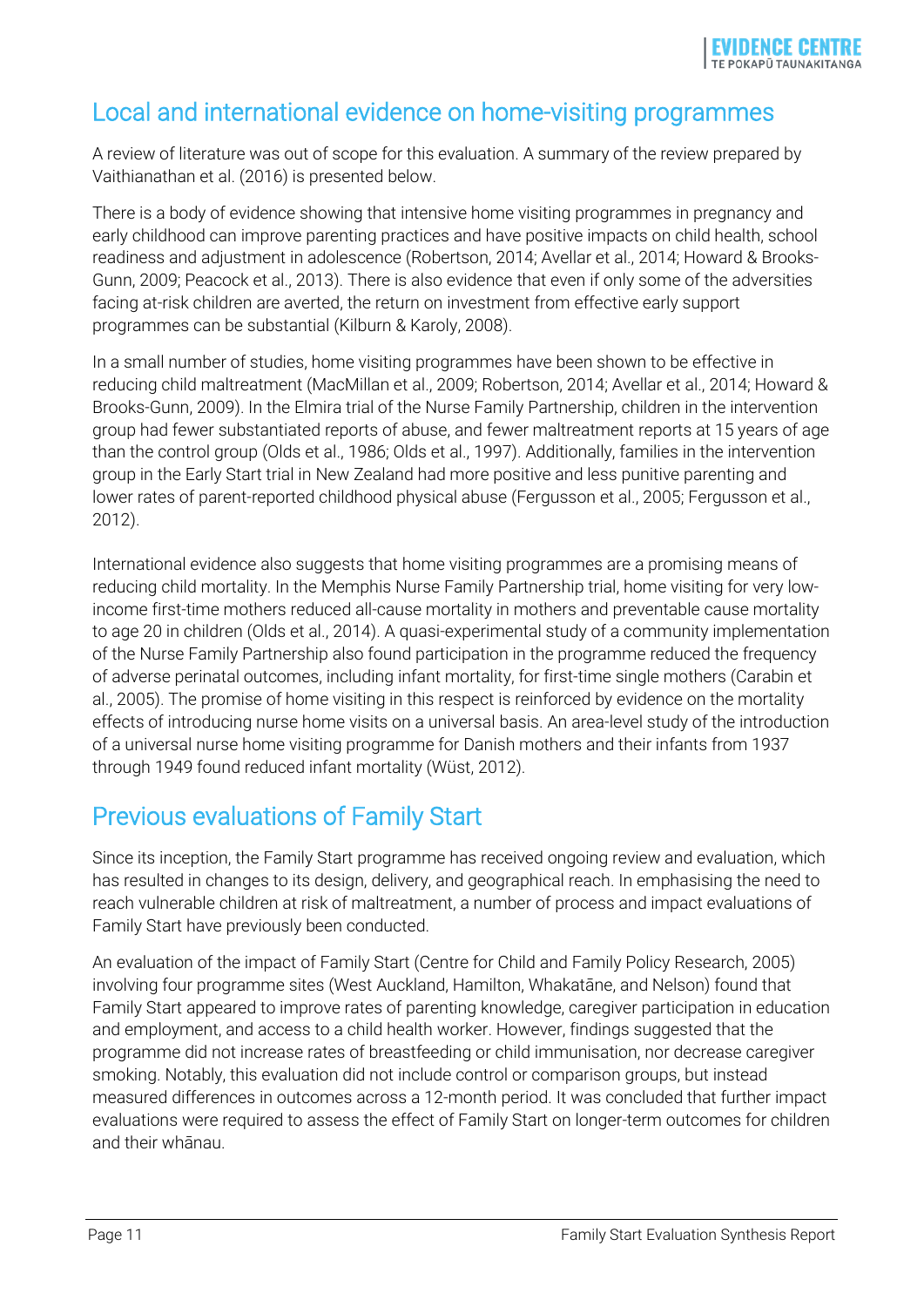An independent review of the Family Start and Early Start programmes (Cribb, 2009) included a review of Family Start monitoring data and interviews with providers, enrolled programme participants, and other stakeholders. The review found that Family Start appeared to have a positive effect on breastfeeding, Early Childhood Education (ECE) enrolment, immunisation, and completed Well Child visits. However, the effectiveness of the programme was found to vary across providers. The review concluded that Family Start had "considerable potential" (p. 2) to effect positive outcomes for children, but that consistency in programme content and delivery was required, supported by changes in the contracting structure. This led to the standardisation of contracted programme elements across providers in 2011.

A quasi-experimental study conducted in 2016 (Vaithianathan et al., 2016) provided the first empirical evidence of Family Start's effectiveness. The evaluation found a small but statistically significant reduction in post neonatal infant mortality during the first year after their birth for children who participated in Family Start. It also found that the programme had positive impacts on whānau utilisation of health services and engagement with early childhood services; and that programme users were more likely than others to be referred to Oranga Tamariki.

An extension study published in 2017 (Vaithianathan et al., 2017) looked at the effectiveness of the programme for different participant groups. This found that there were significant reductions in post-neonatal infant mortality across a range of sub-groups, including teen and non-teen mothers, children in families with and without previous contact with Child Youth and Family (now Oranga Tamariki) and Māori children enrolled with kaupapa Māori and mainstream providers.

The extension analyses also suggested that positive outcomes for Māori children, including increased enrolment with a Primary Health Organisation (PHO) at age one and immunisation rates, were more likely to be achieved for those children enrolled with a kaupapa Māori organisation than those enrolled with mainstream service providers.

## <span id="page-11-0"></span>**THE EVALUATION**

## <span id="page-11-1"></span>Evaluation purpose

The purpose of this evaluation was to assess the Family Start programme's impact and effectiveness. In the context of the nationwide expansion of Family Start, Oranga Tamariki commissioned a process and impact evaluation which builds on previous studies that have examined the impact of the programme (i.e., Vaithianathan et al., 2016). The evaluation was undertaken through two workstreams:

- a process evaluation, conducted in 2019, to explore the effectiveness of the programme's design and delivery, including how client whānau experience the programme, and how Family Start providers can optimise positive impacts for children and their whānau.
- an impact evaluation, conducted in 2020, to assess the impact that Family Start participation is having on the wellbeing of New Zealand children and their whānau. The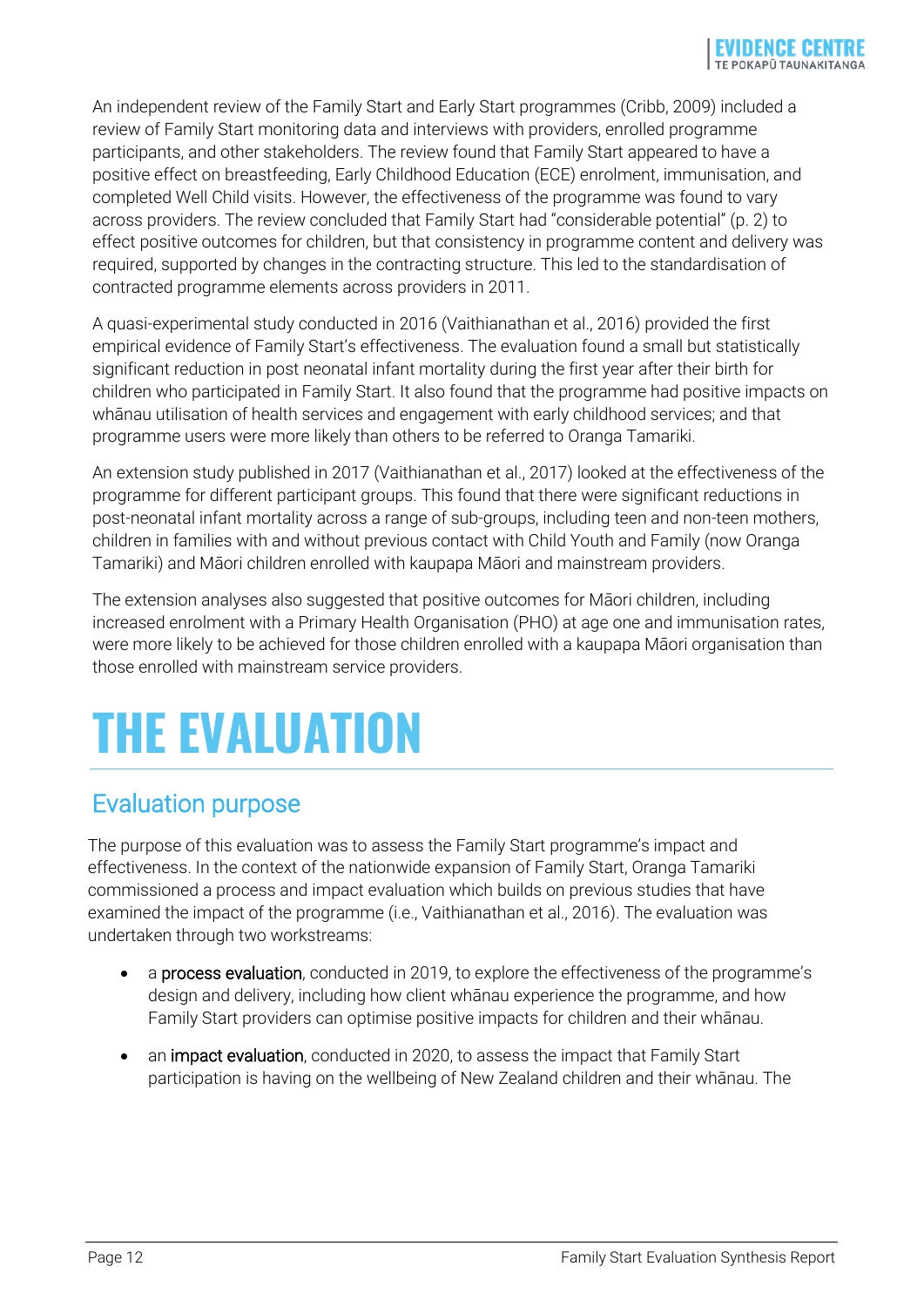evaluation examined a range of health, educational, and social outcomes for children, including separate analyses for Māori and Pasifika children.[4](#page-12-2)

The evaluation was also intended to provide accountability for the Oranga Tamariki investment in Family Start, inform future investment in the programme, and support continuous improvement and learning.

## <span id="page-12-0"></span>Key evaluation questions

The key evaluation questions (KEQs) the Family Start evaluation sought to answer were:

- 1. To what extent is Family Start achieving programme outcomes and impacts for vulnerable children and their whānau?
- 2. How well is Family Start delivering its service for vulnerable children and their whānau?
- 3. How can Family Start be optimised to ensure positive outcomes for children and their whānau?

KEQ1 has been primarily answered by the impact evaluation, with data from the process evaluation offering contextual information from qualitative interviews with Family Start providers and client whānau. A detailed discussion of the impact of Family Start is available in the full impact evaluation report (Oranga Tamariki Evidence Centre, 2021).

KEQ2 and KEQ3 were answered through the process evaluation. A summary of the process evaluation findings is presented in this report, with full findings available in the process evaluation report (Oranga Tamariki Evidence Centre, 2020b).

### <span id="page-12-1"></span>Evaluation approach

The evaluation was informed by the Bridging Cultural Perspectives approach (Superu, 2018) which comprises two models: He Awa Whiria (Braided Rivers) and Negotiated Spaces.

He Awa Whiria provides the framework for knowledge creation. It provides two separate streams of knowledge – Māori and Pākehā – each stream of equal strength, with information about what is valued, and to what degree. For the Family Start evaluation, a Pasifika knowledge stream<sup>[5](#page-12-3)</sup> was also woven into the evaluation process to produce findings based in each of the three knowledge streams: Māori, Pasifika and Pākehā.

Negotiated Spaces provides the dialogue tool for exchanging knowledge across the streams. Implicit to Negotiated Spaces is balancing the desire to uphold distinctive cultural knowledge spaces with an openness to innovation and change.

<span id="page-12-2"></span><sup>4</sup> Ethnicity was based on Statistics NZ's standard ethnicity measure (i.e. total ethnicity) rather than prioritised ethnicity, meaning that participants could be counted as both Māori and Pasifika.

<span id="page-12-3"></span><sup>5</sup> The Pasifika knowledge stream comprised the cultural beliefs and world views of at least seven ethnic groups. These worldviews and beliefs can be considered together through the concept of Fofola e fala kae talanoa e kāinga, a metaphor of which one underlying meaning is an invitation to family members to come together and talanoa – to talk (see Ministry of Social Development, 2012). Multiple mats can be rolled out simultaneously relating to both different ethnic groups and different parts of the evaluation.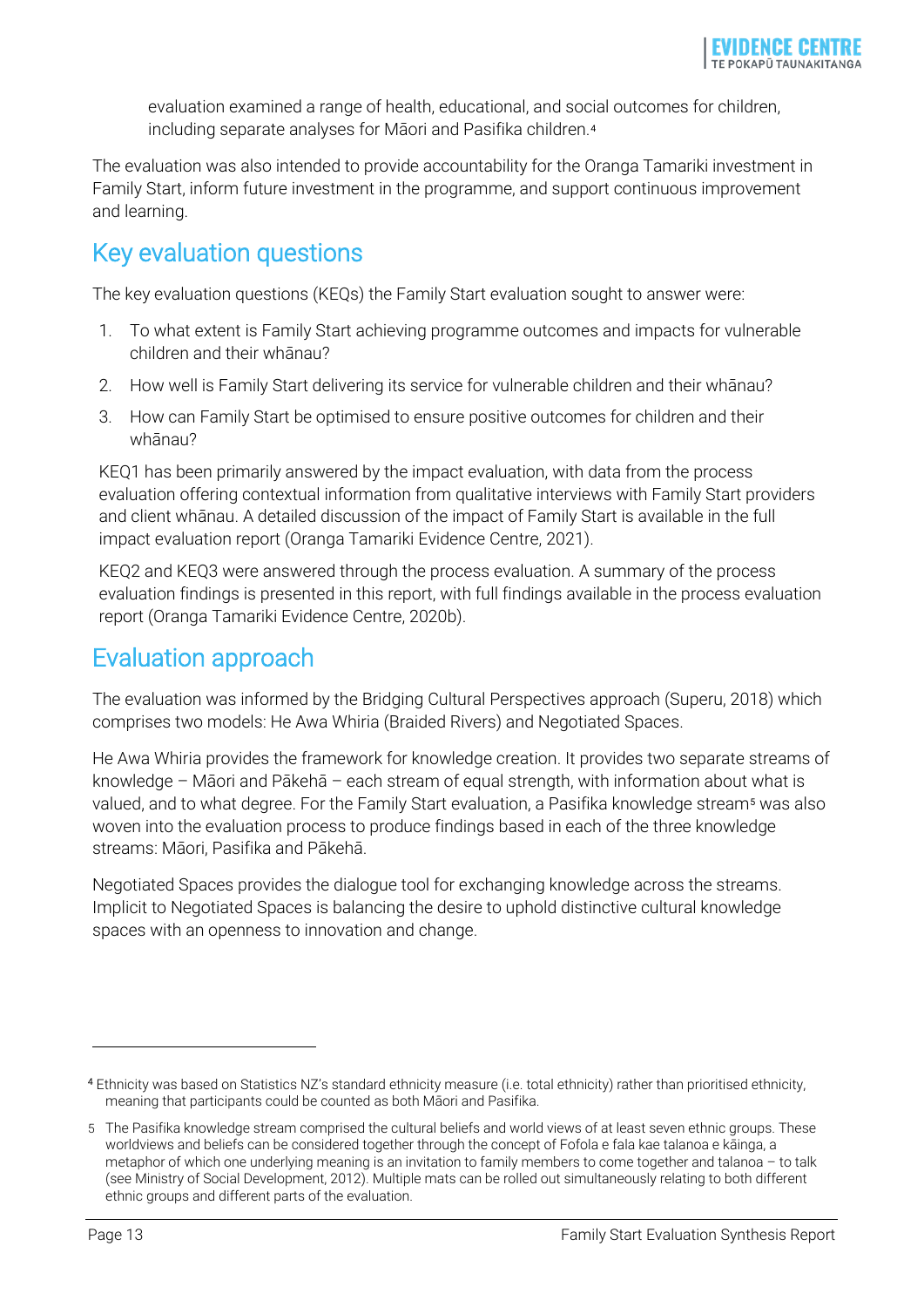In implementing the impact evaluation, reviewers representing the three knowledge streams (Māori, Pasifika, Pākehā) worked together to assist with the interpretation of the findings at an aggregate level, and through the lens of each worldview.

For the process evaluation, each knowledge stream was led by a kaitiaki (caretaker) who had overall responsibility and accountability for data collection and analysis under each knowledge stream. While the process evaluation was guided by a shared evaluation framework, the evaluation team under each stream conducted the data collection in a way that suited different groups of evaluation participants. Data collected under each stream (particularly the case studies) were analysed and written up separately, led by the team members from each stream. The process evaluation report was written collaboratively, with each of the three kaitiaki taking responsibility for ensuring that the integrity of their knowledge stream was retained.

An evaluation advisory group (EAG), comprising experts in Family Start and child and whānau development programmes, provided subject matter and technical advice related to the evaluation design, planning, and data collection, analysis and interpretation. The EAG functioned as a negotiated space to ensure that a culturally appropriate framework was woven throughout the evaluation from design to reporting using the He Awa Whiria approach.

Further details on the Bridging Cultural Perspectives approach are provided in Appendix A.

## <span id="page-13-0"></span>Evaluation methodology

#### Quasi-experimental impact evaluation

The impact evaluation was conducted using data from Statistics New Zealand's Integrated Data Infrastructure (IDI), using two quasi-experimental methods: Propensity Score Matching (PSM) and Difference-in-Differences (DiD). A summary of the methodology is provided below, with further details in Appendix A.

#### *Propensity Score Matching*

The PSM approach compared the outcomes of Family Start participants to the outcomes of nonparticipants that had similar characteristics. This was done via a matching process that focused on finding non-participants that were similar in terms of observed characteristics that are known to predict programme participation. This was achieved by first identifying which factors are most strongly associated with individuals participating in Family Start (i.e. identifying relevant characteristics of individuals in the group that participated in the programme, based on theory and previous research). Using these characteristics, a formula was developed (via an analytical technique known as logistic regression) for calculating the probability of a child participating in the programme – this is known as the "propensity score". A propensity score was calculated for all individuals who participated in the programme ("treated individuals"), as well as for all untreated individuals who could potentially be used as controls in the evaluation ("control individuals"). Treated individuals were then matched with control individuals who had similar propensity scores; this means that theoretically, each treated individual is matched with a control individual who had an equal probability of participating in the programme.

Outcomes for the matched treatment and control groups were then compared using standard analytical techniques. The underlying assumption is that once the characteristics predicting participation are controlled for by propensity score matching, the difference in mean outcomes between groups is determined by their participation (or absence of participation) in the programme.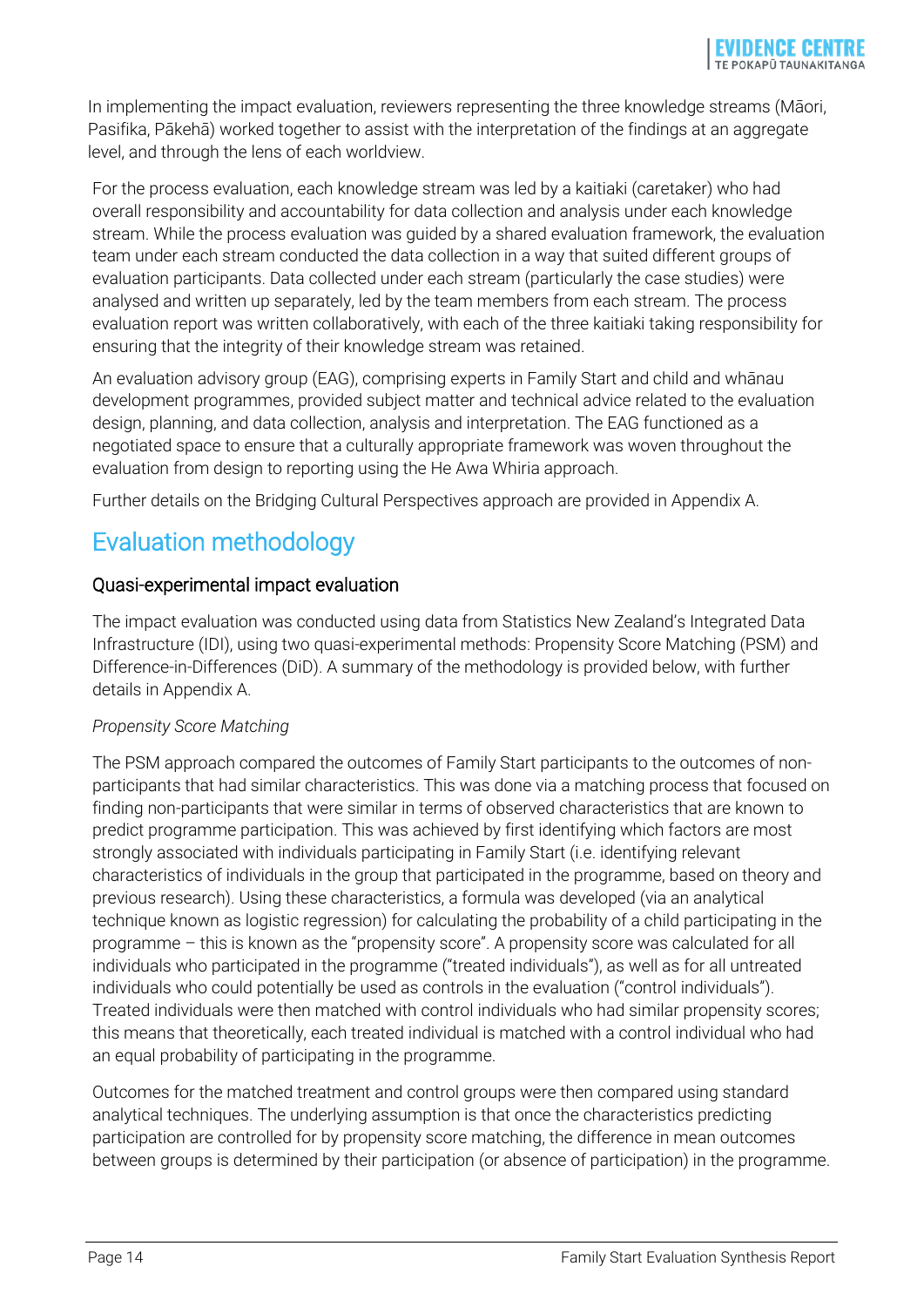A limitation of this approach is that it is not possible to control for some possibly important but unmeasured variables, such as willingness to participate.

The PSM sample included children born between 2009 and 2015. Children who participated in the programme before 2009 were excluded as Family Start data available in the IDI (FS-Net data) began in late 2008, with data on children born prior to 2009 not collected systematically. Children born after 2015 were excluded due to a lack of key outcomes data, in particular neo-natal mortality data, available for these children.

#### *Difference-in-Differences*

The DiD approach focused on the effects that introducing the programme had on children that were expected to be affected by it (regardless of whether they actually participated in Family Start or not) at an area level (Territorial Local Authorities, or TLAs). Changes in average outcomes (i.e. before and after the programme became available) were estimated and compared to the changes experienced (over the same period) in TLAs where Family Start was not available.

Note that the PSM analysis examined outcomes across participants from TLAs that had the programme between 2009 and 2015. On the other hand, the DiD analysis examined the 2003 to 2015 period, focusing on outcomes in the 14 TLAs where the programme became available between 2005 and 2007. Both methods examined outcomes within the child's first, second, and sixth years of life.

The methodologies used were based on the previous evaluation conducted by Vaithianathan et al. (2016), including some amendments aimed at increasing the reliability and validity of the findings.

#### *Presentation of impact evaluation findings*

This report focuses on PSM model results rather than DiD model results.<sup>[6](#page-14-0)</sup> While conceptually the DiD approach is commonly considered to be a more robust method, in practice there were methodological issues affecting the current evaluation, primarily that the number of Family Start participants is a small proportion of the total population of each TLA. This means that it is difficult to measure changes in the 'treated' TLA, particularly for rare events (such as child mortality). In addition, most of the observed DiD outcomes did not pass the "parallel trends test" (used to ensure changes can be attributed to the programme). As a result, our ability to draw conclusions about whether the observed estimates accurately reflected the true effect (or lack thereof) of Family Start was limited for the DiD analyses.

#### Process evaluation

A summary of the data collection methods used in the process evaluation is provided below, with details of each method in Appendix A.

The process evaluation drew strongly on qualitative data. An important data collection method was five provider-level case studies (three kaupapa Māori providers, one Pasifika provider and one Pākehā provider) which included in-depth interviews with Family Start managers, workers, referrers and whānau that were clients of Family Start. Other data collection methods included interviews with Oranga Tamariki officials and other key stakeholders, and an electronic diary activity during which Family Start workers recorded their experiences and perceptions in their role working with

<span id="page-14-0"></span><sup>6</sup> Full results from both approaches are provided in the impact evaluation report (Oranga Tamariki Evidence Centre, 2021).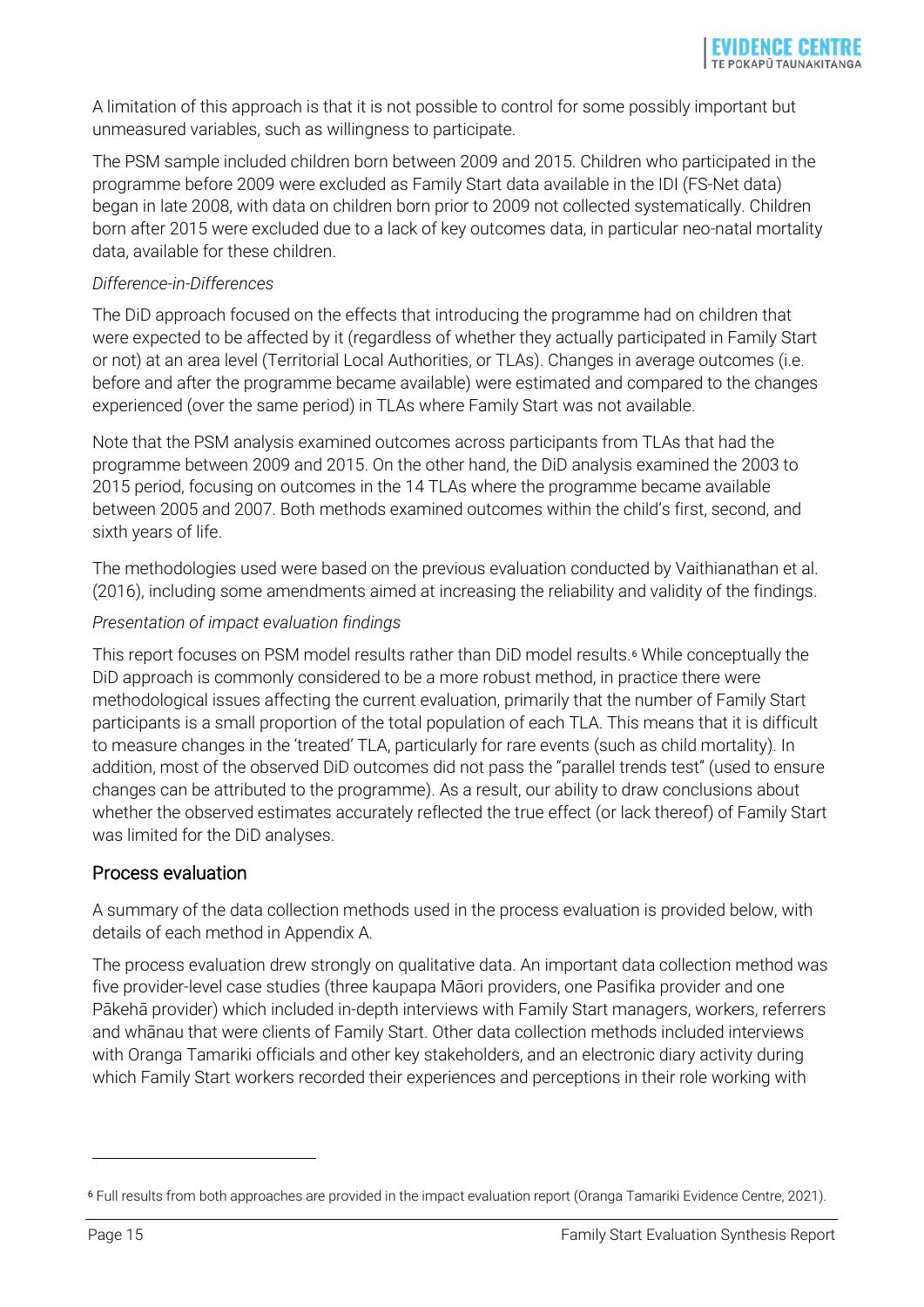whānau. This was supported by a review of key documents provided by Oranga Tamariki and analysis of administrative data related to Family Start service provision.

The collected data was analysed thematically and was assessed against key evaluation criteria and performance standards to determine the evaluation findings.

#### Strengths and limitations

The strengths and limitations of the methodology are discussed in Appendix B.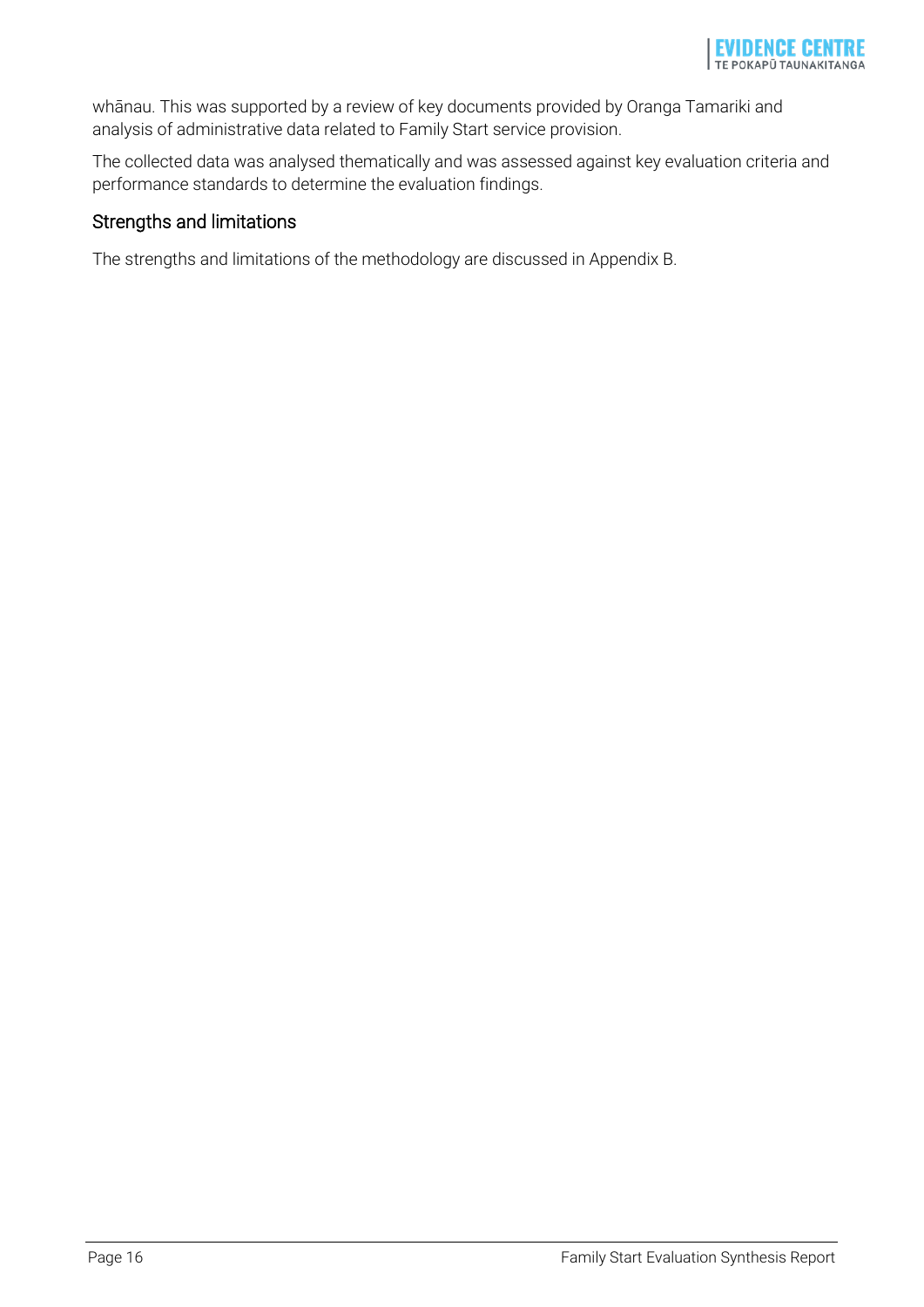# <span id="page-16-0"></span>**IMPACT OF THE FAMILY START PROGRAMME**

*This section addresses KEQ1: To what extent is Family Start achieving programme outcomes and impacts for vulnerable children and their whānau?*

The evaluation explored the extent to which the Family Start Programme is making a difference for whānau Māori, Pasifika families and other families experiencing disadvantage. This section provides the synthesised findings of the process and impact evaluations related to programme impact.

### <span id="page-16-1"></span>Post-neonatal mortality

#### Participation in Family Start reduces the likelihood of children dying in their first year of life

The Family Start Programme is intended to reduce child maltreatment and, ultimately, decrease child injuries and deaths. Family Start workers aim to realise these outcomes by supporting parents and whānau to enhance the safety of the home environment, access healthcare for their children, and provide warm, safe and loving care.

The evaluation examined whether participation in Family Start is related to a reduction in overall child deaths, as well as two specific causes of death: post-neonatal mortality due to injury, and post-neonatal sudden unexplained death in infants (SUDI). While child mortality is a rare occurrence overall, the PSM analyses found statistically significant reductions in all three measures for children who participated in Family Start in their first year of life.

The PSM analysis estimated that participation in Family Start reduces overall post-neonatal infant mortality from 2.9 deaths per 1,000 children to 1.7 deaths per 1,000 children in the first year of life (42% reduction).

For Māori children, participation in Family Start was estimated to reduce mortality from all causes from 3.5 to 2.2 per 1,000 children (37% reduction).[7](#page-16-2)

For Pasifika children, participation in Family Start was estimated to reduce mortality from all causes from 3.1 to 1.2 per 1,000 children (62% reduction).

The DiD analyses did not find evidence that the introduction of Family Start significantly reduced post-neonatal mortality. Although all first-year estimates were negative, indicating a reduction in mortality, there were wide confidence intervals around each estimate indicating a low level of reliability.

Children who participate in Family Start are less likely to die due to injury or SUDI in their first year of life

<span id="page-16-2"></span><sup>7</sup> Note that this was significant at the p<.10 or 90% confidence level, but not the p<.05 or 95% confidence level.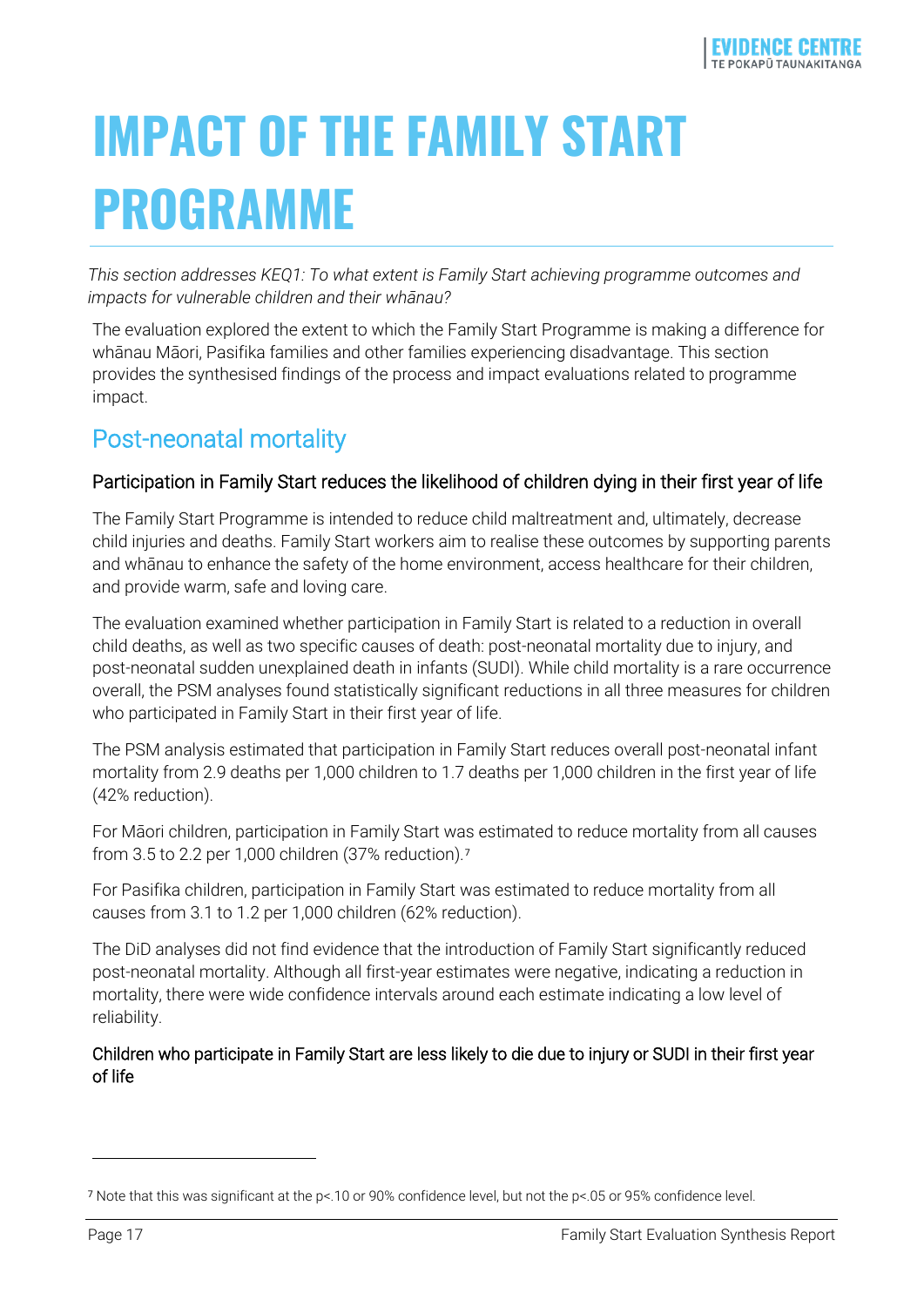The analysis also explored child deaths due to injury. The findings showed that across all ethnicities, participation in Family Start was estimated to reduce injury-related child deaths in the first year of life from 0.8 per 1,000 children to 0.3 per 1,000 children (67% reduction). For Māori, injury-related deaths were estimated to reduce from 1.3 to 0.5 per 1,000 children (63% reduction). There were no statistically significant reductions in injury-related deaths among Pasifika children in the first year of life.

Across all ethnicities, Family Start was estimated to reduce SUDI-related deaths among participants in the first year of life from 1.3 per 1,000 children to 0.6 per 1,000 children (51% reduction). For Māori, SUDI-related deaths were estimated to reduce from 1.3 per 1,000 children to 0.5 per 1,000 children (63% reduction). There was no statistically significant change in SUDI-related deaths among Pasifika children in the first year of life.

The positive findings regarding reduced child deaths (including deaths from all causes) amongst Family Start participants were strongest in the first year of children's lives. Family Start participation was not found to produce a statistically significant reduction in child deaths in the second year of life, nor when children were aged three to six years.

The DiD results did not find any statistically significant reductions in any of the mortality outcomes.

#### Some Family Start clients had made changes to enhance the safety of their children's home environment

Qualitative data from the process evaluation included details of whānau views and perceptions of how Family Start has helped them to provide a safer environment for their children, which may have contributed to the reduction in death rates outlined above.

Most of the whānau interviewed gave examples of how they had worked with Family Start to enhance their children's physical safety and prevent injuries through modifying the home environment. Examples included putting latches on cupboards, storing cleaning products out of reach, and installing baby safety products.

Several whānau, particularly in Māori and Pasifika households, described making changes to their infant's sleeping arrangement to enhance safety. Many of these whānau co-slept with their pēpi, and typically continued to do so after engaging with Family Start. They stated that Family Start workers respected cultural norms around bed sharing, and had provided culturally appropriate advice on how to co-sleep safely.

*The Plunket nurse told me not to do it [co-sleep], but I ignored her. [Family Start worker] didn't try to make me stop, she just gave me advice about not having loose blankets and pillows and stuff. I was happy to follow that.*

*- Family Start client*

#### Safety plans were an important tool to support whānau to keep children safe

The Child Safety Tool (CST) component of the Family Start Programme was viewed by the case study providers and staff as an important component in supporting child safety. The importance of developing a safety plan was particularly emphasised in the Māori-centred case studies. Family Start kaimahi, referrers and many of the whānau themselves highlighted safety plans as an effective way of identifying and mitigating risks to their children's safety.

Family Start kaimahi in kaupapa Māori providers emphasised the importance of developing safety plans that align with a Te Ao Māori worldview. One Māori provider developed kaupapa-based safety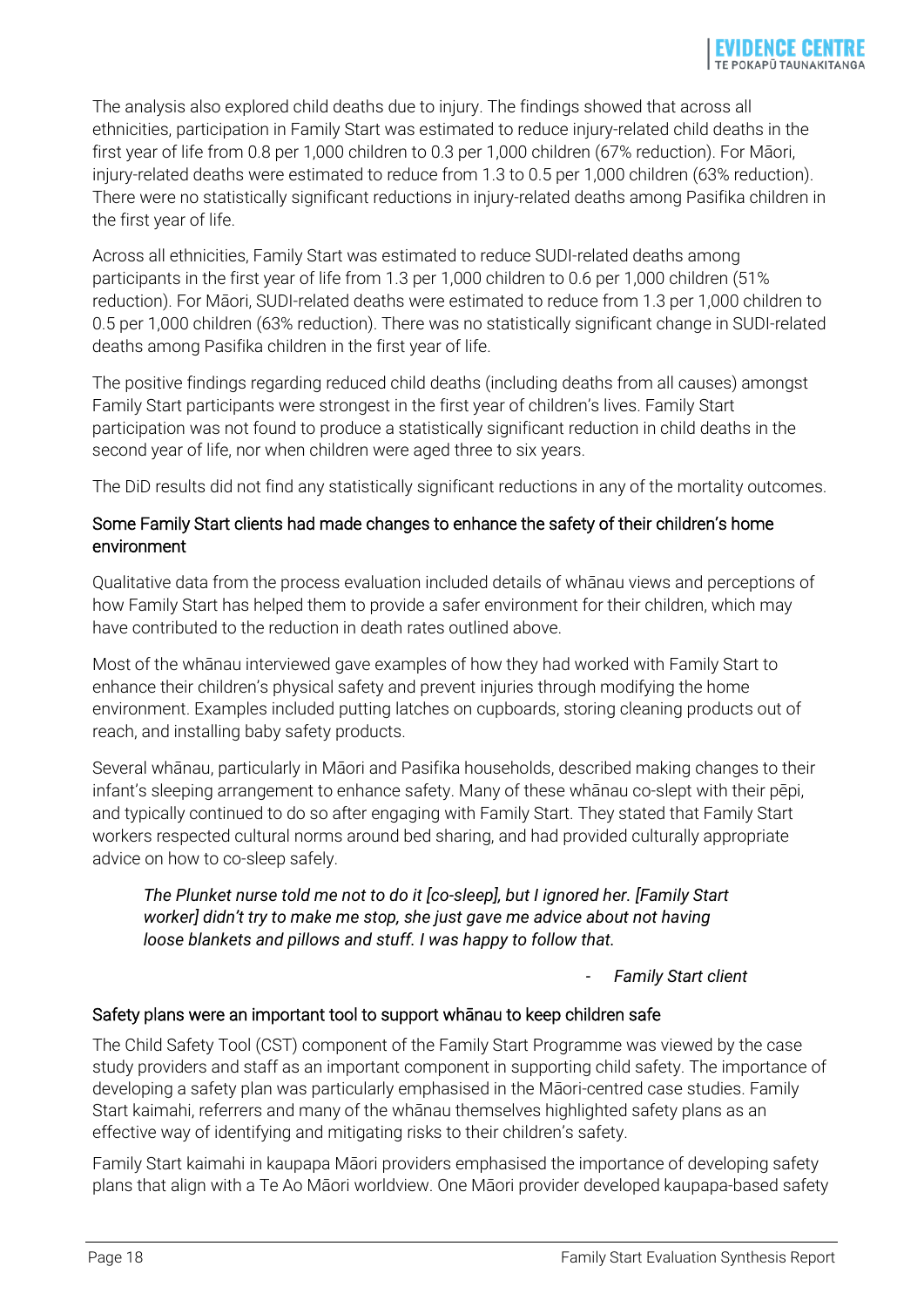plans by drawing on the four pillars of whanau hauora,<sup>[8](#page-18-1)</sup> and incorporating tikanga such as karakia. Another Māori-centred provider similarly took a holistic view of safety planning, covering issues from strategies to keep children safe from violence, to addressing parental mental health, and practical issues such as safe sleeping spaces and storing chemicals out of reach. Client whānau in the Māori-centred case studies verbally reported stronger safety outcomes from Family Start than in the Pasifika and Pākehā case study sites.

## <span id="page-18-0"></span>Health and education-related outcomes

#### Participation in Family Start increases participants' enrolment with a primary care practice

The Family Start programme's short-term goals include enrolling children with a primary health organisation (PHO). Family Start workers encourage whānau to enrol their children in a general practice or hauora. This enables them to gain the benefits associated with belonging to a PHO, such as cheaper doctors' visits and reduced costs of prescription medicines.

The impact evaluation PSM analysis found that Family Start was estimated to increase rates of enrolment with a PHO from 95.9 to 97.5 per 100 children by their first birthday (1.7% increase). Rates of PHO enrolment at the child's second birthday increased from 98.3 to 99.0 per 100 children (0.7% increase).

The analysis also estimated a statistically significant increase in Māori and Pasifika participants' likelihood of PHO enrolment by the end of their first and second years of life.

There was no significant difference in PHO enrolment for any participant groups in their sixth year.

The DiD analyses did not find any significant differences in PHO enrolments among the target group.

#### Children who participate in Family Start are more likely to be fully immunised and attend a Before School Check (B4SC)

The PSM analysis estimated that participation in the Family Start programme increased the likelihood of being fully immunised at every milestone age in their first year from 60.6 to 64.3 per 100 children (6.1% increase). This means that Family Start participants were more likely than children in the control group to have received their 6 week, 3 month, and 5 month immunisations. Family Start participants were also more likely to be fully immunised at two years and at six years. Māori and Pasifika children who participated in Family Start also had statistically significant increases in the likelihood of being fully immunised.

The PSM analysis also found that the programme increased the likelihood of attending the B4SC for all participants (increased from 78.5 to 80.7 per 100 children, a 2.8% increase). Māori and Pasifika children were also more likely to attend the B4SC.

These findings suggest that Family Start is making progress towards meeting its expected shortterm outcomes related to children's health and safety, namely that children and their whānau are enrolled with a PHO, and that childhood immunisations are up-to-date.

<span id="page-18-1"></span><sup>8</sup> The Te Whare Tapa Whā model (Dr Mason Durie, 1982) emphasises four domains of health: te taha hinengaro (psychological health); te taha wairua (spiritual health); te taha tinana (physical health); te taha whānau (family health).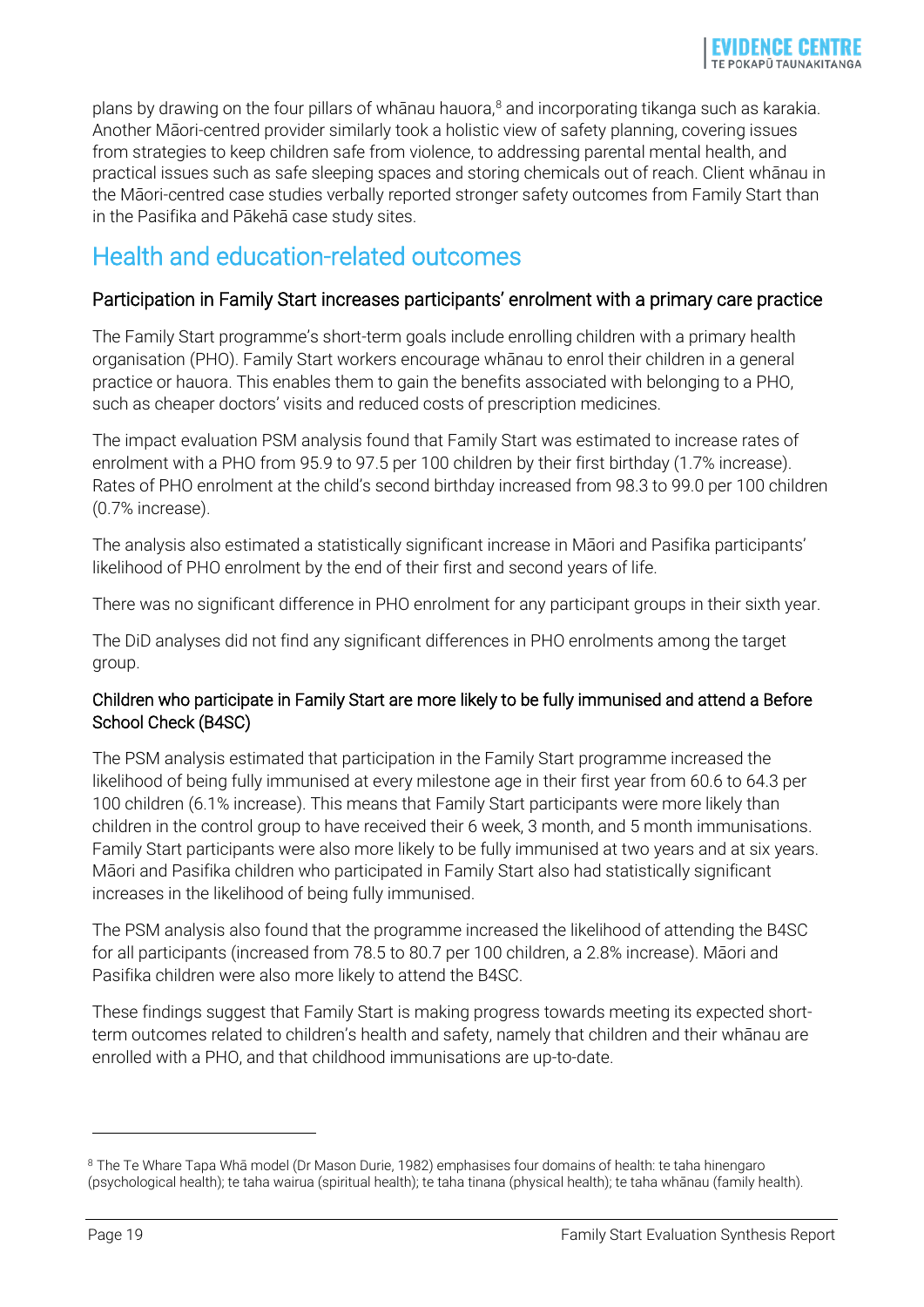The DiD analyses did not include B4SC or immunisation outcomes due to data availability limitations in the IDI.

#### Some whānau reported increased confidence to engage with health services

Qualitative data from the process evaluation and quantitative data from the impact analysis shows that nearly all whānau that participated in the evaluation were enrolled with a PHO, although most whānau interviewed stated that this pre-dated their engagement with Family Start. Families typically reported that their Family Start worker had checked that their children had received Well Child Tamariki Ora checks and immunisations, with most noting that they were already up-to-date and this had not been impacted by their engagement with Family Start.

A small number of whānau reported that their confidence in dealing with health services had increased after engaging with Family Start. They stated that the Family Start worker had helped them book appointments, preparing them for the type of situations they may encounter (for example, through role playing) and, in some cases, provided transport to appointments. This may have contributed to the increased rates of PHO enrolment, immunisation rates and B4SC attendance.

#### While the impact analysis did not find any evidence that the Family Start programme had a significant impact on enrolments in early childhood education, whānau reported positive effects on affordability

One of the Family Start goals is to increase participation in early childhood education (ECE). Qualitative information from the process evaluation found that Family Start workers are led by the clients regarding whether they wish to enrol their child in ECE. They provide information on the benefits of ECE, but if the family states that they would like to keep their child at home they respect this and do not 'push' to enrol the child.

In the Māori-centred case studies, Family Start kaimahi noted that some of their client whānau were reluctant to enrol their children in ECE at a young age, preferring to care for them at home.

Families/whānau enrolled in Family Start are eligible to access the Early Learning Payment (ELP). This subsidises the cost of attendance at ECE for children aged 18 to 36 months, up to a maximum of 20 hours a week. Despite the availability of the ELP, the PSM analysis conducted during the impact evaluation did not find any statistically significant differences in the likelihood of Family Start children having ever enrolled in an ECE (measured for children by the end of their sixth year, as the ECE IDI data used do not include dates). This was found for children of all ethnicities, and Māori and Pasifika children.

However, it is important to note that the PSM analysis looked at outcomes over the period 2009- 2015. During this period, the ELP was not available in all areas.<sup>[9](#page-19-0)</sup> Since 2017, the ELP has been available nationally and remains available to whānau even if they leave the programme. These changes may support higher rates of ECE participation in the future. The evaluation did not explore other outcomes related to the duration or timing of ECE participation.

DiD analyses did not include ECE enrolment rates due to data availability limitations in the IDI.

<span id="page-19-0"></span><sup>9</sup> Vaithianathan et al. (2016) note that from December 2005 – October 2006 the ELP was rolled out to Rotorua, Horowhenua, Hamilton, Hastings, Gisborne, Kawerau, Christchurch (Early Start), Wanganui, Nelson, Kaitaia, Invercargill, Waitakere, Dunedin, Whangarei, Masterton, Porirua, and Whakatane. It was not extended to remaining 'phase in' areas.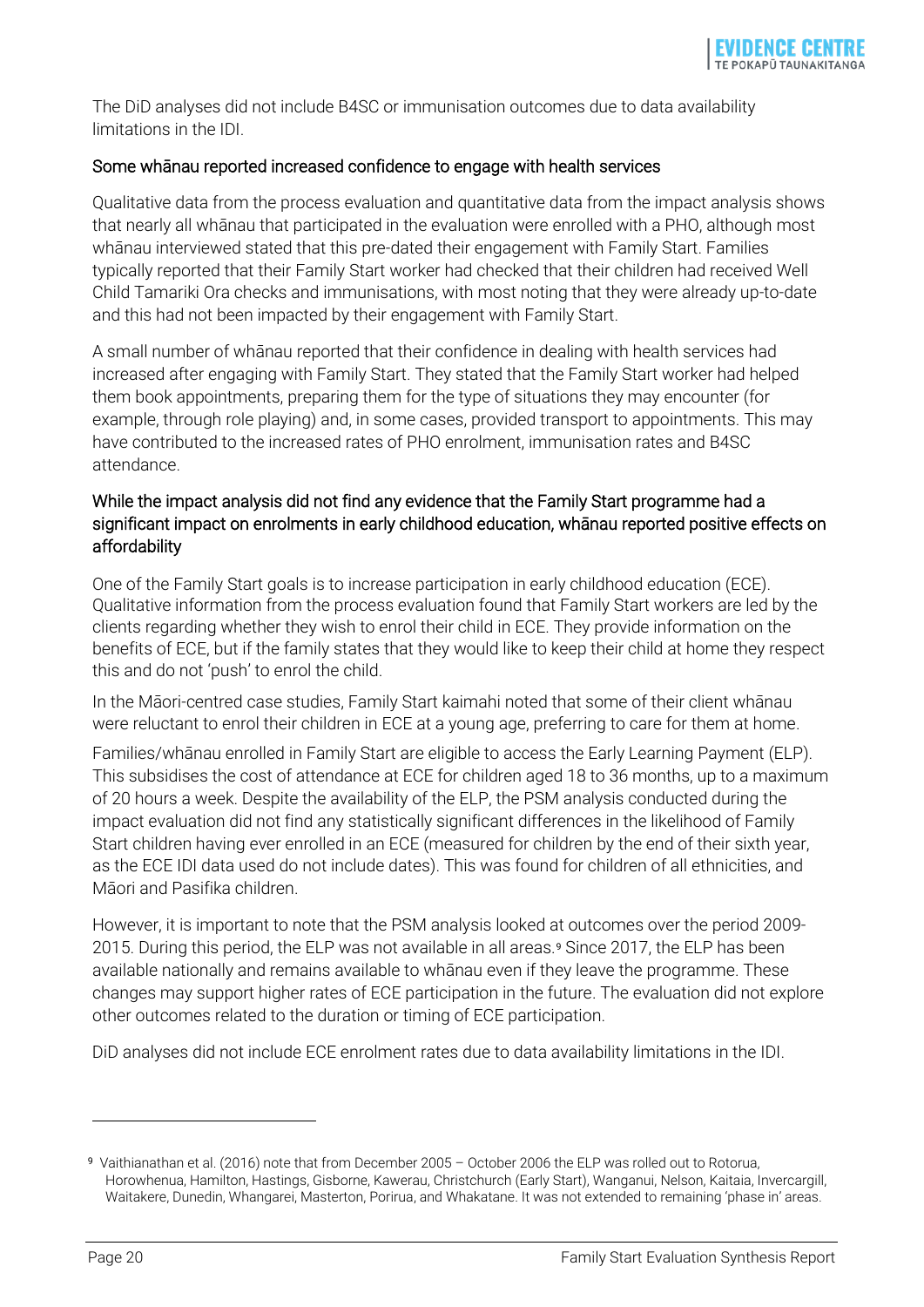Qualitative data suggested that the ELP is valued by families as it provides an opportunity for their children to participate in ECE at a younger age. One Family Start manager noted that:

#### *Without the ELP it would be difficult if not impossible to attend ECE before the children are three years old, as early learning is far too expensive for Family Start whānau. Access to ECEs is essential for whānau who are under stress and living in crisis mode, and the ELP has helped a lot.*

#### - *Family Start manager*

Most whānau interviewed across all five case studies confirmed that they would not have been able to enrol their child in ECE prior to three years old without the ELP.

Family Start workers and managers also noted that the ELP functioned as an incentive for some families to enrol in Family Start. However, some reported that they had observed a higher number of unplanned exits since the programme change that allowed families to continue receiving ELP after leaving Family Start.

#### Mothers of children enrolled in Family Start were more likely to receive mental health and addiction services

The PSM analysis estimated that mothers of Family Start client children were more likely to receive publicly-funded mental health and addiction services in the first year of their child's life (from 17.4 to 26.1 per 100 children; an increase of 50%). The increased likelihood of accessing these services remained in the child's second and sixth years of life.

Increased likelihood of receiving publicly-funded mental and addiction services was seen for mothers of all ethnicities as well as for Māori and Pasifika.

This may reflect a 'safeguarding' effect, in that Family Start may be assisting mothers to access support for mental health and addiction issues which may have gone undetected had they not participated in the programme. This aligns with findings from the process evaluation, in which Family Start workers reported that they frequently refer whānau members to mental health services, alcohol and drug services, and counselling. For many of the client whānau interviewed, Family Start's assistance to access mental health support services had a substantial impact on their wellbeing.

*Before I started [Family Start] I had anxiety and depression. Family Start helped me to access maternal mental health, and [Family Start worker] provides ongoing support and checks in on how I'm doing. It's been a huge help… I was in a dark place and now I can see the positive side of life. It's helped me and baby.* 

#### - *Family Start client*

<span id="page-20-0"></span>The DiD analyses found statistically significant reductions in the likelihood of participants' mothers receiving publicly-funded mental health and addiction services in the child's first and second year. However, parallel trends tests indicated that these outcomes are more likely a continuation of trends that were present before participating in Family Start, rather than outcomes that can be attributed to the programme.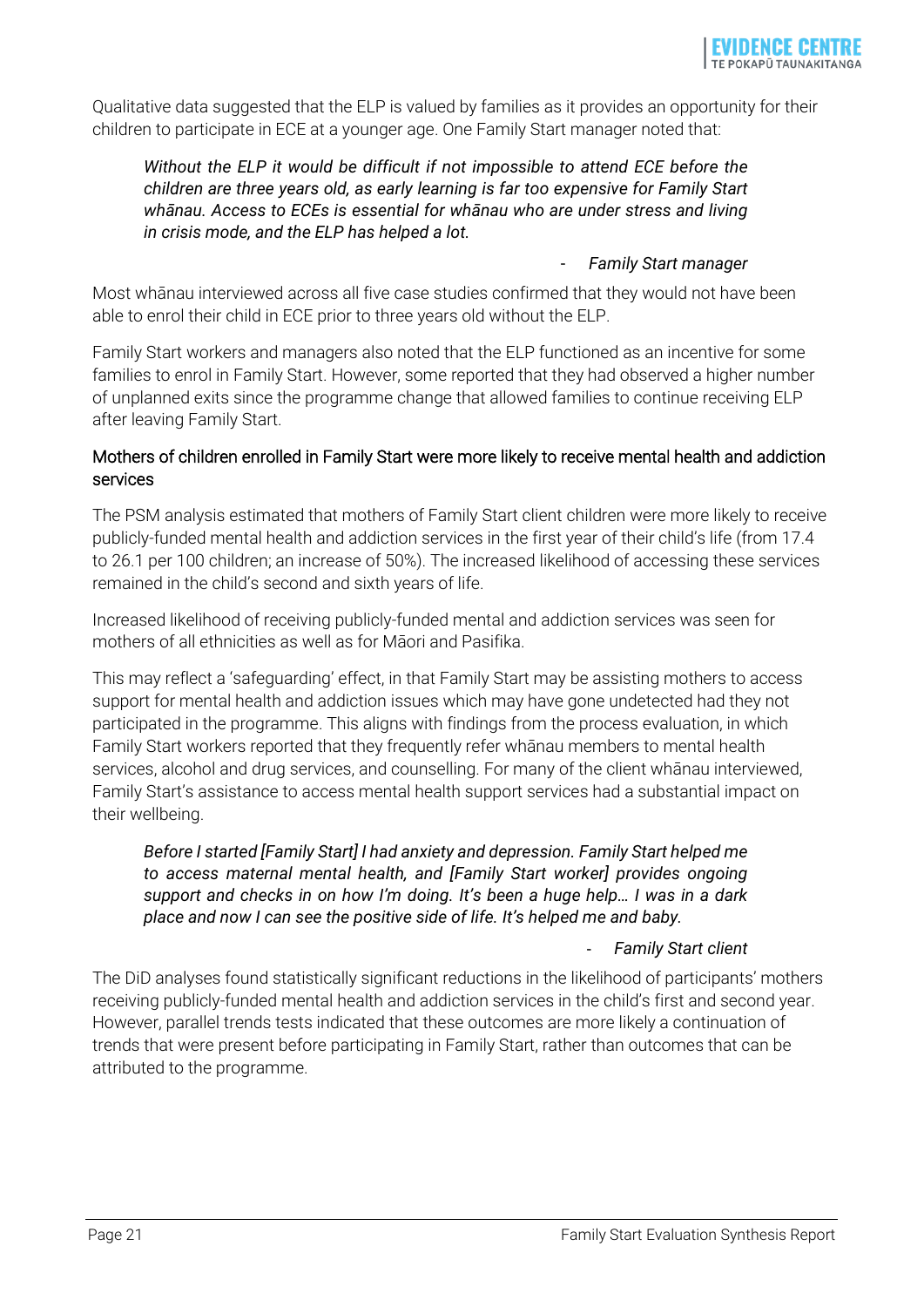## Child protection outcomes

#### Participants in Family Start are more likely to interact with Oranga Tamariki

The PSM analyses estimated that children that participated in Family Start were significantly more likely to have interactions with Oranga Tamariki. The evaluation found that in their first year of life, Family Start children had an estimated:

- increase in the likelihood of being the subject of a report of concern to Oranga Tamariki from 20.7 to 37.3 per 100 children (80% increase)
- increase in the likelihood of being assessed by Oranga Tamariki from 15.0 to 28.5 per 100 children (90% increase)
- increase in the likelihood of being placed into state care from 2.1 to 2.8 per 100 children (37% increase)
- increase in the likelihood of being recorded in a Family Violence Report of Concern or Contact Record by Police to Oranga Tamariki from 18.7 to 28.1 per 100 children (50% increase).[10](#page-21-0)

Statistically significant increases in the above outcomes were also seen in the second and sixth years of participant children's lives.

The PSM analyses also showed significant increases in the likelihood of Oranga Tamariki contact for Māori and Pasifika participants in Family Start.

It is challenging to interpret these findings. On the one hand, higher rates of contact with Oranga Tamariki and reports of family violence may indicate deteriorating circumstances within the whānau (and potentially the lack of any positive impact from Family Start participation).

On the other hand, Family Start is intended to support whānau to increase their children's safety, so working with Family Start may be making participant whānau or their workers more willing or able to report health and safety concerns to agencies. Qualitative data from the process evaluation shows Family Start workers put considerable effort into nurturing trust with clients and working with them to get help for issues such as family violence. Workers talked of the necessity of sharing information with other agencies and issuing reports of concern to Oranga Tamariki<sup>[11](#page-21-1)</sup> when they felt the safety of children was at risk – and of the importance of communicating this to the client whānau. Despite this responsibility to report, almost all whānau interviewed said they felt safe to be open with their Family Start workers and share confidential information with them.

Additionally, as noted by Vaithianathan et al. (2016), the findings related to increased contact with Oranga Tamariki may reflect 'reverse causality', in that contact with Oranga Tamariki may be the reason for referral to the programme.[12](#page-21-2) This is supported by the fact that across all Oranga Tamariki-related measures, the estimated increased likelihood is strongest in year one of the child's

<span id="page-21-0"></span><sup>10</sup> This includes the Family Start participant child and/or their siblings being recording in a Family Violence Report of Concern or Contact Records.

<span id="page-21-1"></span><sup>11</sup> Page 62 of the Family Start programme manual states that Family Start workers "have a responsibility for ensuring that children are safe, by passing on relevant information and quality assessments which describe perceived risk, and by acting in collaboration with Oranga Tamariki.".

<span id="page-21-2"></span><sup>12</sup> From 1 June 2017 to 31 May 2019, 7.7% of all referrals to Family Start came from Oranga Tamariki.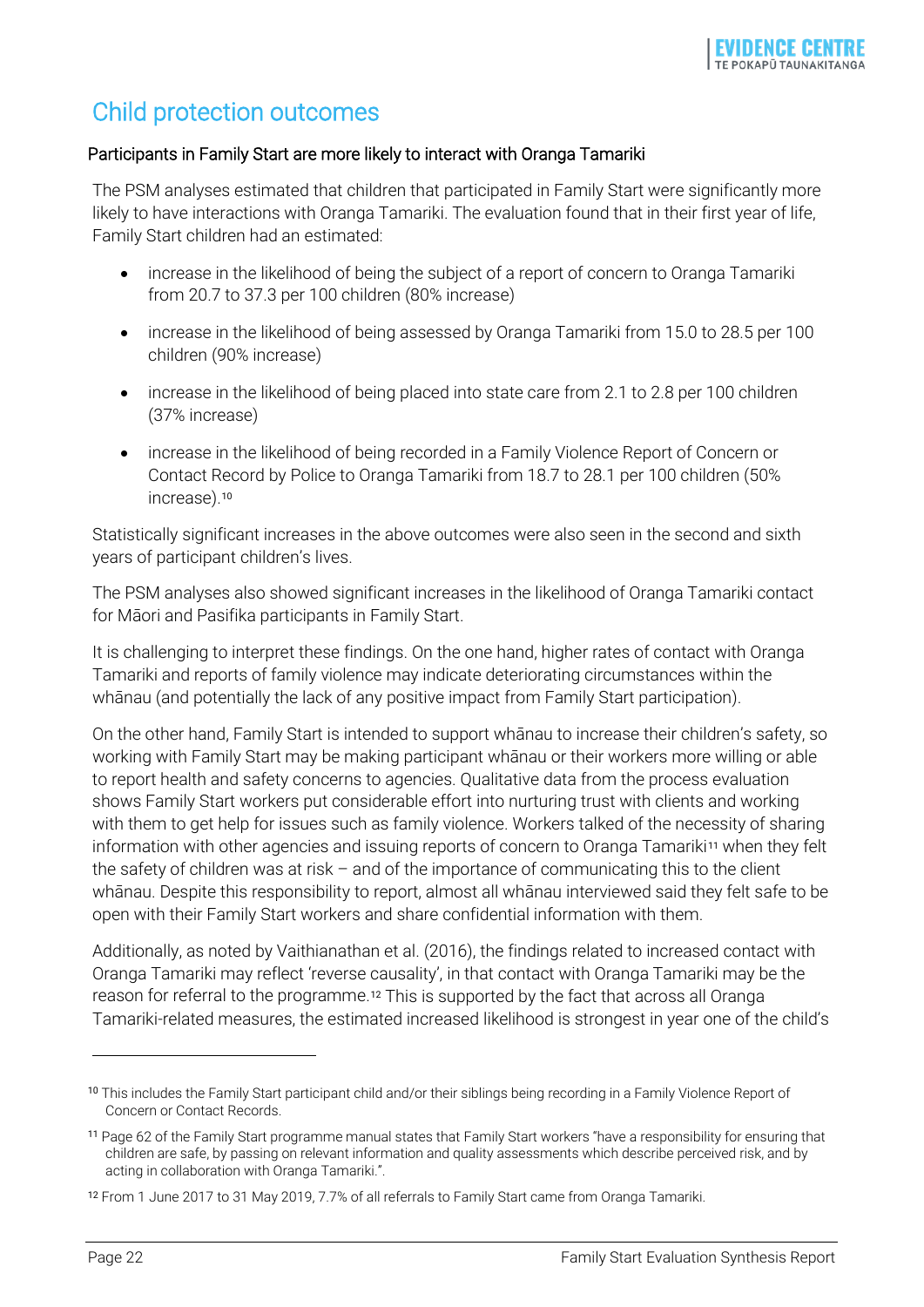life (when most referrals to Family Start occur), and either reduce by the sixth year or are no longer statistically significant.

The DiD analyses, which are not subject to reverse causality, did not find any effect of Family Start on children's likelihood of being the subject of a Report of Concern, being assessed, or placed into care by Oranga Tamariki. There were also no significant differences in the likelihood of hospitalisation for a maltreatment-related injury or a long bone fracture. However, the DiD analyses found an 11% increase (or 1.8 per 100 children) in the likelihood of children (or their siblings) being recorded in a Family Violence notification by Police to Oranga Tamariki in the first year of life. This result satisfied the parallel trends test, indicating that the finding could be attributed to the programme.

#### Family Start participants were more likely to be hospitalised with long-bone fractures and maltreatment-related injuries

The PSM analyses found that Family Start participants of all ethnicities were estimated to be more likely than the control group to be hospitalised with long-bone fractures<sup>[13](#page-22-0)</sup> in their first year (increased from 1.5 to 2.6 per 1,000 children; 68% increase).

There were no significant differences in rates of hospitalisation for long-bone fractures for Māori or Pasifika children.

The analysis also found that children of all ethnicities that participate in Family Start experienced an estimated increase in being hospitalised for maltreatment-related injuries in their first year of life (from 4.1 to 6.3 per 1,000 children; 53% increase). The evaluation did not find any significant differences in hospitalisations for maltreatment-related injuries for Māori or Pasifika children.

While these findings appear negative, the overall increase in hospitalisation rates for Family Start participants may indicate an increased likelihood of children receiving the treatment they need, rather than an increase in instances of maltreatment. The increase in hospitalisation may also reflect reverse causality, in that hospitalisation may be the reason for referral to the programme.

The DiD analyses, which are not subject to reverse causality, did not find significant differences in the likelihood of hospitalisation for a long-bone fracture or a maltreatment-related injury.

#### Whānau reported being motivated to change living situations that exposed their children to violence, and take a gentler approach to discipline

Qualitative data from the process evaluation suggests that participation in Family Start motivates and supports whānau to remove their children from situations in which they may experience violence or injuries. About half the interviewed whānau reported making changes such as reducing their children's exposure to people who they considered unsafe. Several whānau interviewed had changed their housing situation by moving to a safer environment. For example, one mother stated that when her baby was first born, she lived in a house where there was frequent drinking, parties and violence. After engaging with Family Start, she moved to a different area of the region to provide a safer environment for herself and her child. Family Start workers had assisted others to seek help to escape situations of domestic violence.

<span id="page-22-0"></span><sup>13</sup> While it is possible to sustain these injuries accidentally, long-bone fractures in very young children are strongly associated with abuse.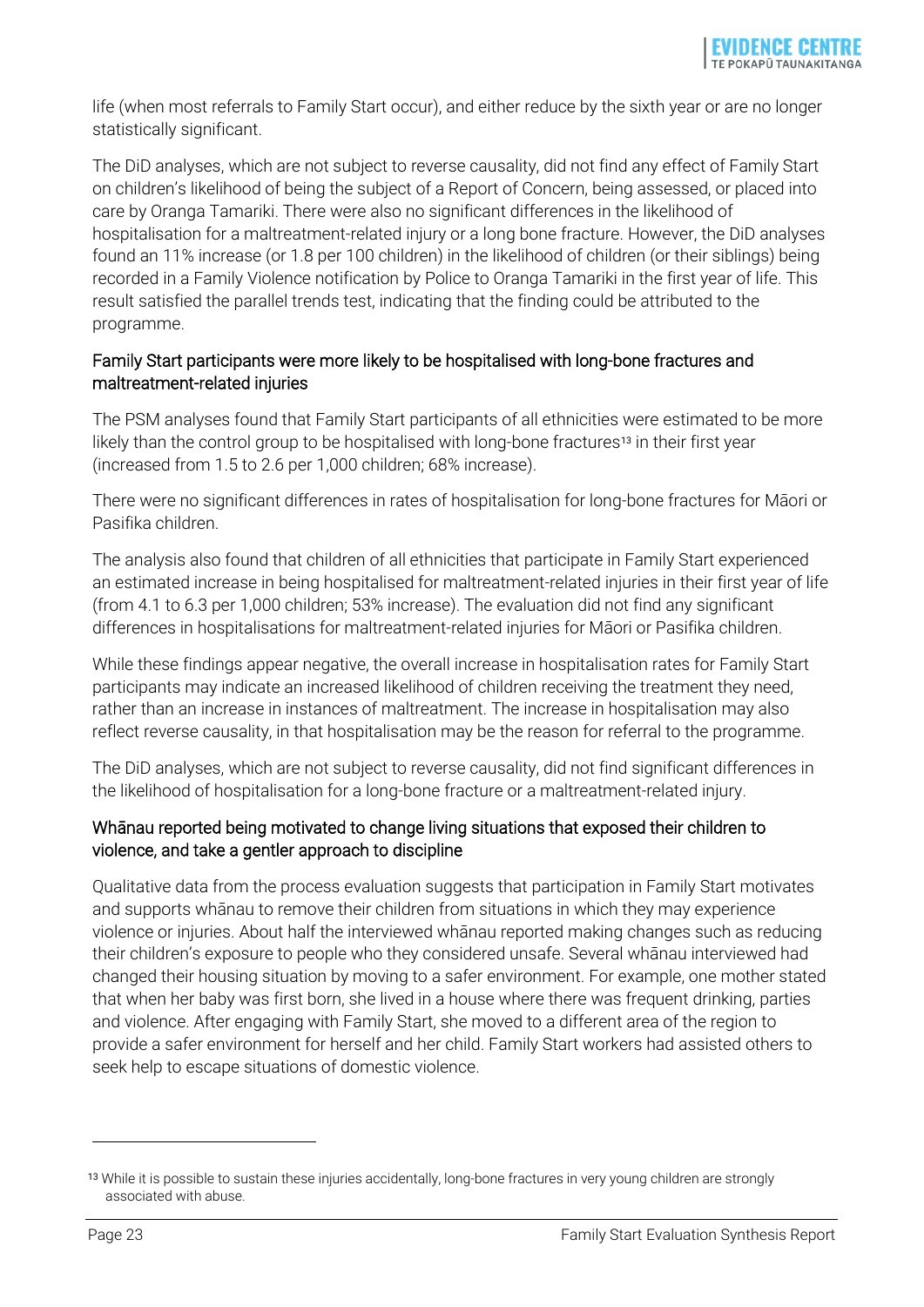Several of the whānau interviewed reported that prior to engaging with Family Start they had used physical punishment and/or yelling and shouting as a way of disciplining their children. Family Start workers provided tools to deal with children's behaviour differently, for example using 'time out', as well as techniques for managing parental anger. Parents stated that they were now actively trying to use a more gentle, positive approach to discipline.

<span id="page-23-0"></span>*I was bought up in the "school of hard knocks" and that's all I knew. I used to smack my children on the hand or bottom, but [Family Start worker] gave me techniques to manage my anger. I can [now] deal with situations without hitting.*

- *Family Start client*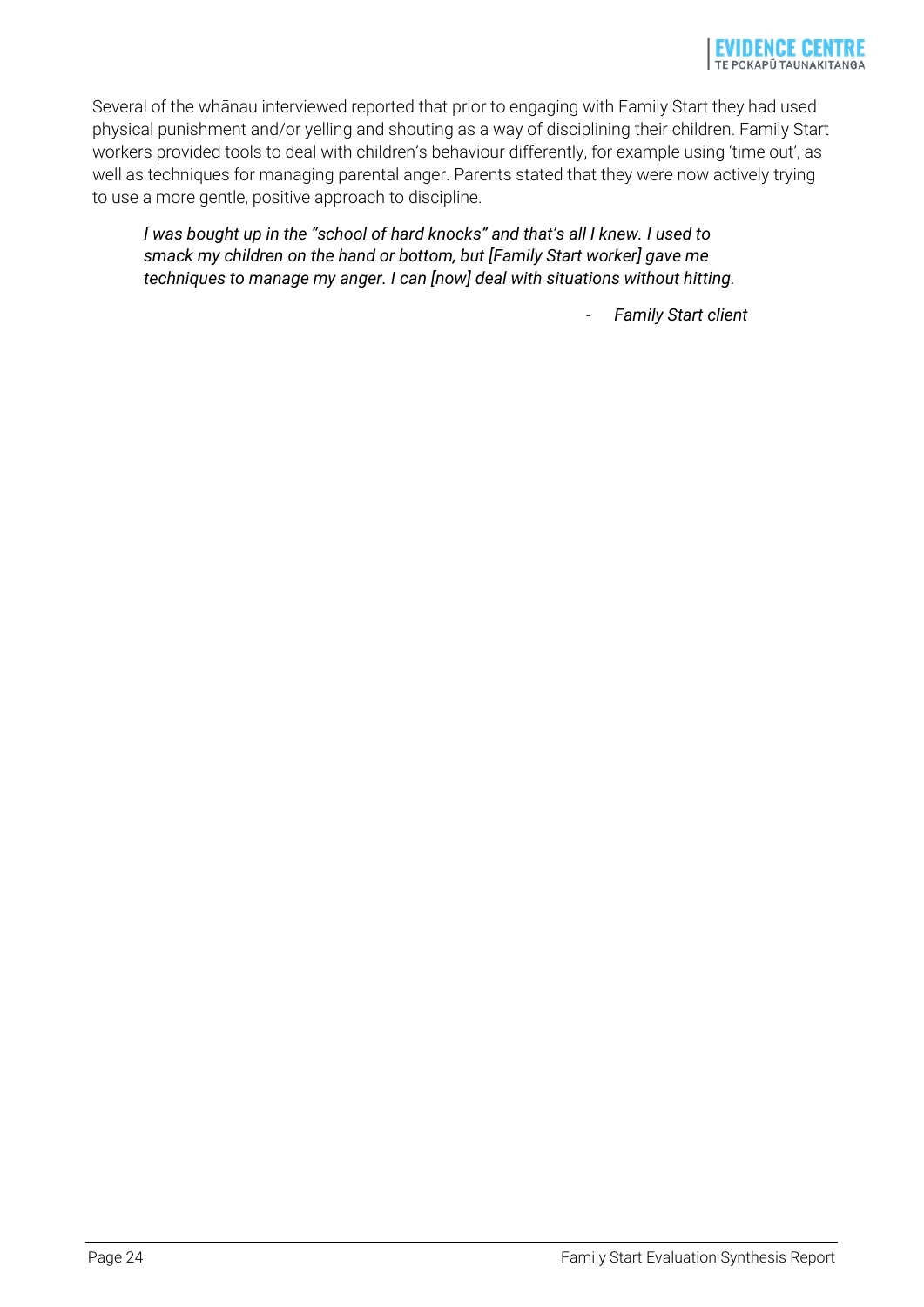## **DELIVERY OF THE FAMILY START PROGRAMME**

*This section addresses KEQ2: How well is Family Start delivering its service for vulnerable children and their whānau?*

The discussion provides a summary of key findings from the process evaluation related to how client whānau experience Family Start, and how effectively contracted service providers have operationalised and delivered the programme.

## <span id="page-24-0"></span>Whānau experiences of the Family Start Programme

#### The majority of client whānau received an effective and reliable service from the Family Start programme

The evaluation found that the processes used to deliver Family Start are working effectively for the majority of its clients. Family Start providers ensure that whānau have a good understanding of the programme prior to entry, setting clear expectations for whānau during the initial assessment phase. Whānau were aware of why they were involved with Family Start. Many talked openly about the issues they were facing and what they hoped to get out of the programme in terms of receiving parenting support and improving whānau wellbeing for the benefit of their children.

#### *I had my first two children removed [from my care] when I was younger, and I really wanted to keep this one. I knew I needed some help with my parenting and that was what motivated me to engage with Family Start.*

#### - *Family Start client*

The Family Start case study providers all used very similar processes to match whānau with workers. The guiding principle is to match worker strengths and skill sets to whānau needs. For some whānau, including for some whānau Māori, matching by ethnicity is important and providers seek to meet these needs where they have the capacity to do so. Matching on the basis of language was a key consideration for many Pasifika aiga and fāmili. Practical considerations such as the current caseload of workers were also factored in. Almost all whānau said they were very happy with the Family Start worker they had been matched with. The minority of whānau who were not happy with their worker had been able to change to someone more suitable and stated that this had been easy to do and that the transition had been seamless.

The whānau who participated in the evaluation had a trusting relationship with their Family Start worker and felt safe to be open and honest with them and "talk about everything". Trust was built on the strengths-based, non-judgemental, respectful, and open and honest approach of the workers who follow the pace of the whānau making them feel safe, supported, comfortable, listened to, understood, affirmed and empowered.

#### *She feels like a part of my family, like an aunty… she's by my side through everything.*

- *Family Start client*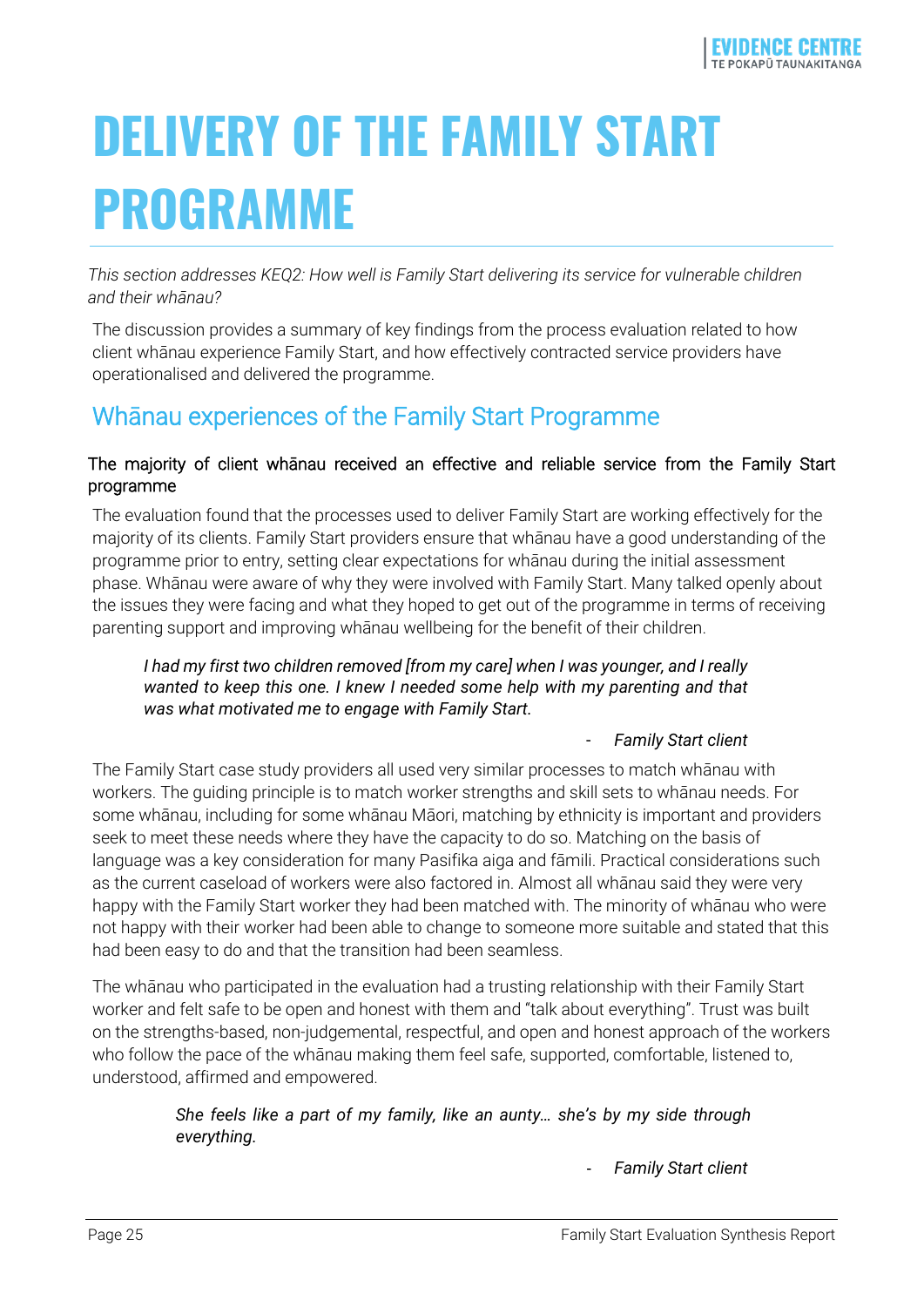Almost all whānau interviewed told us the service they received from their Family Start workers was reliable and consistent. Their workers arrived on time and advised them in advance if a visit needed to be rescheduled or if they were running late. A number of whānau said they sometimes needed to reschedule visits, and appreciated the flexibility of their workers to enable this. Whānau reported meeting with their workers regularly and were able to contact them via phone or text when needed outside of their scheduled visits. Most whānau said they were visited by the same worker, although some had experienced a change in their worker due to staff turnover.

#### Family Start clients lead the process of setting their goals, assisted and supported by workers

Almost all of the whānau that participated in the evaluation were happy with the progress they were making on their Child Family Plans (CFPs). Each had developed their plans in conjunction with their Family Start worker through processes of whakawhitiwhiti kōrero, talanoa or respectful discussion.

Goal setting was led by the whānau, with the goals reflecting their priorities, needs and aspirations – with support, guidance and validation provided by workers where needed. To help facilitate goal setting, Family Start workers used language and concepts that whānau relate to, such as what they want for their children as opposed to 'goals'.

#### *I didn't have any goals initially, then [Family Start worker] prompted me to think about what I wanted for my daughter – those were my goals! This was a bit of a revelation for me, I thought goal setting was hard.*

#### - *Family Start client*

Many of the whānau interviewed were clear that working with Family Start had been the catalyst for setting goals and making changes to their whānau circumstance, with many noting that they had never really thought about or been encouraged to set goals prior to their engagement with the service. Family Start workers were also instrumental in translating goals into practical actions, and in encouraging clients to realise that their goals were realistic.

Some of the Māori providers talked of the importance of taking time to first build trust and rapport with whānau before turning to making plans and setting goals, with the plan and goal setting process taking up to six weeks. Family Start workers at the Pasifika provider also took time to develop trusting, open relationships with aiga and fāmili before moving to develop CFPs and set goals.

#### Family Start workers use a strengths-based approach to support whānau with parenting

Whānau interviewed stated that Family Start workers encouraged them by highlighting and praising their strengths and skills as parents and worked to build on what they already knew. They did not criticise or tell them what they were doing was wrong, but instead suggested new approaches, offered useful tips and shared their own experiences of what worked.

#### *She gives us good advice. Encouragement helps… when you're feeling down, she'll say you're doing fine. It makes me feel so much better in myself.*

#### - *Family Start client*

Whānau appreciated the opportunity to learn more about child development and new, positive ways to parent and interact with their children. Family Start workers also helped whānau with decisionmaking by acting as a 'sounding board' for whānau to talk things through, but did not make decisions for them.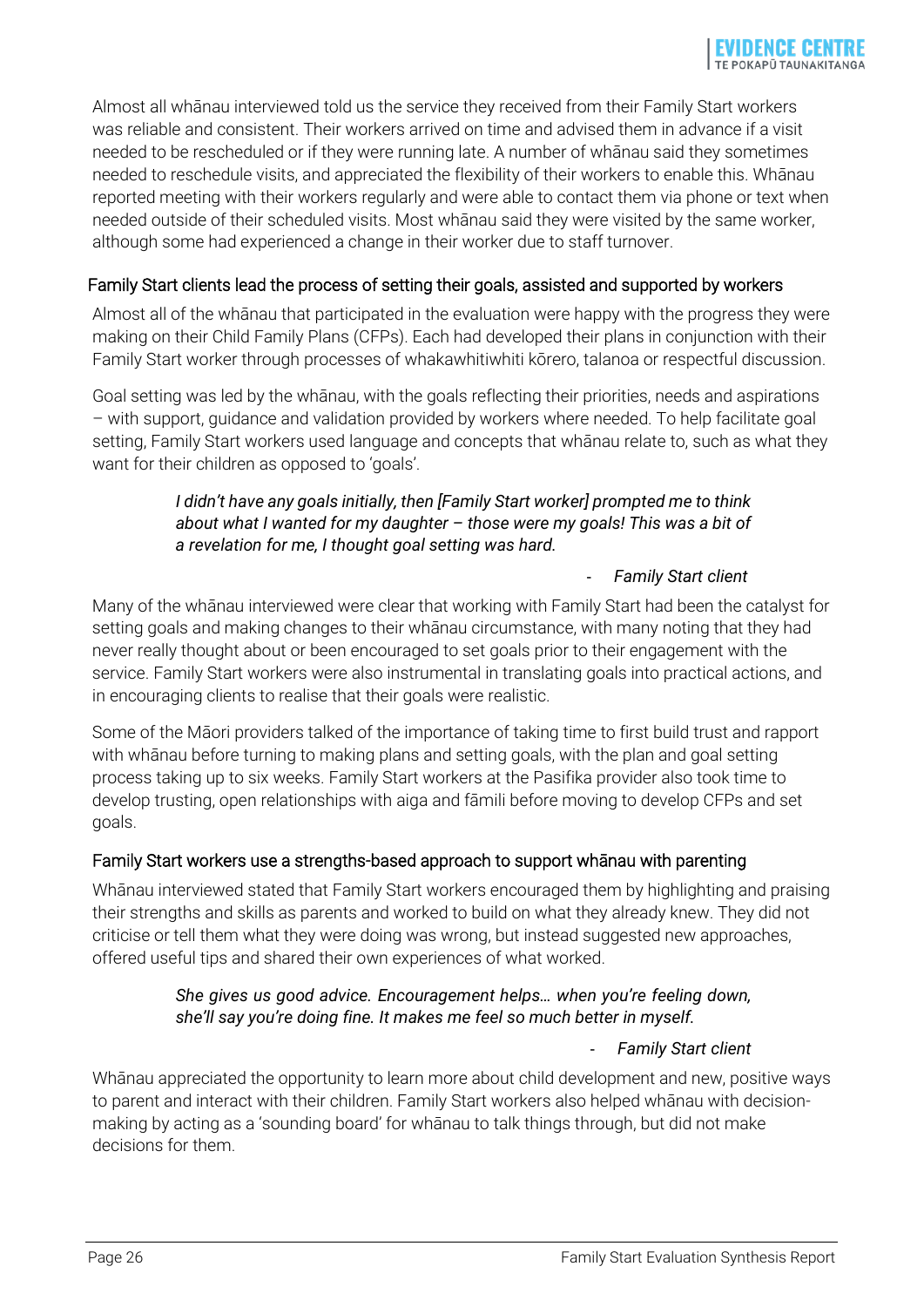Family Start workers shared a range of parenting resources with whānau, including print outs from the Parenting Resource website and Strategies with Kids, Information for Parents (SKIP) booklets. Workers also drew on other sources of parenting information, such as the health.org website and Brainwave Trust resources. Some have developed their own tools to provide whānau with practical and useful information to meet their needs. For example, one Family Start worker developed a suite of trait-based resources to support whānau with children who face behavioural and learning challenges such as attention deficit hyperactivity disorder (ADHD) and dyslexia.

Family Start workers said they frequently used the Parenting Resource website[14](#page-26-0), and found it easy to navigate and said it contained a lot of useful resources. They also appreciated the less structured nature of the resources on the website compared with the previously-used Ahuru Mowai Born to Learn resources, which workers considered more prescriptive and deficit-based.

In the Pākehā case study, the Parenting Resource was particularly valued as a source of useful information to discuss with whānau.

Family Start workers based in Māori providers talked of the lack of kaupapa-based and te reo Māori resources in the Parenting Resource website,<sup>[15](#page-26-1)</sup> and of the lack of such parenting and child development resources more generally. This point was also raised by some whānau.

#### Client whānau felt culturally safe in the Family Start Programme

Operating in a culturally safe way with culturally competent workers was important to all of the Family Start providers interviewed. Providers sought to recruit culturally competent workers and to provide training and other supports, such as drawing on the knowledge of in-house cultural advisors, to ensure their Family Start teams are able to work with whānau, aiga, fāmili and families in culturally appropriate and safe ways.

For many whānau Māori, it was important that their provider delivered the programme through a kaupapa framework. They considered that their kaupapa service had particular cultural expertise and knowledge to support the wellbeing of their whānau in a holistic way. Whānau talked of their Māori Family Start workers sharing te reo and waiata resources with them, helping them create whakapapa trees and assisting them to locate kōhanga reo for their tamariki.

#### *She's really easy to get along with and she understands me. It's that Māori bond.*

#### - *Family Start client*

A small number of the whānau Māori we met with raised issues related to the cultural safety of the Family Start Programme – that it was not based in te ao Māori and lacked kaupapa and te reo based parenting resources.

Having a culturally competent Family Start worker was especially important to Pasifika aiga/fāmili. Almost all of the Pasifika aiga/fāmili interviewed stated that being matched with a Family Start worker of the same ethnicity was very important to their sense of safety and being able to engage successfully with the programme. Being able to converse in a shared Pasifika language and work with someone who had an understanding of their cultural values and ways of life was important.

<span id="page-26-0"></span><sup>14</sup> https://www.parentingresource.nz/

<span id="page-26-1"></span><sup>15</sup> Additional te reo and te ao Māori resources have been added to the Parenting Resource since the evaluation data collection period.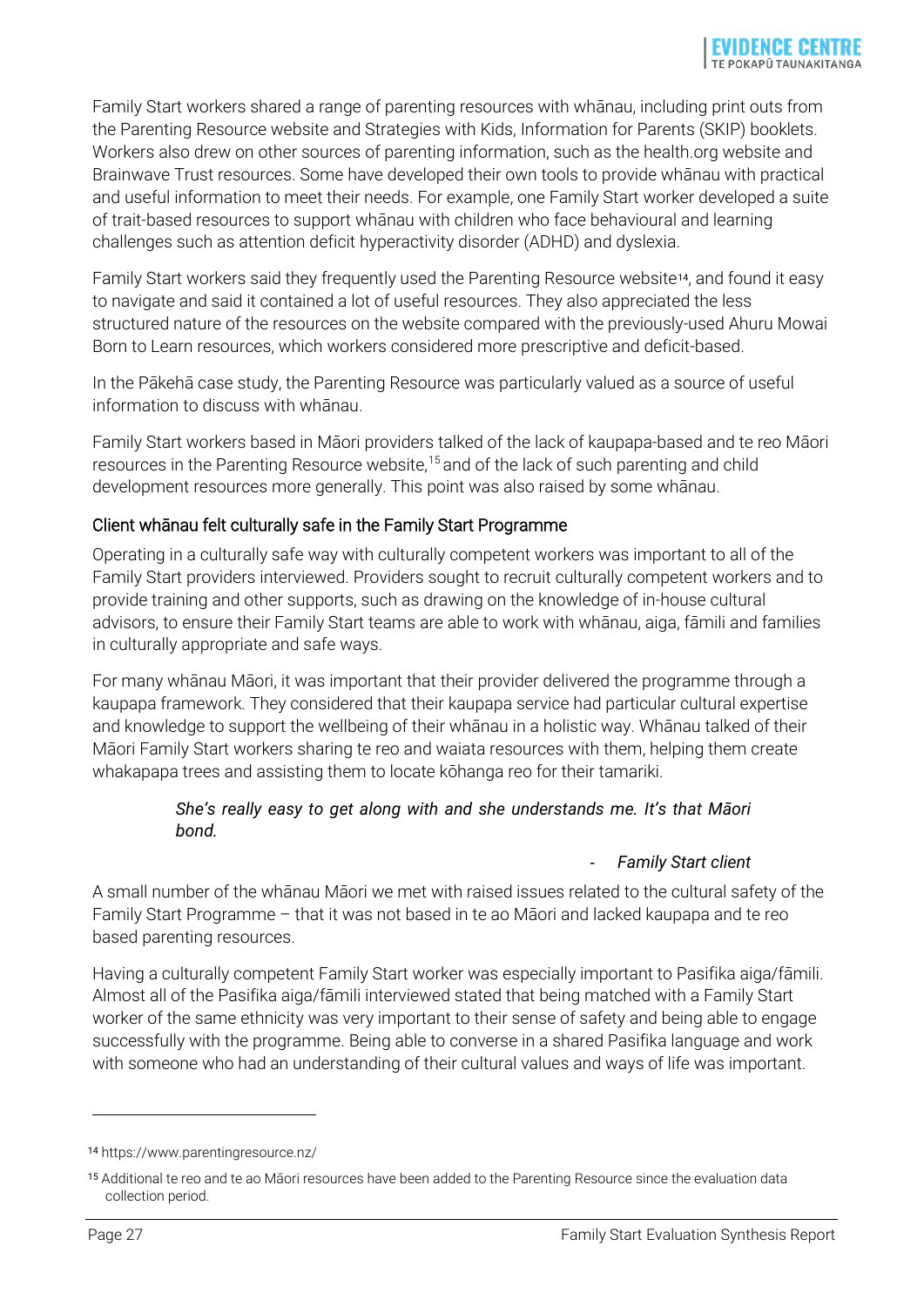*My Family Start worker is Samoan and it does make a difference as she understands the cultural way of life as a Samoan, particularly the family setting.*

- *Family Start client*

#### Client whānau consider that Family Start has improved their parenting skills

Client whānau that participated in the evaluation were unanimous in their view that engagement with Family Start had positively impacted on themselves and their children. Nearly all whānau interviewed reported an increase in their confidence and ability to provide warm, safe and loving care for their children. Many whānau interviewed stated that prior to engaging with Family Start they had doubted their ability to parent effectively due to not having had strong parenting role models themselves, being first time parents, or experiencing anxiety which made them question their parenting decisions. After working with Family Start, nearly all of the whānau reported increased confidence in their parenting skills:

#### *When I had my daughter, I didn't have a clue what to do and I used to question myself and beat myself up about it... Family Start gave me good advice about her milestones and reaffirmed that I'm doing a good job. Now I'm much more confident in my parenting.*

*- Family Start client*

Through the provision of parenting education and support, whānau had reduced their anxiety related to parenting, had learned core parenting skills and were provided with emotional support and reassurance.

Whānau described changes that they had made as a result of their engagement with Family Start. These included changes to the way they discipline their children, greater interaction and play with their children, improving their nutrition and physical activity, and enrolling them in early childhood education. They had observed changes in their children's, and their own, wellbeing.

Whānau drew a strong connection between these positive outcomes and their engagement with Family Start, with many stating that change would not have occurred without support from the programme. Nearly all of the whānau interviewed stated that they were more optimistic about the future since their engagement with Family Start.

*Since working with Family Start, I don't feel scared about the future anymore. I've addressed my issues. I know that there will be challenges, but overall I feel hopeful, and that the future will be bright.*

- *Family Start client*

### <span id="page-27-0"></span>Service provider delivery of the Family Start Programme

#### The Family Start programme is delivered with fidelity to its intended design

The Family Start programme model is based on the parameters described in the programme manual (Oranga Tamariki, 2020a). Service providers are expected to maintain fidelity to the core principles of the programme (e.g., strict adherence to referral criteria, timeframes for initial contact, and always sighting the Family Start child).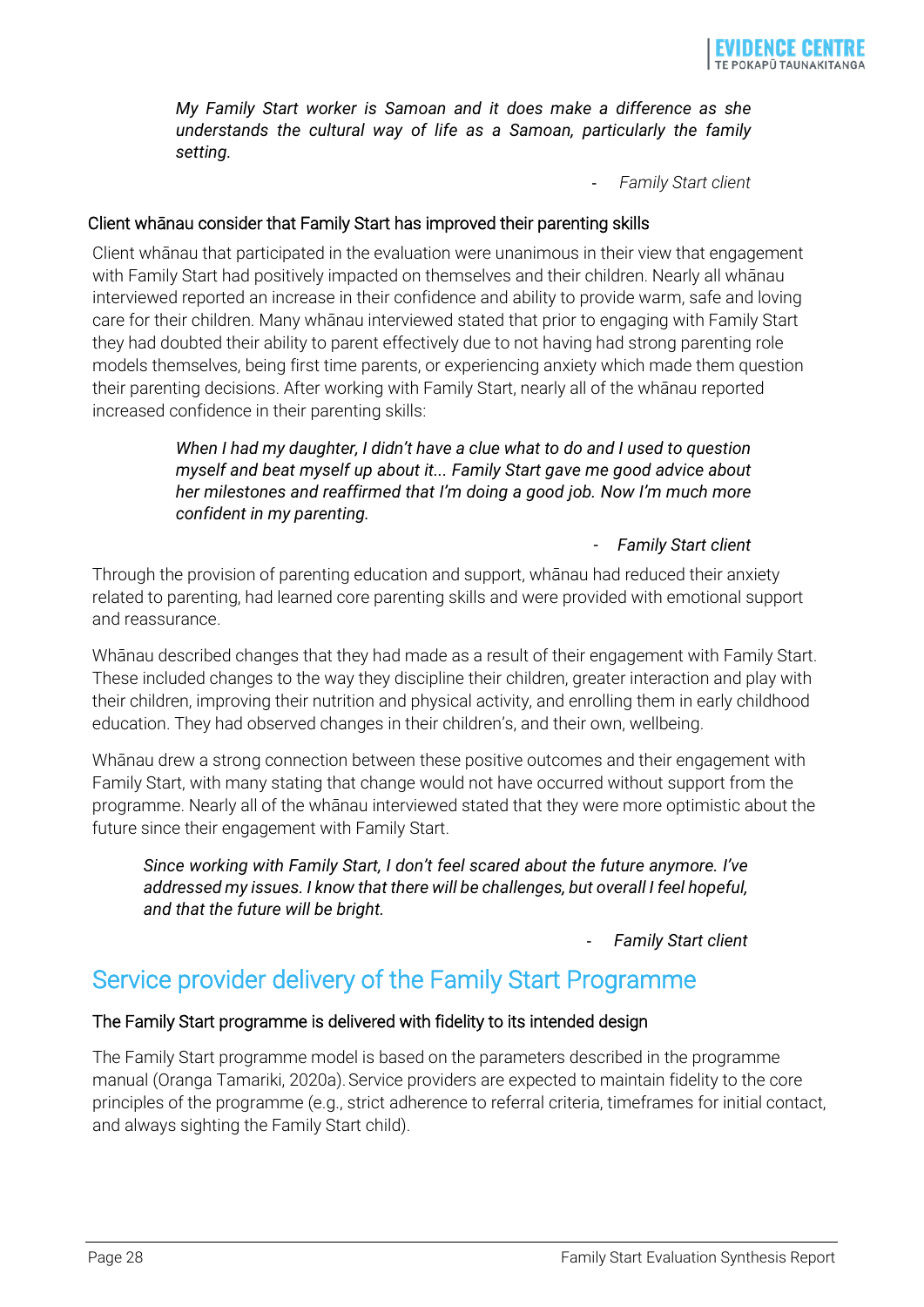Qualitative engagement with Family Start service managers and workers, as well as observations from the Oranga Tamariki Partnering for Outcomes (PFO) Advisor in each region, confirmed that the delivery of Family Start is aligned with its intended design.

The process evaluation found that the design of the Family Start programme is effective, in that it enables providers to maintain fidelity to the core principles of the programme while also tailoring service delivery in response to the needs of the whānau as well as the values and principles of the contract holding organisation. Family Start providers at times make adjustments to:

- the content of the visit (for example, by supporting the whānau to address immediate needs like housing and food first, and then focussing on parenting and child development when immediate needs are met)
- the duration of visits and frequency of contact (for example, by developing a kaupapabased framework to guide whānau Māori through the CFP process, or using the talanoa with Pasifika aiga/fāmili to develop CFP goals).

#### Some aspects of the programme design do not align with Māori and Pasifika worldviews and approaches

The process evaluation found that the Family Start model is largely effective for service providers that deliver the programme through a Pākehā/Western framework. Kaupapa Māori and Pasifika service providers, however, highlighted a tension between aspects of the programme design and Māori and Pasifika worldviews and approaches. This was particularly apparent in the time-bound nature of the activities, which does not fit with principles of whanaungatanga. For example, the Family Start manual states that a SNA needs to be completed within six weeks, which kaimahi, managers and referrers in Māori and Pasifika services stated is sometimes inadequate to build the required relationship with whānau.

#### *Often it takes longer to build trust, especially with clients who have negative past experiences with government agencies. We have to overcome that history and build a relationship of trust before we start talking about goals and SNA and CFP.*

#### *- Family Start worker*

Māori and Pasifika Family Start providers noted that the programme model tended to focus on a Pākehā conceptualisation of family, in that the service was set up to engage with a primary caregiver(s) rather than the wider whānau, aiga or fāmili who play a role in the child's care and development. They also stated that while the programme model focuses on child development as an individual, this does not align with Māori and Pasifika emphasis on the importance of the child developing and existing as a whānau/aiga/fāmili member.

Māori providers emphasised the importance of developing programme resources for whānau Māori and Māori children that were framed around kaupapa and supported the holistic cultural wellbeing of whānau, and which were not simply translations of existing Pākehā resources into te reo Māori. Adapting programme concepts and resources to align with Māori worldviews and approaches is an additional burden for Māori providers. In order to meet the needs of client whānau, kaimahi undertake activities such as developing kaupapa-based and reo Māori resources to share with whānau, such as recordings of oriori (lullabies). They also noted that whānau Māori typically responded well to intensive engagement, particularly at the beginning of the trust building process, but providers were not funded to undertake these additional activities. The Pasifika case study provider highlighted similar challenges.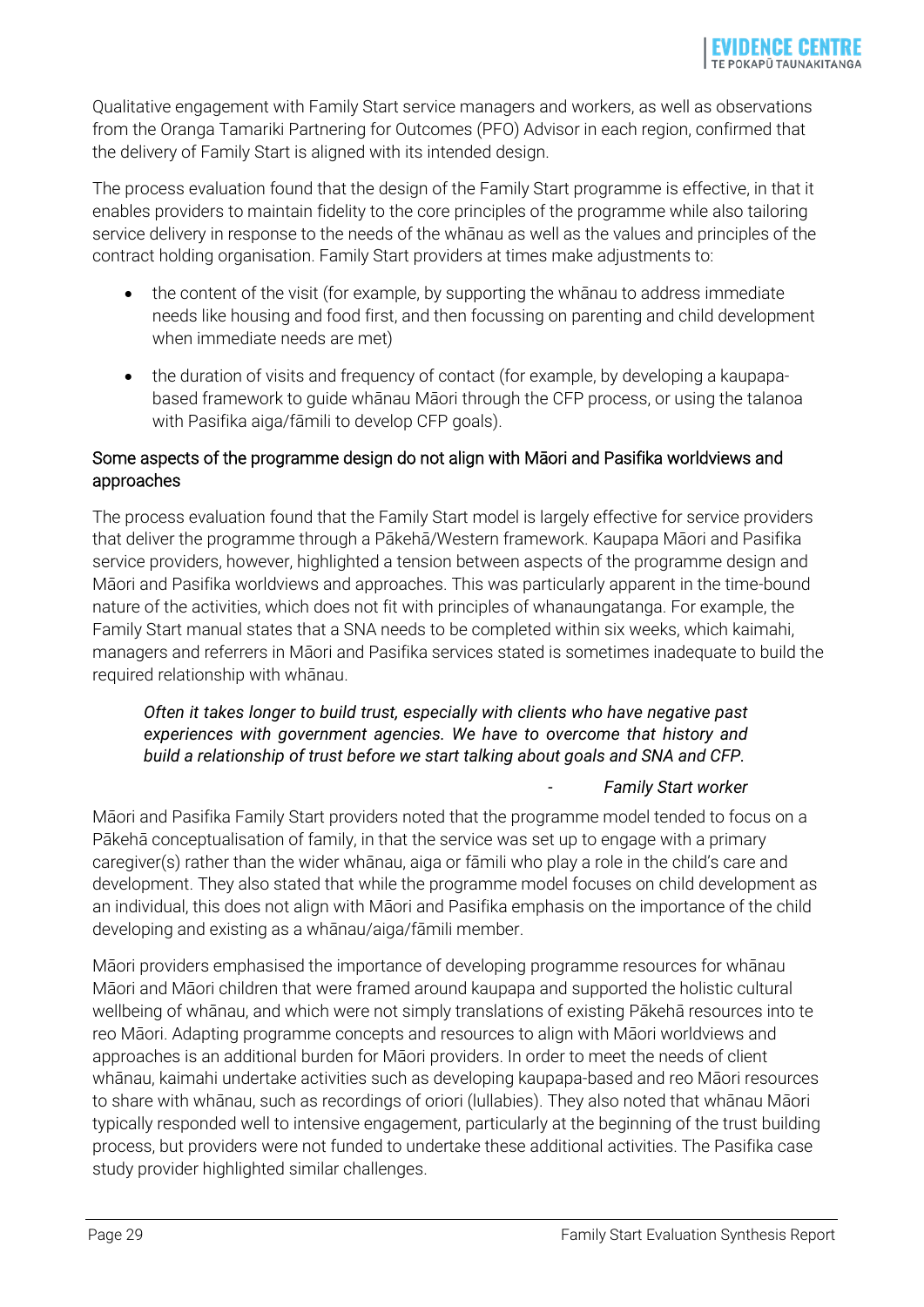#### Forming partnerships with health and social service providers is key to successful programme delivery

It is a contractual obligation for Family Start providers to develop and maintain relationships and connections with relevant services (including government agencies and NGOs) in their areas. The process evaluation found that most Family Start providers had strong connections and working relationships with key partner organisations. Connections were typically stronger in areas in which Family Start had been operating for some time, with new providers (those that had been contracted through the 2017 expansion) typically still in the process of establishing connections.

At the organisational level, relationships have mainly been developed and consolidated through attendance at multi- and inter-agency forums with health and social service providers. This was the main way of maintaining relationships with local services across all the case study sites, except for one case study provider in which there were no such forum to attend. Most of the time these meetings are attended by Family Start managers or supervisors, but Family Start workers sometimes attend so that they have the opportunity to build relationships that can help with their work. However, managers and workers noted that this can add to their overall workload.

The strong relationships between Family Start providers and other services have led to inter-agency collaboration, supporting programme outcomes by creating referral pathways to other relevant agencies (such as mental health services or budgeting advisors).

Health and social service providers considered it beneficial to have the Family Start worker regularly visiting the whānau and supporting them to provide appropriate care for their children. The frequency of interaction and trusting relationships that Family Start workers build with hard-toreach and transient whānau means they are able to assist other providers in reaching these groups. Referrers said that they felt reassured that Family Start workers have regular contact with the children and whānau that need support.

#### Family Start providers find it difficult to recruit and retain qualified and experienced staff

The process evaluation found that service providers are finding it challenging to recruit and retain qualified and experienced Family Start workers. Family Start service managers reported that they seek to build and maintain Family Start teams with a range of backgrounds, including social work, education and health, to ensure they have a range of skill sets to meet whānau needs and priorities.

#### *Finding good staff is the hardest thing. We always get quite a number of applicants, but it's hard finding the right fit, the right qualifications and the right attitude.*

#### *- Family Start manager*

The main barrier noted by providers was that the salaries for Family Start workers are not competitive: other organisations are able to offer significantly higher salaries for similar work, such as Oranga Tamariki and District Health Boards (DHBs). The 2018 pay equity settlement for Oranga Tamariki social workers resulted in a salary gap of about 30 percent. Several of the case study providers reported that this had led to the loss of experienced staff from Family Start providers.

Analysis of Family Start monitoring data does not show an increase in staff turnover since the pay settlement, with turnover remaining steady at about 24 percent over the past twelve months. However, the data do show that the level of qualifications held by workers is falling, with fewer workers being degree qualified.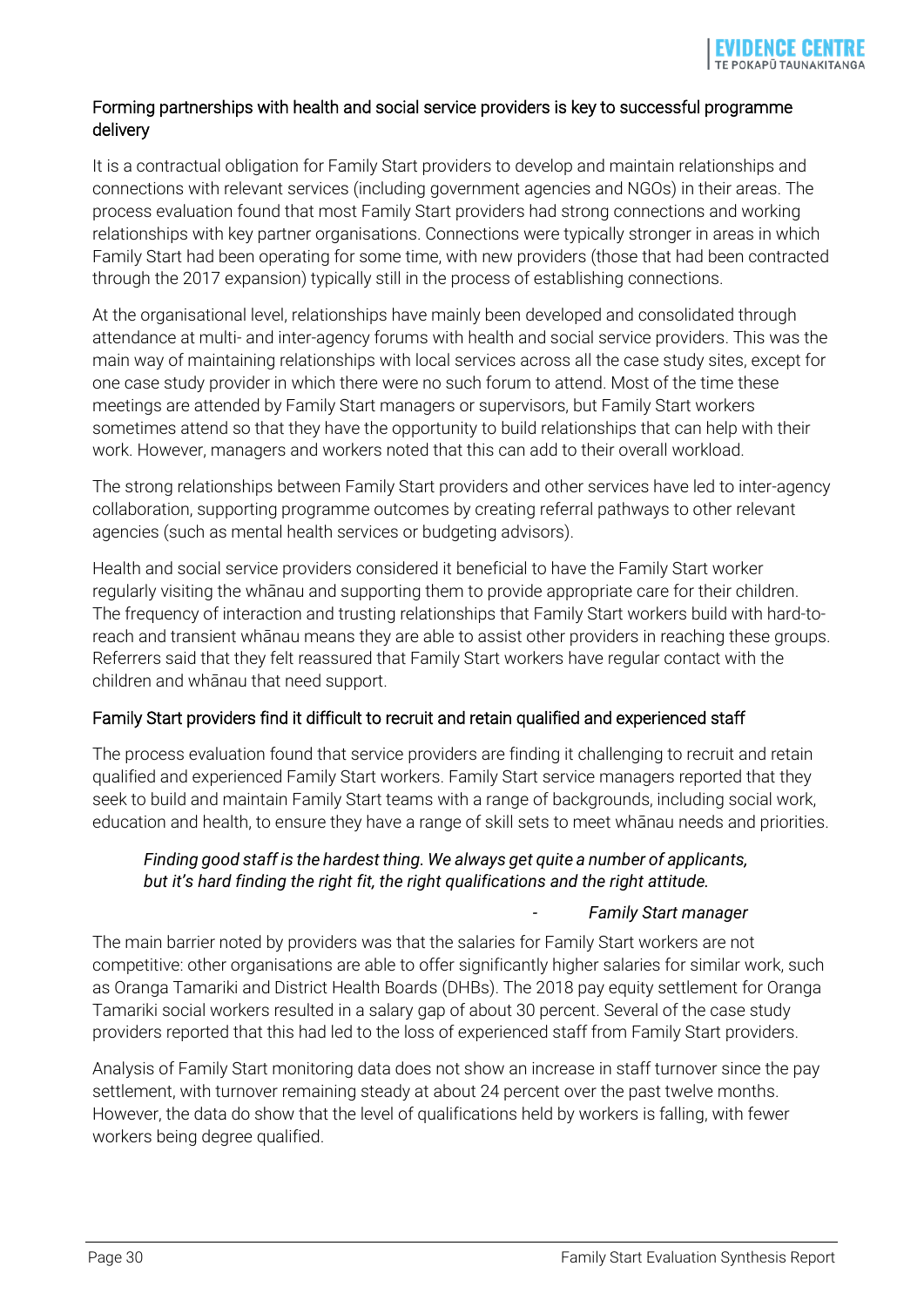Given the critical importance of a qualified workforce that can respond to the needs of vulnerable whānau, there was a strong call from Family Start managers, supervisors and workers for salary rates to be increased to a level commensurate with Oranga Tamariki social workers.

Since completing the process evaluation, Oranga Tamariki has provided an 'NGO stabilisation uplift', which increases the funding to its contracted service providers by 7.5% in the 2020/21 and 2021/22 financial years. The funding model has also been changed from being based on whānau volumes to Family Start worker FTE. The intent is that Family Start will be funded at a level that reflects the actual costs of delivery, helping to address the concerns expressed during the process evaluation.

#### Family Start workers would like a greater investment in training, particularly related to child development

There was some consistency in the initial training provided to Family Start workers across the case study providers. Providers typically have a two-part induction process, which includes training in the organisation's processes and in Family Start processes. The induction into Family Start processes includes practical training delivered on-the-ground where new workers buddy up with and shadow a more experienced Family Start worker. There were also significant differences. For example, in some providers, workers build up to a full case load over time while in other providers, workers are assigned a full case load within weeks.

Most Family Start workers raised significant concerns about the adequacy and effectiveness of the initial training they received. They reported that the buddy system can be inconsistent, as it was dependent on the availability of other workers and the needs of whānau at the time of induction. Some managers and supervisors noted that induction and initial training is an additional cost that falls on providers outside of their Family Start contracts and that more was needed from Oranga Tamariki to support providers to deliver initial training to their Family Start workers.

All of the providers interviewed talked positively of the training that used to be delivered to support use of the Ahuru Mowai Born to Learn parenting resource. Workers would receive multi-day training from Child Youth and Family/Oranga Tamariki, which included a focus on child development and especially brain development. Training to support use of the Parenting Resource website was now the responsibility of providers, with materials supplied by Oranga Tamariki. This was seen as much less adequate, as the focus is on how to navigate the website and excludes training in infant and child development. The providers interviewed held the view that an understanding of child development was important to equip Family Start workers to do their jobs effectively, and as such, would like the content of this training reinstated in some way.

Ongoing training and professional development for Family Start workers was mostly delivered at the local level and all providers set aside a number of professional development days per year for their workers. There was mixed feedback about the effectiveness of these arrangements. Many of the workers said their heavy workloads meant it was often difficult to take time out for training and that there were few opportunities to access quality and relevant professional development, including for supervisors. Child protection training provided by Child Matters was an exception, which workers said they found useful.

Managers and workers reported that more ongoing training is needed for Family Start teams, specifically training tailored to the complex needs of the whānau they work with. There was a consistent view that the Family Start contract should be better supported in terms of ongoing training.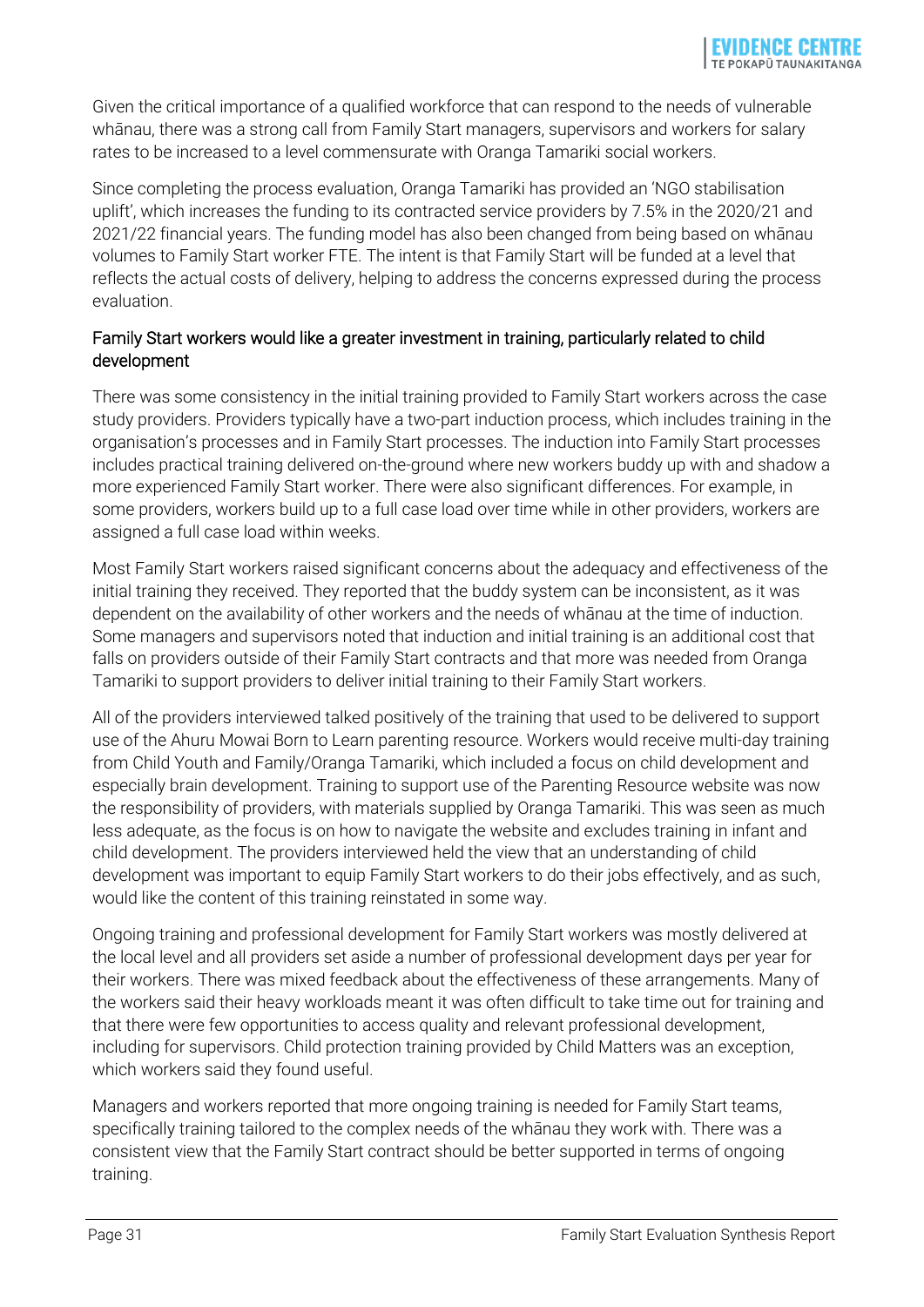#### Family Start workers are feeling stretched by the challenge of working with whānau who need intensive support

At the time of process evaluation data collection, the contracted caseload was 16 families per Family Start worker. Analysis of Family Start monitoring data shows that the average caseload was 13.8 whānau per worker in May 2019. Family Start workers, supervisors and some Oranga Tamariki personnel stated that while the number of whānau they work with has remained steady, the intensity of support required by these clients has increased. Across all case study sites, Family Start workers and managers reported that they are working with more high-needs whānau that require intensive support. These whānau lead complex lives and may be affected by issues such as family violence, alcohol and drug addictions and mental health issues.

Family Start workers reported that, over time, their role has moved beyond providing support for parenting. High-needs whānau frequently need wrap-around support to address crises. As a result, workers spend time undertaking activities such as helping whānau to secure housing, prepare for Family Group Conferences or alleviating anxieties about the health and wellbeing of their children.

Family Start workers described feeling stressed, exhausted and overwhelmed due to long work hours and the mental energy required to support whānau in crisis. Most of the Family Start workers interviewed said that due to the intensive support required by high-needs whānau, workers are unable to complete both their home visits and administrative work within their contracted hours. They reported that they are regularly putting in significant additional unpaid hours before or after work or on weekends to complete case notes and to support whānau.

#### *At the moment I am working at least 50 hours a week. I work with 16 high needs families and all my work hours are taken up with supporting them. I do my admin in the evenings.*

#### *- Family Start worker*

The national expansion of Family Start in 2017 has also meant that the programme is now reaching larger numbers of whānau in rural areas. Some Family Start workers said this has also contributed to increased workloads due to the travel time required to service rural areas.

There was a strong call from Family Start providers and workers for a change to the current funding model and caseload expectations to reflect the increased workload from working exclusively with high needs whānau.

Since completing the process evaluation, Oranga Tamariki has taken action to address this point. As noted above, the funding model has been amended, and is based on Family Start worker FTE, rather than whānau volumes. In addition, a 'variable caseload' model has been implemented in recognition of the complexity of whānau needs. Under this model, the caseload changed from 16 client whānau per full time worker to 12-16 whānau with a median of 1 FTE per 14 whānau. Oranga Tamariki also recognised that this would impact the total number of client whānau that Family Start providers work with, and has amended the standard from 95-100% of a provider's contracted volume to a guideline of 85-100%.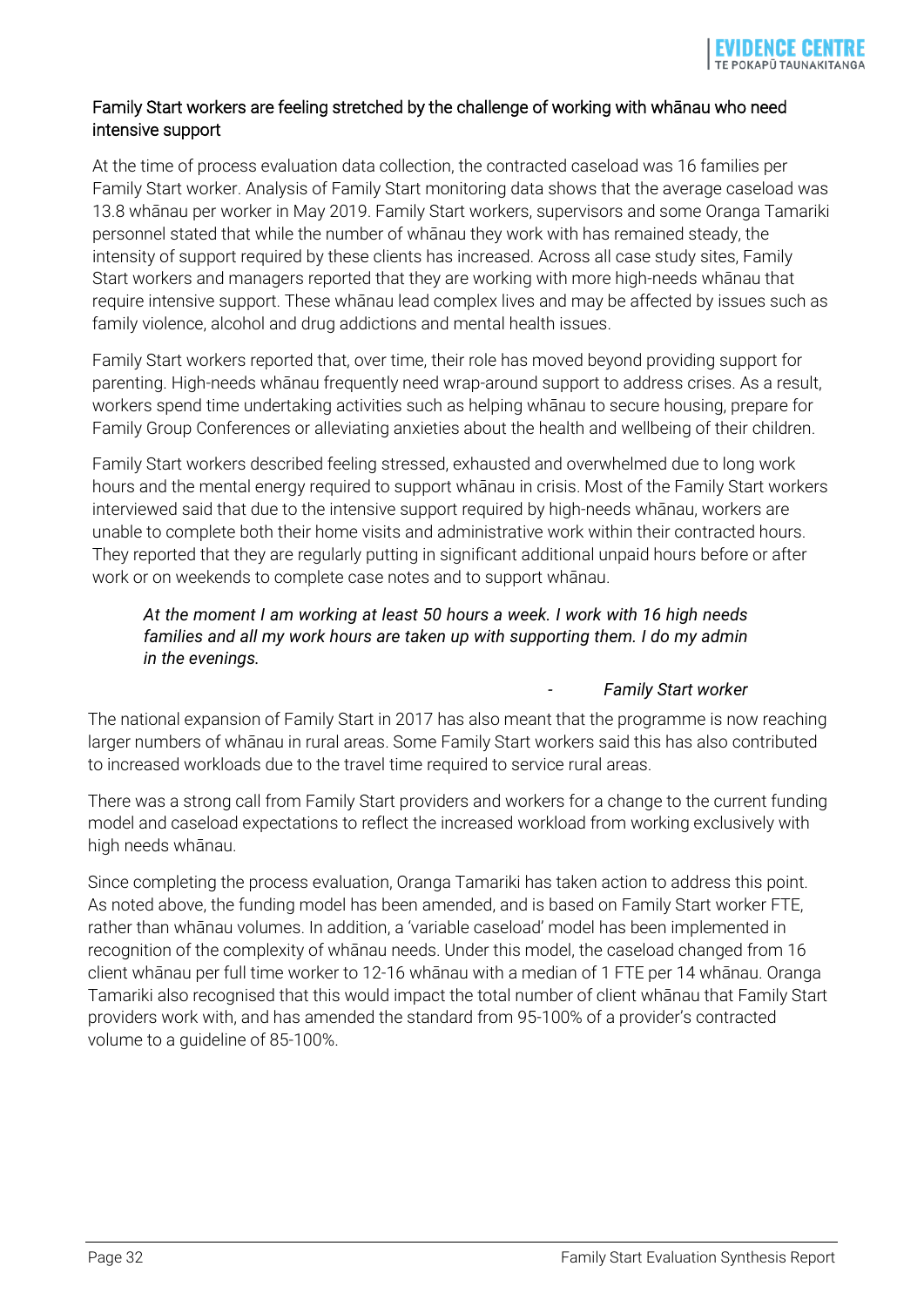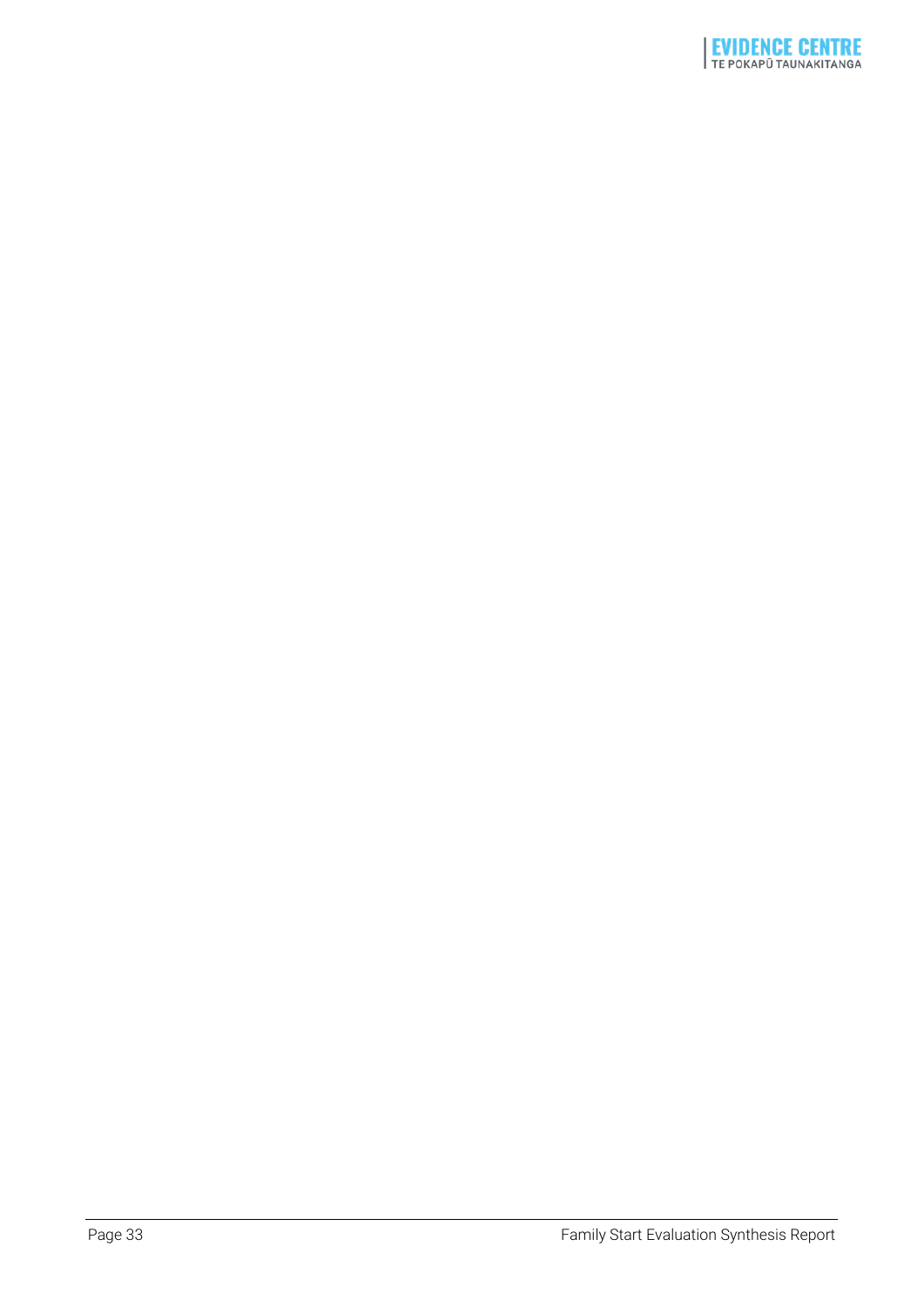# <span id="page-33-0"></span>**CONCLUSION**

This section sets out the overall evaluative conclusions related to each of the Key Evaluation Questions (KEQs).

## <span id="page-33-1"></span>KEQ1: To what extent is Family Start achieving programme outcomes and impacts for vulnerable children and their whānau?

Overall, the results of the PSM analyses indicate that Family Start is having a positive impact on the wellbeing and safety of participant children and their whānau.

The PSM analyses conducted for the impact evaluation suggest that Family Start is having a positive impact on the lives and wellbeing of New Zealand's children and their whānau. Most notable was the finding that participation in Family Start reduces the likelihood of children dying in their first year of life. These results replicate key findings from the previous impact evaluation (Vaithianathan et al., 2016).

These positive findings align with qualitative data from the process evaluation, which found that interaction with Family Start supports whānau to make changes in their parenting practices, to enhance the safety of their children.

The PSM results also suggest that Family Start participants were more likely to enrol with a PHO, be fully immunised at milestone ages, and attend a B4SC. Qualitative evidence shows that some whānau reported that their confidence in dealing with health services had increased after engaging with Family Start. They stated that the Family Start worker had helped them book appointments, prepared them for the type of situations they may encounter (for example, through role playing) and, in some cases, provided transport to appointments. This may have contributed to the increased PHO enrolment, immunisation rates and B4SC attendance.

On the other hand, the impact evaluation also found that Family Start participants had a greater likelihood of interaction with Oranga Tamariki, and a greater likelihood of children being hospitalised for maltreatment-related injuries. There was also a statistically significant increase in mothers receiving mental health and addiction support services.

These outcomes are difficult to interpret. Higher likelihood of engagement with child protection and mental health and addiction services might indicate that whānau are experiencing deteriorating circumstances. However, it is possible that Family Start participation is associated with these outcomes because of Family Start workers' efforts to ensure that whānau are being connected with services, where they might otherwise have gone without support. This would be consistent with the Family Start goal of increased identification of, and provision of supports for, health and safety issues for children and their whānau, and may indicate that Family Start is working as intended. The process evaluation found evidence that Family Start workers put considerable effort into nurturing trust with clients and working with them to get help for issues such as family violence, mental health and addictions. Workers also stated that they would report concerns to Oranga Tamariki where they felt the safety of children was at risk. These findings from the impact evaluation may also be due to reverse causality, in that contact with child protection or health services may be the reason for the referral to Family Start.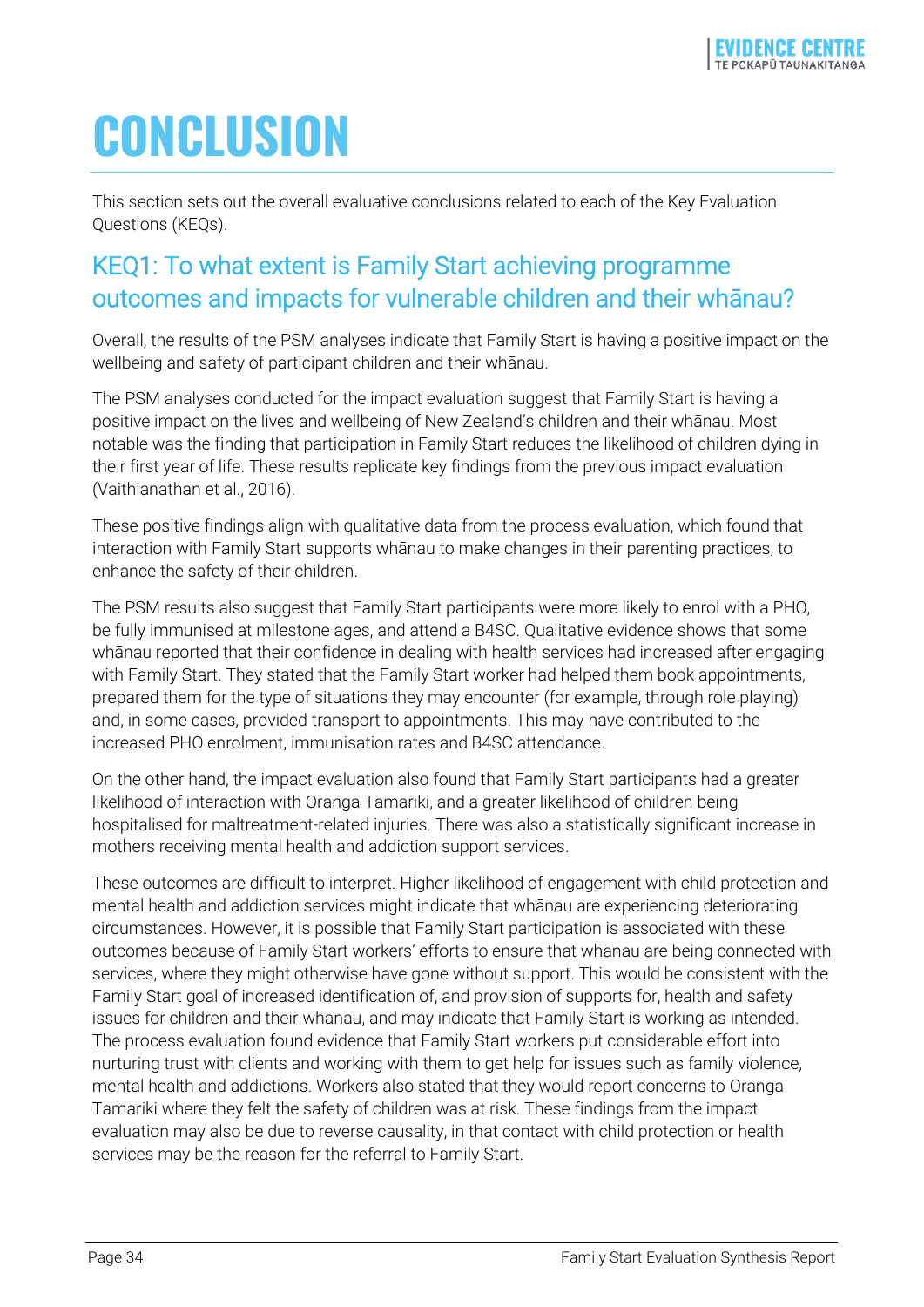Despite the impact evaluation findings identifying an increase in maltreatment-related injuries, qualitative interviews found that Family Start motivates and supports whānau to remove their children from situations in which they may experience violence or injuries. Whānau also reported that they had changed their approach to discipline from physical punishment and/or yelling to more gentle, positive methods.

## <span id="page-34-0"></span>KEQ2: How well is Family Start delivering its service for vulnerable children and their whānau?

The evaluation concludes that whānau are receiving an effective service that they value, and that is creating meaningful change in their lives. Family Start providers are putting in considerable effort to deliver a service that aligns with the parameters of the programme model, but is tailored to best meet the needs of their clients.

Whānau experienced a smooth journey through the programme, having a good understanding as to how the programme could help them, and being matched with a Family Start worker that they trusted. The processes used to set goals were empowering, being led by whānau and reflecting their priorities, needs and aspirations. Whānau that participated in the evaluation valued the supportive, strengths-based way in which Family Start workers engaged with them. Workers identified and built on pre-existing areas of strength and gently provided advice and suggestions for change. They were non-judgemental and never told whānau that their current practice was 'wrong', instead offering alternative options that parents could choose from.

Whānau appreciated the opportunity to learn more about child development and new, positive ways to parent and interact with their children. Family Start workers also helped whānau with decisionmaking by acting as a 'sounding board' for whānau to talk things through, but did not make decisions for them.

Family Start resources, including the Parenting Resource website, are generally viewed as effective, particularly for Pākehā. However, there is a lack of kaupapa-based and te reo Māori resources, with Family Start kaimahi in some Māori providers developing their own resources to fill this gap. To deliver an effective service to whānau Māori it is important for providers to offer a diversity of resources, including those drawn from a Māori worldview and from Pākehā models of child development.

At the time of the process evaluation data collection, providers also reported challenges in recruiting qualified workers, largely due to a large discrepancy in salary to other social work roles. Oranga Tamariki has recently increased the contracted funding allocation for each provider to address this issue.

Induction, initial training and ongoing professional development of the Family Start workforce is undertaken onsite by Family Start providers. The quality and comprehensiveness of this training is variable as it relies on the time, resource allocation, personnel skill and systems of each provider organisation. In addition, the training generally focuses on the operational aspects of the job, with little focus on technical or clinical aspects such as child development.

Working exclusively with whānau with high needs has put pressure on Family Start workers. These clients typically need more frequent interaction with their workers, and the scope of services they require is broader. Consequently, workers with a full caseload of 16 clients are often unable to complete both home visits and administrative work within their contracted hours. Family Start workers stated that reduced workloads would mean they could work more intensively with and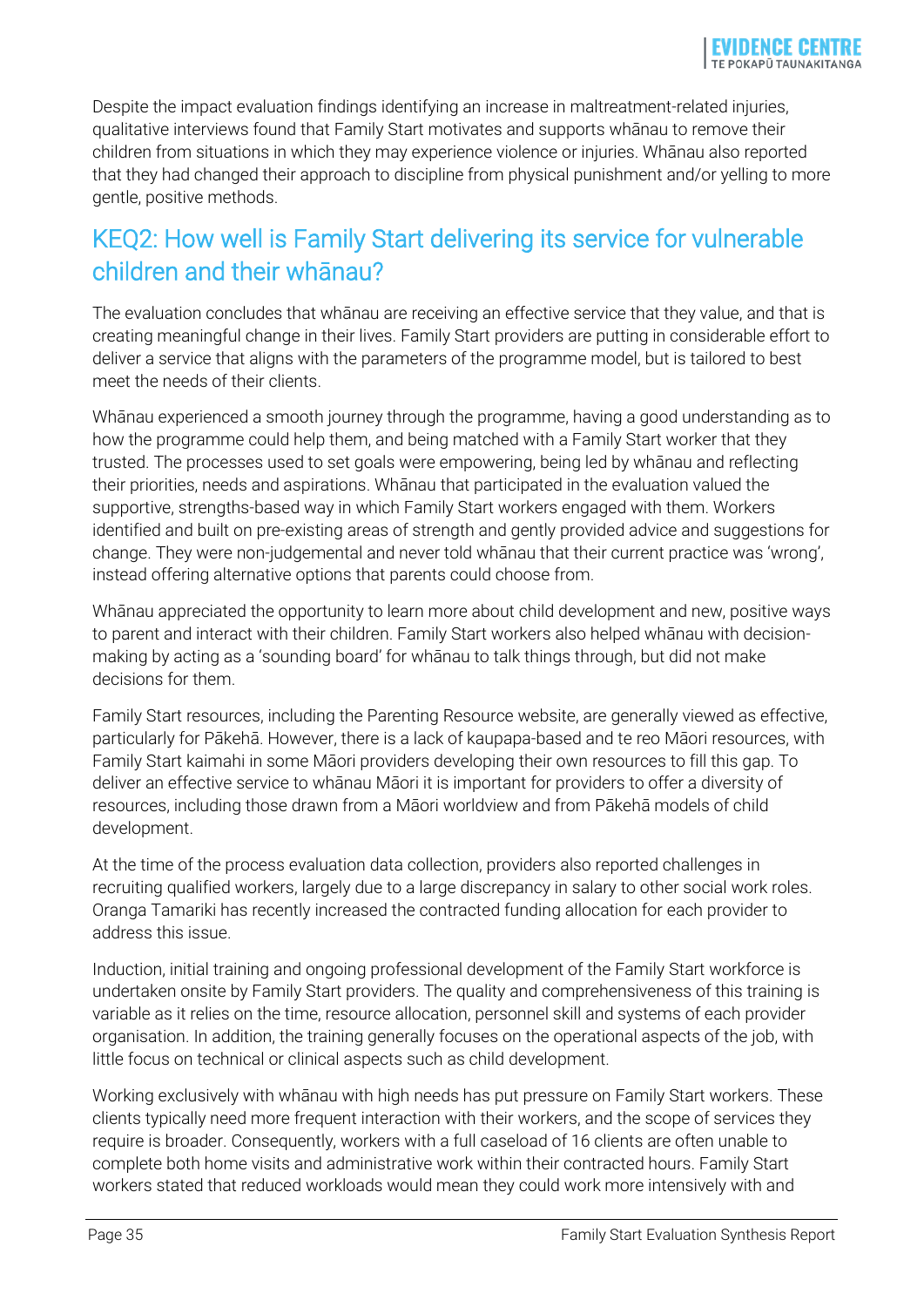better support high needs whānau and have time for regular supervision, ongoing training and selfcare. A revised model has now been implemented, under which Family Start worker caseloads have changed from the current 1 FTE to 16 whānau to 1 FTE to 12–16 whānau with a median of 14 whānau per worker.

Many of the whānau interviewed were clear that working with Family Start had been the catalyst for making changes to their parenting, and family life more broadly. The most commonly reported change was increased confidence in their parenting, and enhanced ability to provide warm, emotionally safe care to their children. Whānau described making positive changes such as interacting with their children more and taking a gentler approach to discipline, which they attributed to their engagement with Family Start.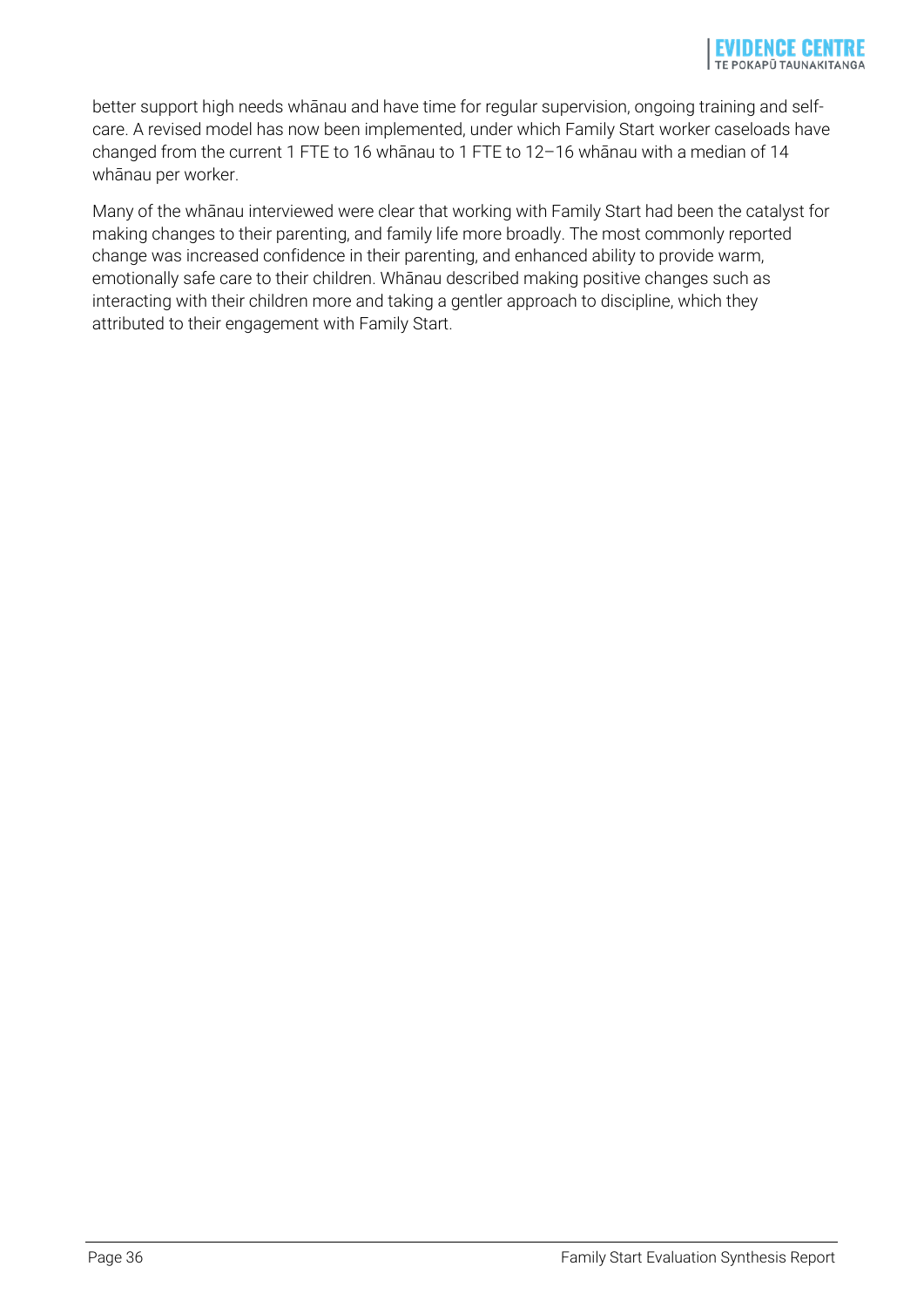## <span id="page-36-0"></span>**REFERENCES**

Avellar, S., Paulsell, D., Sama-Miller, E., Del Grosso, P., Akers, L., and Kleinman, R. (2014). *Home Visiting Evidence of Effectiveness Review: Executive Summary.* Office of Planning, Research and Evaluation, Administration for Children and Families, U.S. Department of Health and Human Services. Washington, DC.

Carabin, H., Cowan, L. D., Beebe, L. A., Skaggs, V. J., Thompson, D. and Agbangla, C. (2005). Does participation in a nurse visitation programme reduce the frequency of adverse perinatal outcomes in first-time mothers? *Paediatric and Perinatal Epidemiology*, 19(3), 194–205.

Centre for Child and Family Policy Research (2005). *Outcome/impact evaluation of Family Start: Final report*. Report prepared for the Centre for Social Research and Evaluation, Ministry of Social Development. https://www.msd.govt.nz/about-msd-and-our-work/publicationsresources/evaluation/outcome-impact-family-start/index.html

Cribb, J. (2009). *Review of Family Start and Early Start*. Report prepared for the Minister of Social Development and Employment. [http://msd.govt.nz/documents/about](http://msd.govt.nz/documents/about-msd-and-our-work/publications-resources/official-information-responses/2019/august/20190828-review-of-family-start-and-early-start-unpublished-report-prepared-for-msd-research-to-inform-improvements-to-increase-family.pdfFergusson)-msd-and-our[work/publications-resources/official-information-responses/2019/august/20190828-review-of](http://msd.govt.nz/documents/about-msd-and-our-work/publications-resources/official-information-responses/2019/august/20190828-review-of-family-start-and-early-start-unpublished-report-prepared-for-msd-research-to-inform-improvements-to-increase-family.pdfFergusson)[family-start-and-early-start-unpublished-report-prepared-for-msd-research-to-inform](http://msd.govt.nz/documents/about-msd-and-our-work/publications-resources/official-information-responses/2019/august/20190828-review-of-family-start-and-early-start-unpublished-report-prepared-for-msd-research-to-inform-improvements-to-increase-family.pdfFergusson)[improvements-to-increase-](http://msd.govt.nz/documents/about-msd-and-our-work/publications-resources/official-information-responses/2019/august/20190828-review-of-family-start-and-early-start-unpublished-report-prepared-for-msd-research-to-inform-improvements-to-increase-family.pdfFergusson)family.pdfFergusson

Fergusson, D. M., Horwood, J., Ridder, E., & Grant, H. (2005). *Early Start evaluation report.*  Wellington: Ministry of Social Development.

Fergusson D., Boden, J., and Horwood, J. (2012). *Early Start Evaluation Report: Nine Year Follow-up.* Wellington: Ministry of Social Development.

Howard, K. S. and Brooks-Gunn, J. (2009). The role of home visiting programmes in preventing child abuse and neglect. *The Future of Children*, 19 (2), 119–146.

Kilburn, M. R. and Karoly, L. A. (2008). *The Economics of Early Childhood Policy: What the Dismal Science Has to Say About Investing in Children*. Occasional papers. RAND Corporation.

MacMillan, H., Wathen, N., Balow, J., Fergusson, D., Levnthal, J., and Taussig, H. (2009). Interventions to prevent child maltreatment and associated impairment. *The Lancet*, 373, 9659, 250-266.

Milne, B., Li, E., and Sporle, A. (2020). Intergenerational analyses using the IDI: An update. COMPASS Research Centre. Retrieved 2 December 2020 from

https://www.auckland.ac.nz/content/dam/uoa/auckland/arts/our-research/research-institutescentres-groups/compass/whole-population-data-analysis/Intergenerational-Links-IDI-Update.pdf

Ministry of Social Development. (2012). *Nga Vaka o Kāiga Tapu. A Pacific Conceptual Framework to Address Family Violence in New Zealand.* Wellington, New Zealand: Ministry of Social Development

Olds, D. L., Henderson, C. R. Jr., Chamberlin, R. And Tatelbaum, R. (1986). Preventing child abuse and neglect: A randomized trial of nurse home visitation. *Pediatrics*, 78, 65–78.

Olds, D. L., Eckenrode, J., Henderson, C. R., Kitzman, H., Powers, J., Cole, R. and Luckey, D. (1997). Long-term effects of home visitation on maternal life course and child abuse and neglect. *Journal of the American Medical Association*, 278(8), 637–643.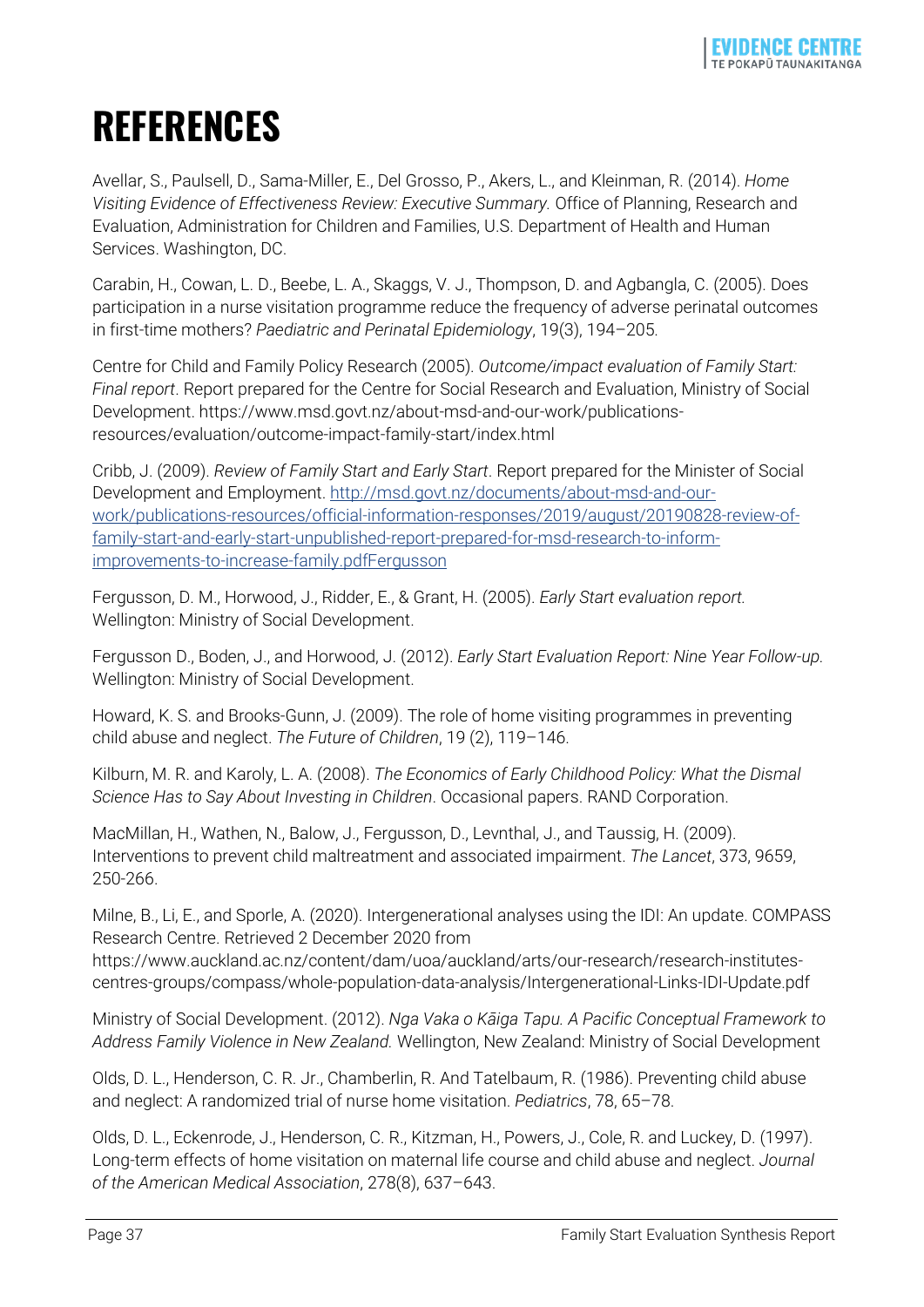Olds, D. L., Kitzman, H., Knudtson, M. D., Anson, E., Smith, J. A. and Cole, R. (2014). Effect of Home Visiting by Nurses on Maternal and Child Mortality Results of a 2-Decade Follow-up of a Randomized Clinical Trial. *JAMA Pediatrics*, 168(9), 800-806.

Oranga Tamariki (n.d.). *Family Start Referral Guide.* Oranga Tamariki—Ministry for Children. Retrieved 9 October 2020 from https://www.orangatamariki.govt.nz/assets/Uploads/Support-forfamilies/Support-programmes/Family-Start/Family-Start-referral-guide.pdf

Oranga Tamariki (2020a). *Family Start Programme Manual.* Oranga Tamariki—Ministry for Children. Retrieved 8 December 2020 from [https://orangatamariki.govt.nz/assets/Uploads/Su](https://orangatamariki.govt.nz/assets/Uploads/Support-for-families/Support-programmes/Family-Start/Family-Start-manual.pdf)pport-for[families/Support-programmes/Family-Start/Family-Start-](https://orangatamariki.govt.nz/assets/Uploads/Support-for-families/Support-programmes/Family-Start/Family-Start-manual.pdf)manual.pdf

Oranga Tamariki (2020b). *Family Start Monthly Report November 2020.* Oranga Tamariki—Ministry for Children. Unpublished internal company document.

Oranga Tamariki Evidence Centre. (2020a). *Oranga Tamariki Early Intervention: A synthesis of recent research and evaluations.* Wellington, New Zealand: Oranga Tamariki—Ministry for Children.

Oranga Tamariki Evidence Centre (2020b). *Evaluation of the Family Start Programme: Report on findings of the process evaluation.* Wellington, New Zealand: Oranga Tamariki—Ministry for Children.

Oranga Tamariki Evidence Centre (2021). *Evaluation of the Family Start Programme: Report on findings of the impact evaluation.* Wellington, New Zealand: Oranga Tamariki—Ministry for Children.

Peacock, S., Konrad, S., Watson, E., Nickel, D., and Muhajarine, N. (2013). Effectiveness of home visiting programmes on child outcomes: a systematic review. *BMC Public Health*, 13(17).

Robertson, J. (2014). *Effective Parenting Programmes: A Review of the Effectiveness of Parenting Programmes for Parents of Vulnerable Children.* Social Policy Evaluation and Research Unit Research Report 1/4.

Superu (2018). *Bridging Cultural Perspectives.* Social Policy Evaluation and Research Unit. Retrieved 15 July 2018 from

http://www.superu.govt.nz/sites/default/files/Bridging%20Cultural%20Perspectives%20FINAL.pdf

Vaithianathan, R., Wilson, M., Maloney, T. & Baird, S. (2016). *The Impact of the Family Start Home Visiting Programme on Outcomes for Mothers and Children: A Quasi-Experimental Study*. Wellington: Ministry of Social Development.

Vaithianathan, R., Wilson, M., Maloney, T, & Joyce, S. (2017). *Family Start Impact Study: Selected Extensions*. Wellington: Ministry of Social Development.

Wüst, M. (2012). Early interventions and infant health: Evidence from the Danish home visiting programme*. Labour Economics,* 19, 484–495.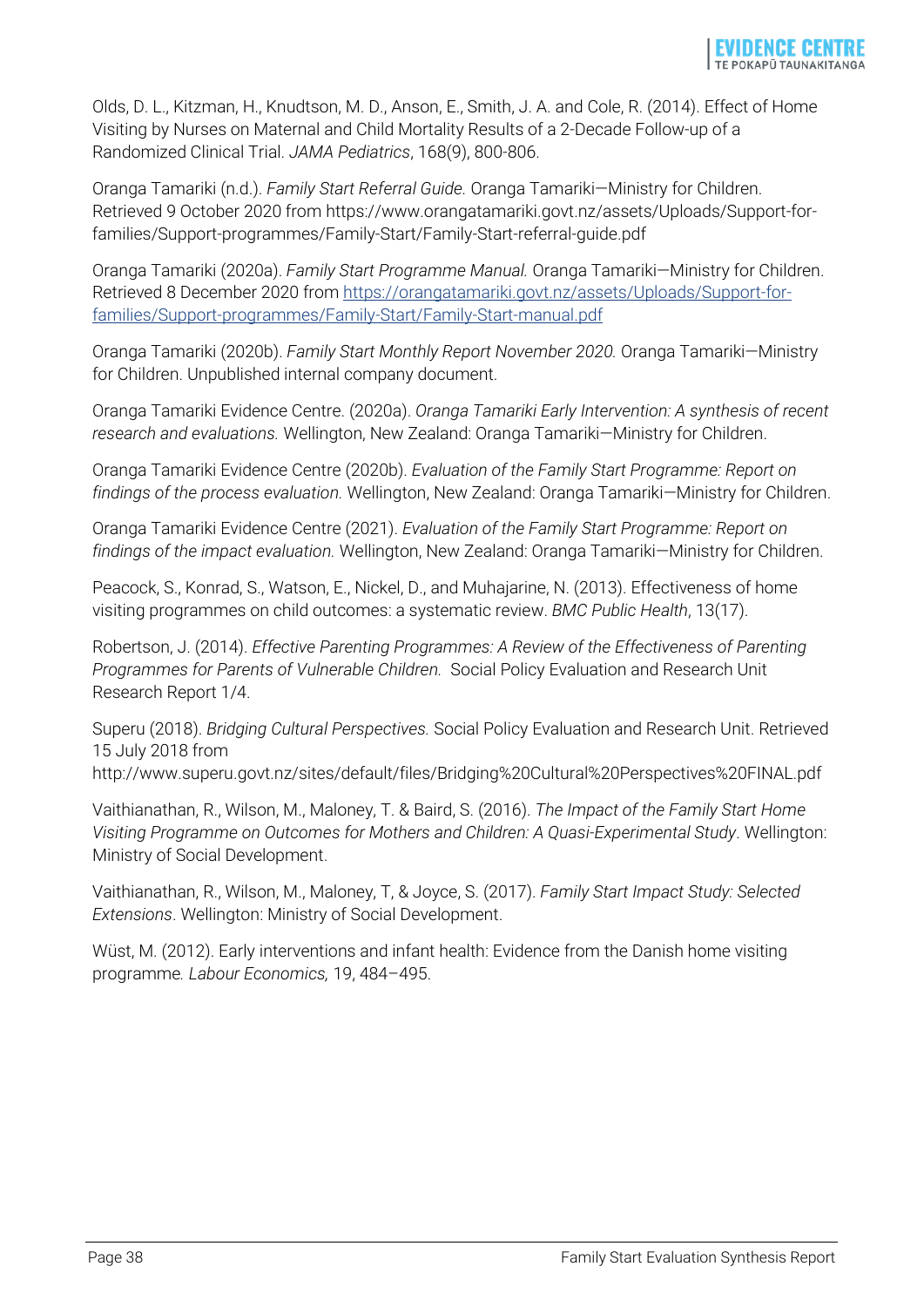## <span id="page-38-0"></span>**APPENDIX A: METHODOLOGY**

## Evaluation approach: Bridging Cultural Perspectives

The evaluation was implemented through the Bridging Cultural Perspectives approach, which is comprised of two models: He Awa Whiria (the Braided Rivers) and Negotiated Spaces.

He Awa Whiria provides the framework for knowledge creation. The approach was developed by Professor Angus Macfarlane (Macfarlane, 2009) in an attempt to reconcile Western science with kaupapa Māori perspectives. He Awa Whiria provides two separate streams of knowledge – Māori and Pākehā – each stream of equal strength, with information about what is valued, and to what degree. In He Awa Whiria, the knowledge streams spend more time apart than together. When they converge on the riverbed, the space created is one of learning, not assimilation.

Negotiated Spaces provides the dialogue tool for exchanging knowledge across two streams (Māori and Western science). The Negotiated Space is a mandated, deliberately depoliticised space that provides room for engagement and knowledge exchange. It is 'neutral' yet requires an acknowledgement of the shared histories of both parties and a commitment to ongoing relationships. Implicit to the Negotiated Space is balancing the desire to uphold distinctive cultural knowledge spaces with an openness to innovation and change.

The Bridging Cultural Perspectives approach and these two models provide a process by which these distinct systems of knowledge can meet and connect in an effective, respectful, and productive manner.

Along with applying these models, a Pasifika knowledge stream was also woven into the evaluation process to produce findings based in each of the three knowledge streams: Māori, Pasifika and Pākehā.

#### Process evaluation

In implementing the process evaluation, each knowledge stream had a kaitiaki (caretaker) who had overall responsibility and accountability for data collection and analysis under each knowledge stream.

The process evaluation was guided by a shared evaluation framework, including overarching key evaluation questions (KEQs), criteria and performance indicators across the three knowledge streams. Data collection instruments such as interview guides were developed to gather data under these KEQs and criteria. These were reviewed by the kaitiaki of each knowledge stream, and adapted as required, to ensure that the questions were asked in a way that was appropriate to the three worldviews.

The five case studies (see below for details) were designed to follow a shared methodology, such as engaging with similar stakeholders in each case (e.g., whānau/families, providers), the evaluation team under each stream conducted the data collection in a way that suited different groups of evaluation participants. For example, evaluators in the Māori-centred case studies participated in a mihi whakatau with case study providers, and evaluators in the Pasifika case study engaged in talanoa with the Family Start provider prior to undertaking the formal data collection.

Data collected under each stream (particularly the case studies) were analysed and written up separately, led by the team members from each stream. Cultural knowledge and understandings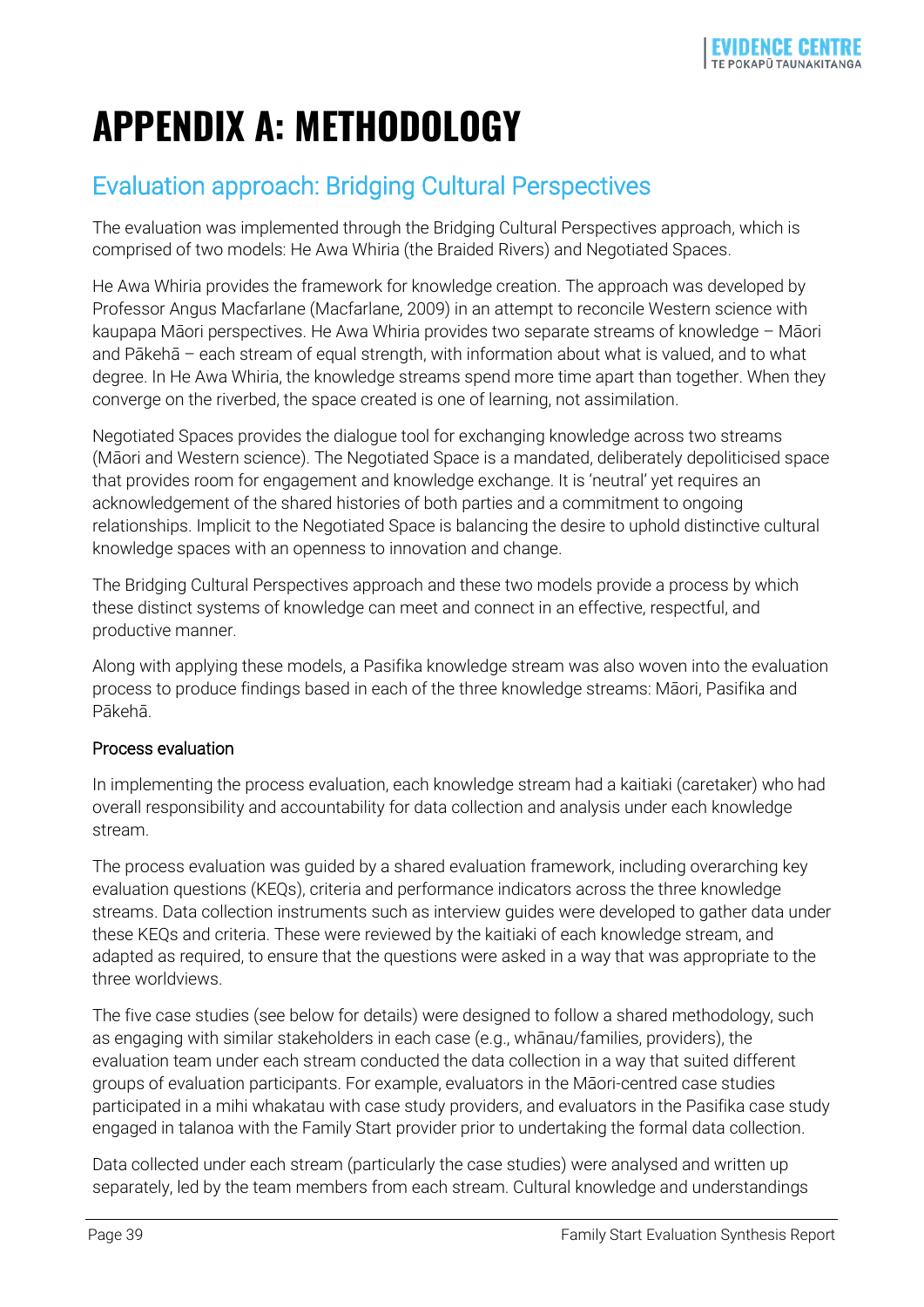were taken as given. For example, kaupapa Māori and Pasifika terms and concepts were not explained or translated into English during the analysis and case study reporting process.

The process evaluation team held a full day analysis workshop, during which members of each stream came together to share their findings from the case studies, and consider data from the other data collection mechanisms. The workshop was led by an independent kaupapa Māori researcher.

The workshop focused on first looking across the three streams and identifying areas of convergence of findings. Each stream was then individually considered to identify any unique findings for each stream. The role of the other teams in this discussion was to ask questions, seek clarification of areas of uncertainty, and challenge each stream on the evidence behind their conclusions – but the worldviews, priorities and values of each stream were taken as given.

The process evaluation report was peer reviewed by each kaitiaki to ensure it accurately reflects the worldviews and findings related to each stream. The report was also reviewed by the independent kaupapa Māori researcher to ensure it captured the agreed findings developed through the He Awa Whiria analysis workshop.

#### Impact evaluation

In implementing the impact evaluation, reviewers representing the three knowledge streams (Māori, Pasifika, Pākehā) worked together to assist with the interpretation of the findings at an aggregate level, and through the lens of each worldview.

Throughout the evaluation, the full (process and impact) evaluation team came together at agreed "touch points" during the Family Start programme evaluation as a way of operationalising Bridging Cultural Perspectives. The purpose and objectives of the touch points are to share updates on the progress of the different knowledge streams, reflect on the He Awa Whiria process, and discuss any issues, challenges and successes in applying the approach.

### Process evaluation methods

The six data collection approaches used for the process evaluation are described below.

#### Review of contextual documents

Oranga Tamariki provided the evaluation team with 41 documents for the contextual review. This included previous Family Start evaluation reports, Oranga Tamariki presentations about Family Start, programme design documentation such as the programme manual and budget bid documents, and Family Start provider documentation, such as outcome agreements and programme consent forms.

The document review ensured the evaluation team had a good understanding of the background and context of the programme and assisted with development of standards and criteria for the evaluation.

#### Key informant interviews

We conducted interviews with 23 representatives from a range of national-level organisations with an interest in the design, delivery, management and/or outcomes of the programme. The interviews collected primary data relating to perceptions of the programme's effectiveness and impact. The interviews included:

• Oranga Tamariki personnel (*n* = 11);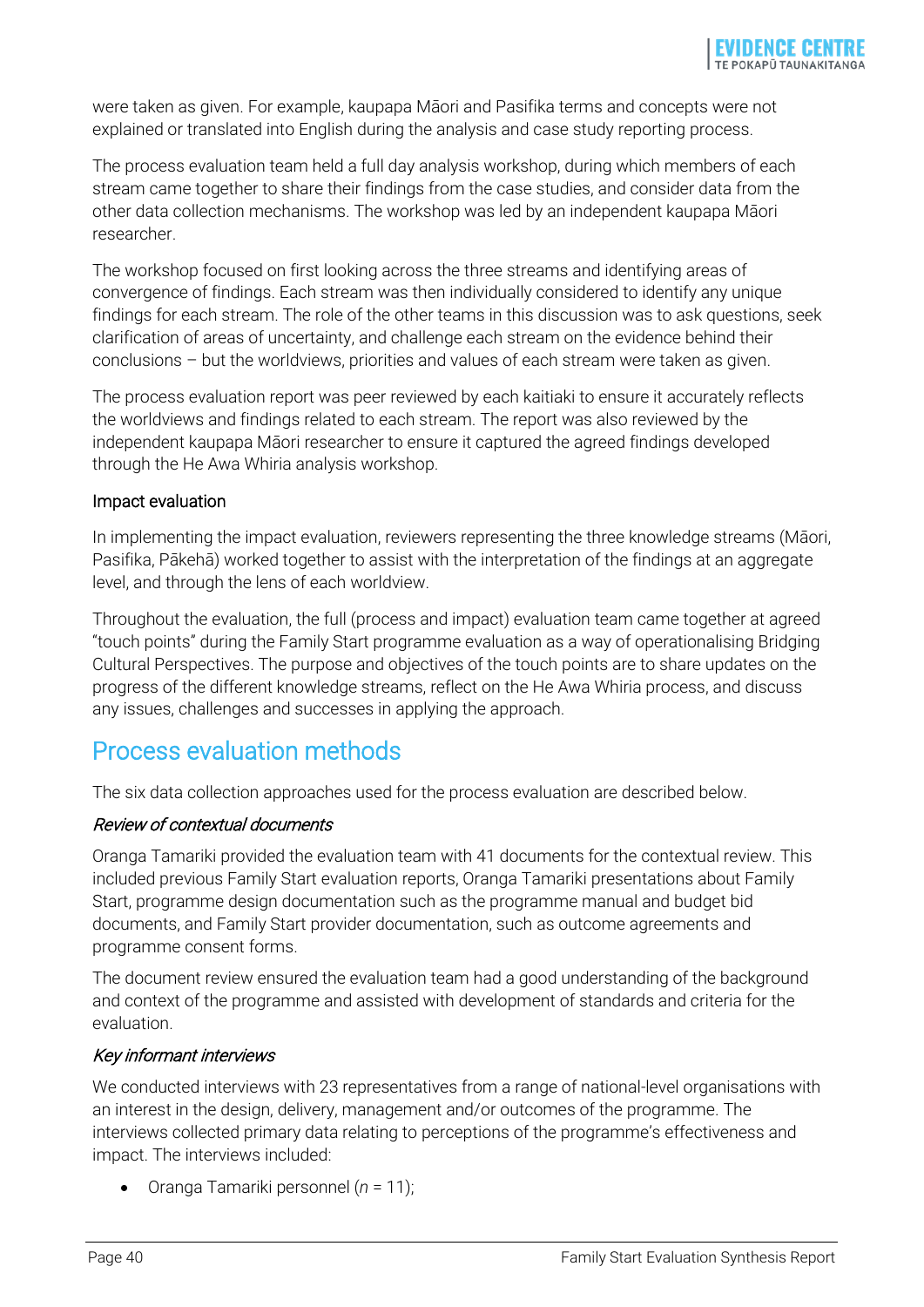- other government departments, including the Ministry of Health, Ministry of Social Development, and Ministry of Education and Department of Corrections (*n* = 9);
- non-government organisations contracted to undertake programme resource development (*n* = 2); and
- a representative from the Family Start Executive (*n* = 1).

The interviews were semi-structured, based on a suite of interview guides tailored to the various roles of the people to be interviewed. To ensure evaluative rigour, each question in every interview guide was developed in relation to one or more of the KEQs. In keeping with our interpretive methodological stance, we developed open rather than closed questions.

Interviews were carried out by two members of the evaluation team: an interviewer and a notetaker. Key informants were interviewed either individually, in pairs, or in some instances in small groups. Informed consent was obtained prior to the start of each interview.

#### Case studies

Family Start is delivered by 43 service providers across New Zealand. The evaluation team undertook case studies at five of these providers to explore the delivery of the programme. This included:

- three Māori-led case studies
- one Pasifika case study
- one Pākehā case study.

These cases studies focused on provider, worker, referrer and client experiences of Family Start. The number of case study interviews conducted is outlined in [Table 1](#page-40-0).

| <b>Characteristics</b>      |    | $\overline{2}$ | Case study Case study Case study Case study Case study<br>3 | $\overline{a}$ | 5  | <b>Total</b> |
|-----------------------------|----|----------------|-------------------------------------------------------------|----------------|----|--------------|
| Managers and<br>supervisors | 3  | 4              | $\overline{2}$                                              | 3              | 3  | 15           |
| Workers                     | 5  | 4              | $\overline{2}$                                              | 8              | 6  | 25           |
| Referrers                   | 4  | 3              | 3                                                           | $\overline{2}$ | 4  | 16           |
| Client whānau               | 8  | 6              |                                                             | 9              | 7  | 37           |
| Total                       | 20 | 17             | 14                                                          | 22             | 20 | 93           |

<span id="page-40-0"></span>

|  | Table 1: Family Start process evaluation case study participants |
|--|------------------------------------------------------------------|
|  |                                                                  |

#### Whānau, family, aiga and fāmili interviews

Incorporating the perspectives of Family Start clients was an important component of this evaluation. Because Family Start whānau can be considered vulnerable, it was important that the proposed methods of engagement be reviewed by an ethics committee. An ethics application was lodged with the New Zealand Ethics Committee, who agreed that "the project meets appropriate ethical standards for social research".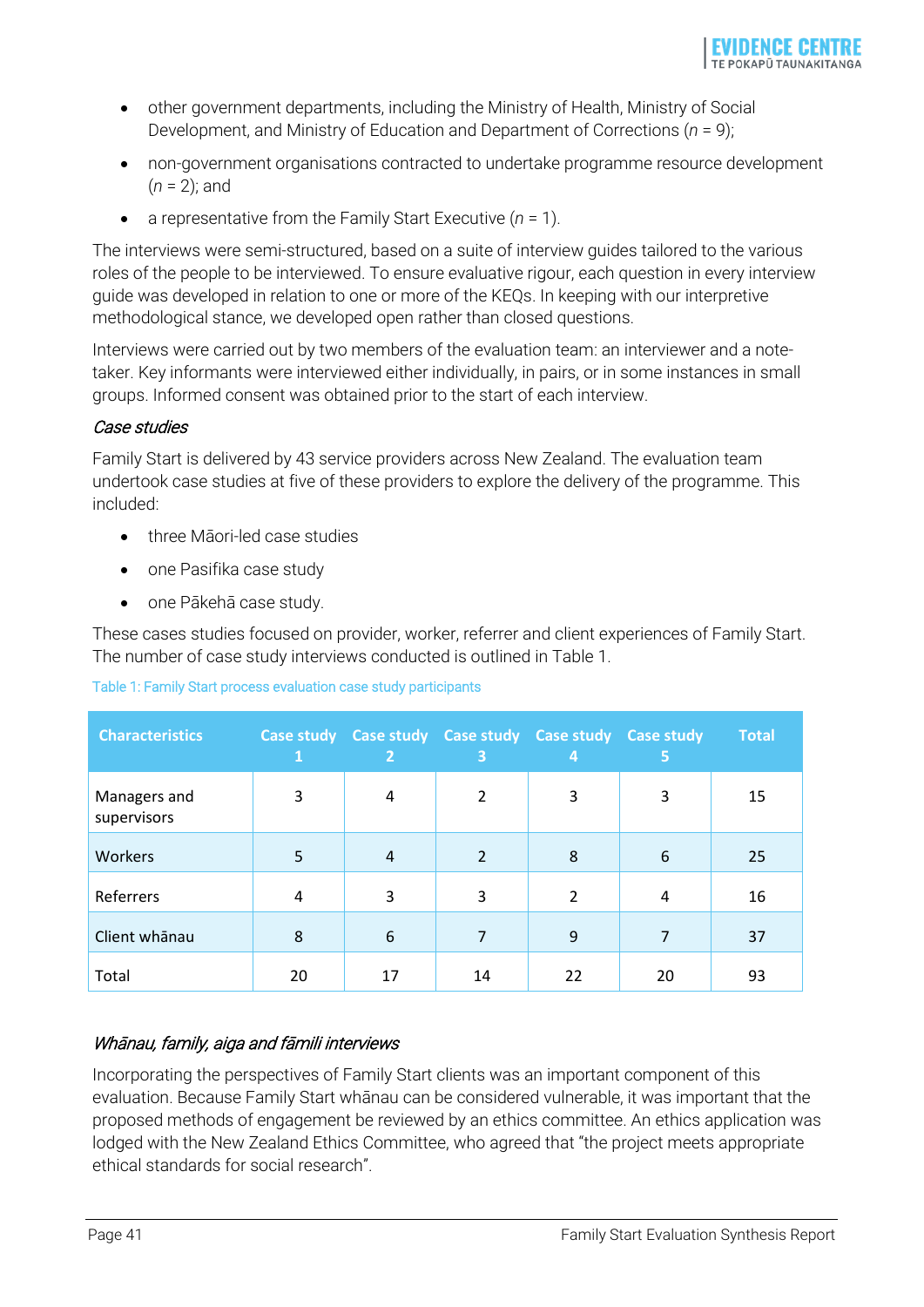For the case study client interviews, Family Start providers recruited whānau to participate in the evaluation on behalf of *Allen + Clarke*. The selection criteria for participation ensured that a diverse group of whānau took part, including those who had been on the programme for different periods of time (e.g., less than six months, over six months, over one year), lived in rural and urban settings, and had differing types of need and intensity of home visits. Family Start providers identified whānau that fit within these subgroups and invited them to participate. Evaluation participants reflect those who accepted the invitation.

A potential limitation of this approach was that although Family Start service providers were asked to identify clients with a range of experiences, there was a chance that service providers might only approach clients with whom they had established a positive relationship. In practice, we found that the service providers arranged for the evaluation team to meet with a varied sample of whānau who reflected a range of experiences.

Whānau interviews were semi-structured around a set of questions based on the evaluation criteria. Interviewees were given a copy of interview notes and invited to provide feedback to ensure the data accurately reflected their responses.

#### E-diaries

We invited Family Start workers to take part in an electronic diary (e-diary) activity to record their personal observations and reflections on Family Start and collect feedback on issues as they arose. Eleven workers participated in the e-diaries.

The e-diary activity ran from late April to the end of July 2019. Participants provided their demographic details and informed consent through a preliminary 'survey' prior to being provided with access to the e-diary portal.

The e-diary was administered through SurveyMonkey, an online information collection tool. Participants were asked to make fortnightly diary entries. The e-diary activity asked three questions at a time, which were refreshed every two weeks. The questions were designed to align with the evaluation criteria and KEQs, and asked workers to comment on aspects of their role (for example, 'How are you finding your caseload at the moment?') as well as specific issues that occurred during the course of the evaluation (for example, exploring worker experiences of assisting clients to access the Early Learning Payment). None of the questions were assigned a 'mandatory' status, enabling diarists to omit any question posed that they did not wish to address.

#### Analysis of Family Start monitoring data

The evaluation team accessed Family Start monitoring data to contribute to the assessment of programme processes. The data were sourced from the centralised data repository (FSNet), with the data request managed by Oranga Tamariki and provided to the evaluation team.

Data received primarily related to programme outputs relevant to the evaluation criteria and KEQs, including annual programme enrolments, planned and unplanned exits, frequency of home visits and adherence to the suggested average workload ratio. The data included in this report cover the period between 1 June 2017 and 31 May 2019 to align with the evaluation scope and time period following the programme's Budget 2016 expansion – the design and delivery of the programme prior to 2017 was out of scope.

These data have been used primarily to triangulate qualitative data to provide more complete information on the effectiveness of Family Start delivery.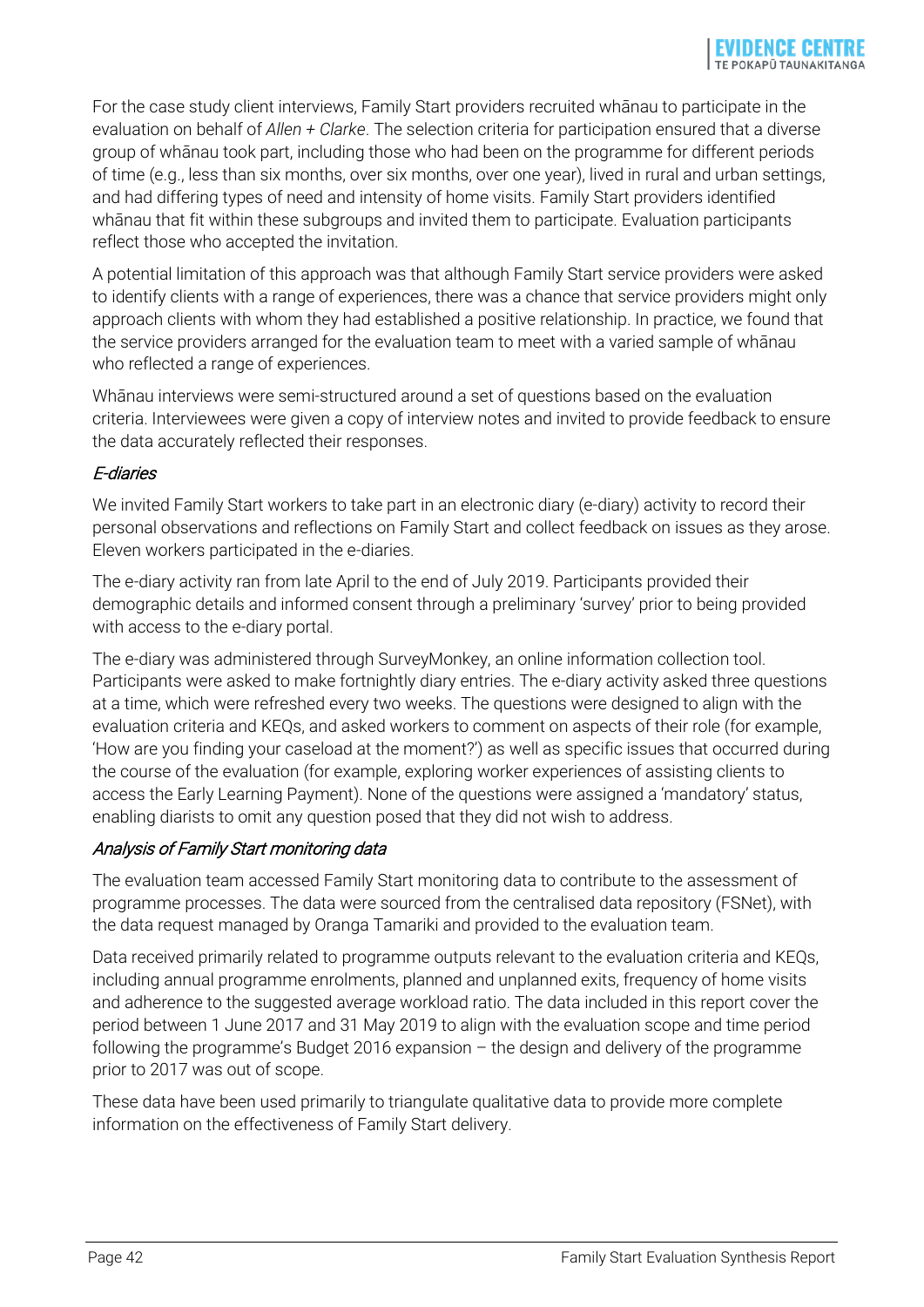## Quasi-experimental impact evaluation

An overview of the quasi-experimental<sup>[16](#page-42-0)</sup> methodology is provided below. A full description of the analytical approach used for the impact evaluation is detailed in the impact evaluation report Oranga Tamariki Evidence Centre, 2021).

The impact evaluation assessed the impact of Family Start on outcomes for children and their whānau across three broad outcome domains: post-neonatal mortality; health and educationrelated outcomes; and child protection outcomes.

The evaluation was conducted using data from Statistics New Zealand's Integrated Data Infrastructure (IDI). It used two quasi-experimental methods: Propensity Score Matching (PSM) and Difference-in-Differences (DiD). These methods provide potentially complementary approaches with different strengths and weaknesses in the context of this evaluation.

PSM provides an individual-level analysis of the impacts of Family Start by comparing the outcomes of Family Start participants with those of matched non-participants who had similar characteristics. For PSM to be valid (and provide unbiased estimates) all characteristics that predict participation and affect outcomes of interest need to be included in the model. This is unlikely to be the case in the current study due to the variety of referral channels, a lack of administrative data on many of the referral criteria, and because participation in Family Start is voluntary. The bias could be in either direction (i.e., could artificially under- or over-estimate the true impact of Family Start), and the extent of this bias unknown<sup>[17](#page-42-1)</sup>.

DiD provides an area-level analysis and compares changes in average outcomes in Territorial Local Authorities (TLAs) before and after the programme became available, relative to the changes experienced in TLAs where Family Start was not available, over the same time period.

While DiD is generally considered the stronger method (because it controls for time-invariant unobserved factors that may introduce bias in approaches such as PSM) we faced several challenges when applying this method in this study. Most significantly, we were not able to accurately identify the 'target group' (i.e., the children who might participate in the Family Start programme within each TLA where it was available). Of the children in the target group used in the final DiD analyses, only 13% had participated in Family Start. Additionally, the observation period prior to Family Start being expanded was relatively short (and hence the sample size relatively small), and some outcomes were rarely observed. There was also evidence that time trends in

<span id="page-42-0"></span><sup>16</sup> Quasi-experimental research involves the comparison of outcomes between two or more groups where there is no random assignment of participants to the research groups. Quasi-experimental methodologies are typically considered to be the most robust alternative to randomised control trials (RCTs) in situations where RCTs are not practically or ethically possible. The two quasi-experimental methods employed in the impact evaluation, Propensity Score Matching and Difference-in-Differences, both attempt to measure the difference in outcomes between treatment and control groups but differ in their approach to controlling the potential biases introduced by the non-random nature of participant groupings.

<span id="page-42-1"></span><sup>&</sup>lt;sup>17</sup> For example, if participants are more motivated than non-participants, and outcomes are on average better for more motivated whānau, then the PSM estimates will capture both the benefits from the programme and the benefits from the additional motivation amongst participants. In that instance, the benefit from the programme will be over-stated. In contrast, the fact that many whānau are referred to the programme from social services may indicate that they face additional challenges that are difficult to measure, which could lead to understating any benefits from participation.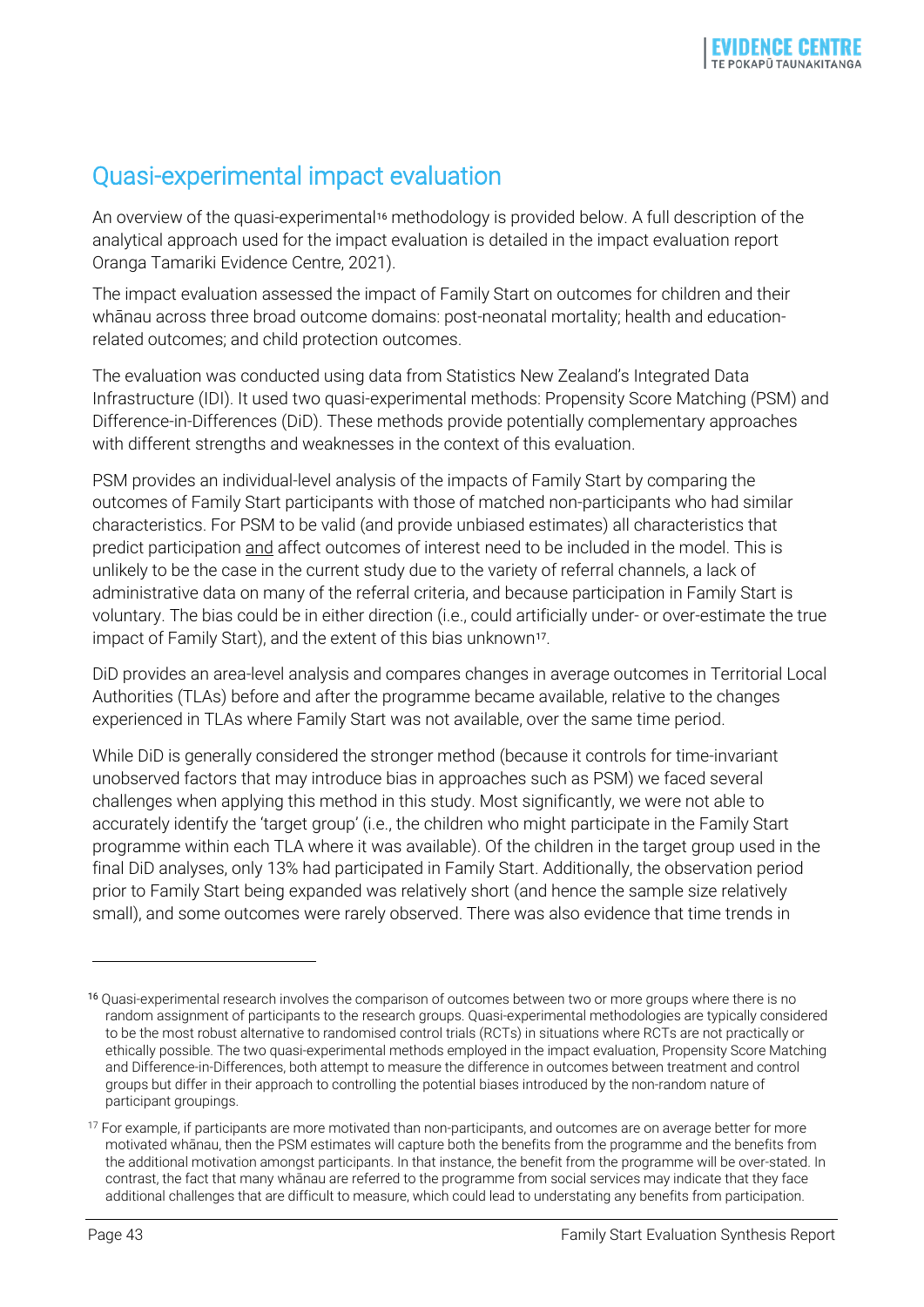outcomes were not similar across TLAs, which is a requirement for DiD analysis to be valid (assessed using parallel trends tests). These factors all materially decreased the likelihood of detecting the effects of Family Start using the DiD method.

Regardless of these potential limitations, because the uptake of Family Start was not universal in the treated TLAs, measures of the average area-level impact (i.e., the impact on all potential, rather than actual participants) are expected to result in smaller estimates of the impact of Family Start.[18](#page-43-1)

The PSM analysis examined outcomes across participants from TLAs that had the programme between 2009 and 2015 (reflecting the availability of Family Start data in the IDI and the need for follow-up time). On the other hand, the DiD analysis examined the 2003 to 2015 period, focusing on outcomes in the 14 TLAs where the programme became available between 2005 and 2007. Both methods examined outcomes within the child's first, second, and sixth years.

#### Samples used and estimation strategies

#### Propensity Score Matching (PSM)

The primary PSM analyses focused on children born during the period 2009-2015. [Table 2](#page-43-0) below presents the key characteristics of Family Start children who were born during this period and who met inclusion criteria for the PSM analyses. These characteristics have been presented for the total participant sample, and by ethnicity. Full details of the participant sample can be found in the impact evaluation report (Oranga Tamariki Evidence Centre, 2021).

Close to 60% of children in the participant sample identified as Māori, andj ust under 30% identified as Pacific (including 18.4% of the total sample who identified as Pacific but not Māori). Just under half of the participant sample were females. Demonstrating the high need profile of Family Start children and their whānau, the proportion of children born in NZ Dep 9 or 10 area units was relatively high (64.3% total, 69.5% Māori, and 74.7% Pacific in the Family Start sample, compared with 20% of the total New Zealand population).

| <b>Variable</b>                         | <b>M</b> aori | <b>Pacific</b> | <b>Non-Māori</b><br><b>Non-Pacific</b> | <b>Total</b> |
|-----------------------------------------|---------------|----------------|----------------------------------------|--------------|
| <b>Total individuals</b>                | 9,972         | 4,980          | 3,711                                  | 16,764       |
| Māori ethnicity                         | 100.0%        | 38.2%          | 0.0%                                   | 59.5%        |
| Pacific ethnicity                       | 19.1%         | 100.0%         | 0.0%                                   | 29.7%        |
| Pacific and not Maori                   | 0.0%          | 61.8%          | 0.0%                                   | 18.4%        |
| Female                                  | 48.3%         | 47.7%          | 48.6%                                  | 48.1%        |
| Child born in meshblock with NZDEP 9-10 | 69.5%         | 74.7%          | 40.2%                                  | 64.3%        |

<span id="page-43-0"></span>Table 2. Mean characteristics of Family Start participant sample, by ethnicity, 2009-2015

<span id="page-43-1"></span><sup>&</sup>lt;sup>18</sup> PSM provides an estimate of the direct impact on participants, whereas DiD provides an estimate of the impact on those in the target group identified (which includes both participants and non-participants). If the impact of Family Start is only experienced by participants, DiD estimates are expected to be around a fifth of size of those obtained in PSM.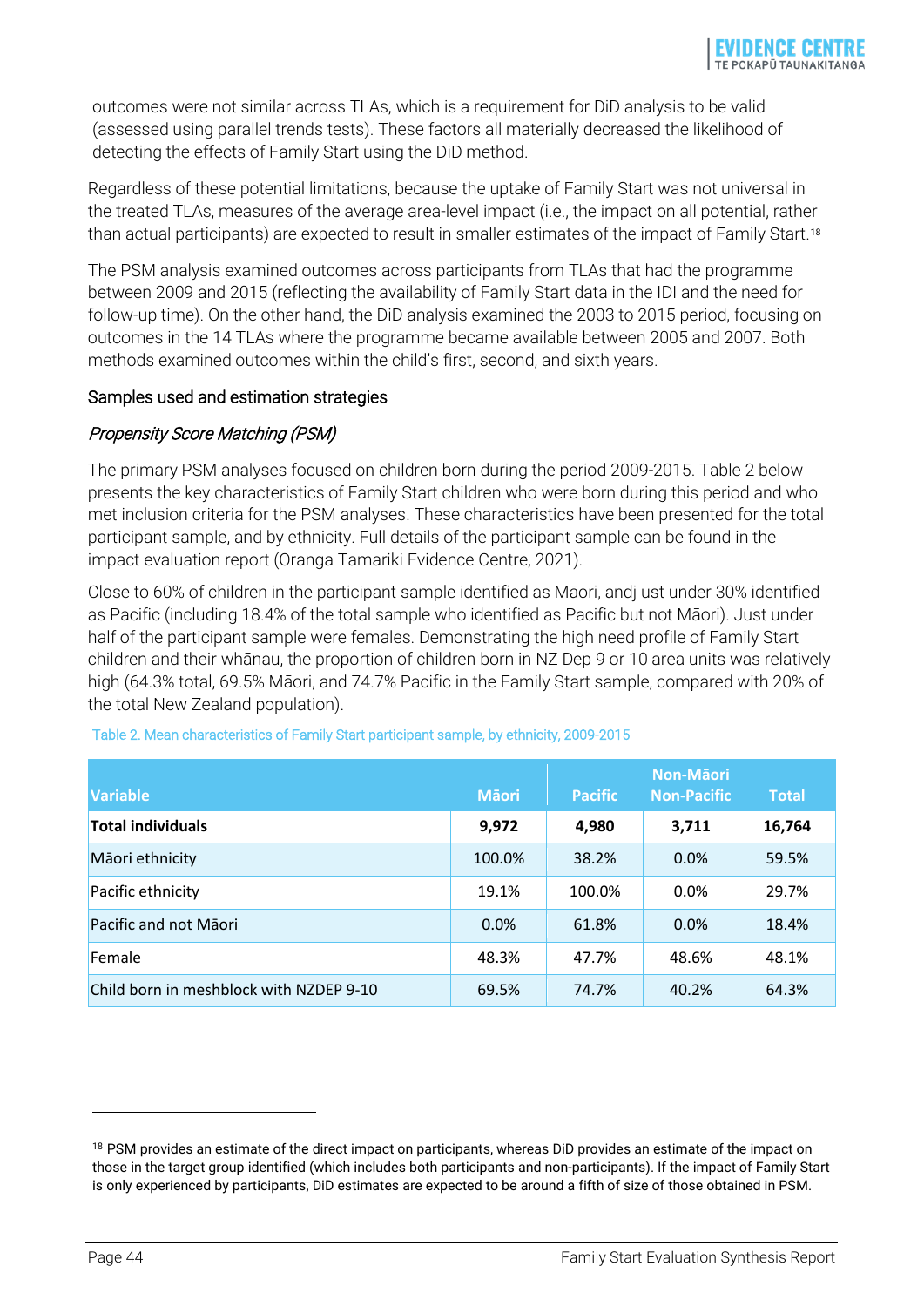These participants were then matched with up to five control individuals who did not participate in the programme (selected from areas where Family Start was available), based on the propensity score calculated for each child as well as a number of other key matching criteria (e.g., ethnicity).

The matching process was largely successful in identifying comparable treated and control groups, although 936 out of the total 16,764 children (5.6%) from the full participant sample were not able to be matched to an appropriate control and were therefore not included in the final analyses. Separate analyses were carried out for Māori and Pasifika children using the same approach but slightly different matching criteria.

Full details of the matching procedure are provided in the impact evaluation report (Oranga Tamariki Evidence Centre, 2021). In addition, the impact evaluation explores how the current PSM estimates relate to PSM estimates produced in the previous Family Start evaluation. Although a number of changes were made to the previous evaluation's PSM methodology, results were reassuringly similar particularly with regard to the post-neonatal mortality outcomes.

#### Difference in Difference (DiD)

A 'matching model' was used to identify the research sample for the DiD analyses. Applying criteria to identify the appropriate research sample (i.e. the 'target group') allows the point of comparison to be narrowed from all births within a community to an at-risk sub-group that is more likely to represent the target population of Family Start. This provides a more fair and valid assessment of Family Start's impact at a community level, compared with including populations that would not reasonably be affected by Family Start.

To achieve this, propensity scores were generated for all children in the area (regardless of Family Start participation status) in a similar fashion to the PSM analyses. Then, children who had a propensity score in the top 25% of children born between 2003 and 2015 were retained in the analyses. Note that as in the previous Family Start evaluation (Vaithianathan et al., 2016), we did not include children that were born in Christchurch City (as they received a different programme), and children that were born in TLAs where Family Start was already available before 2005.

Using this sample, the DiD estimations used individual child-level data to measure the impact of Family Start, including a wide range of controls to account for potential biases in the data.

[Table 3](#page-45-0) presents the key characteristics of different groups of children from the overall DiD sample, including the total child sample, the target group used in the DiD analyses, and Family Start participants; full details are provided in the full impact evaluation report. Note that the number of participants (23,670) is only 3% of the total sample (494,730) because we collected births from 2003 for the total and research samples,<sup>[19](#page-44-0)</sup> whereas we only included children that participated in Family Start from 2009 (due to data reliability issues) in the 'participant' group.

The comparison below allows for an assessment of the representativeness of the DiD sample compared with the overall child population and the Family Start participant population. For example, 27% of children in the general population sample were born in a TLA with a Deprivation Index of 9 or 10, compared with 63% of children in the research sample, and 60% of children enrolled in Family Start. Overall, the matching criteria used to identify the research sample was successful in providing a relatively good fit between the children in the research sample and the children who enrolled in

<span id="page-44-0"></span><sup>19</sup> Note that children born prior to 2003 were excluded from analyses due to issues with data reliability.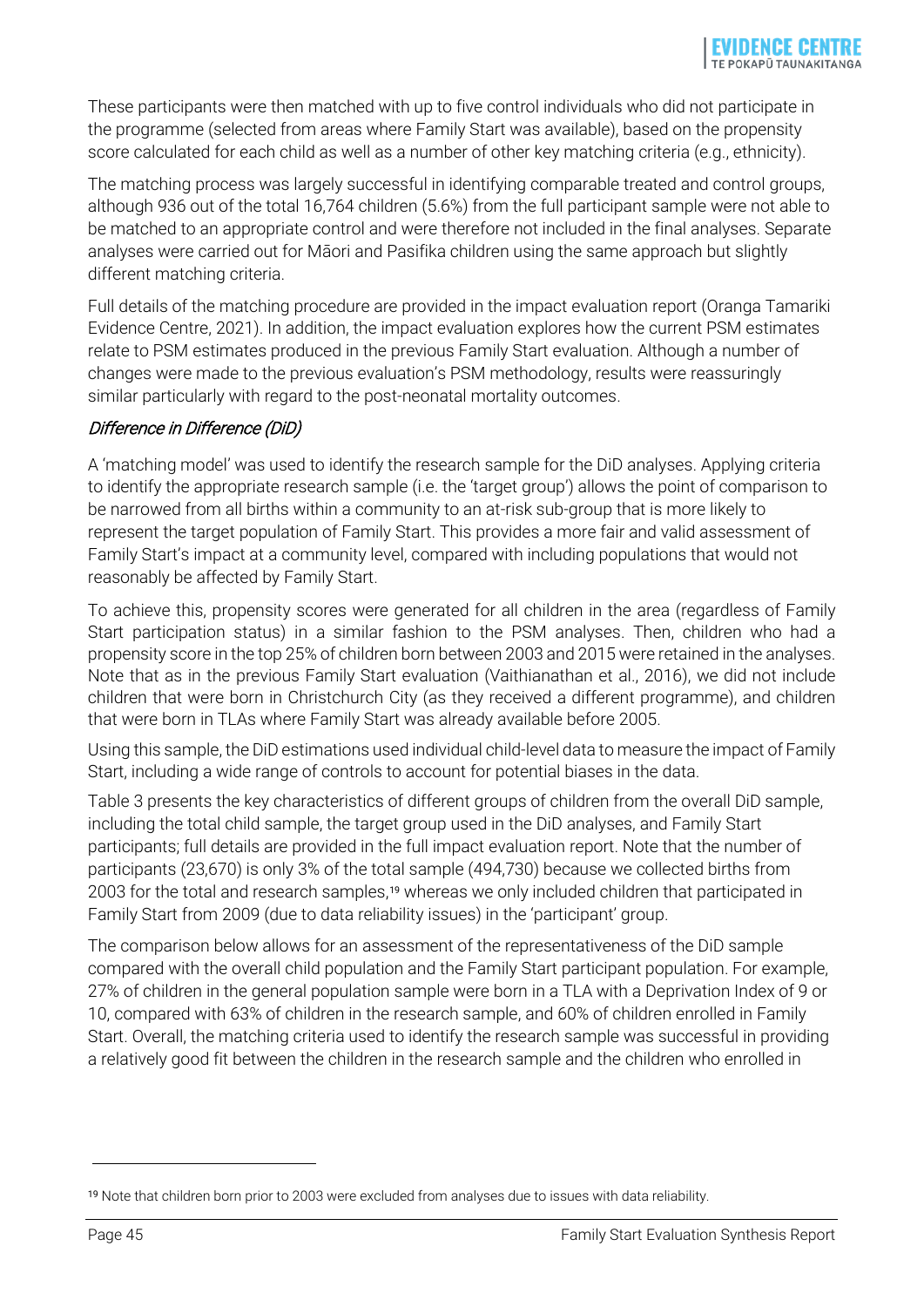<span id="page-45-0"></span>Family Start, suggesting that the research sample can act as a valid comparison group for DiD analyses.[20](#page-45-1)

<span id="page-45-1"></span><sup>&</sup>lt;sup>20</sup> Although note the aforementioned issue of the low Family Start participation rate among the research sample, which is likely to contribute to an under-estimation of the true impact of Family Start for participants.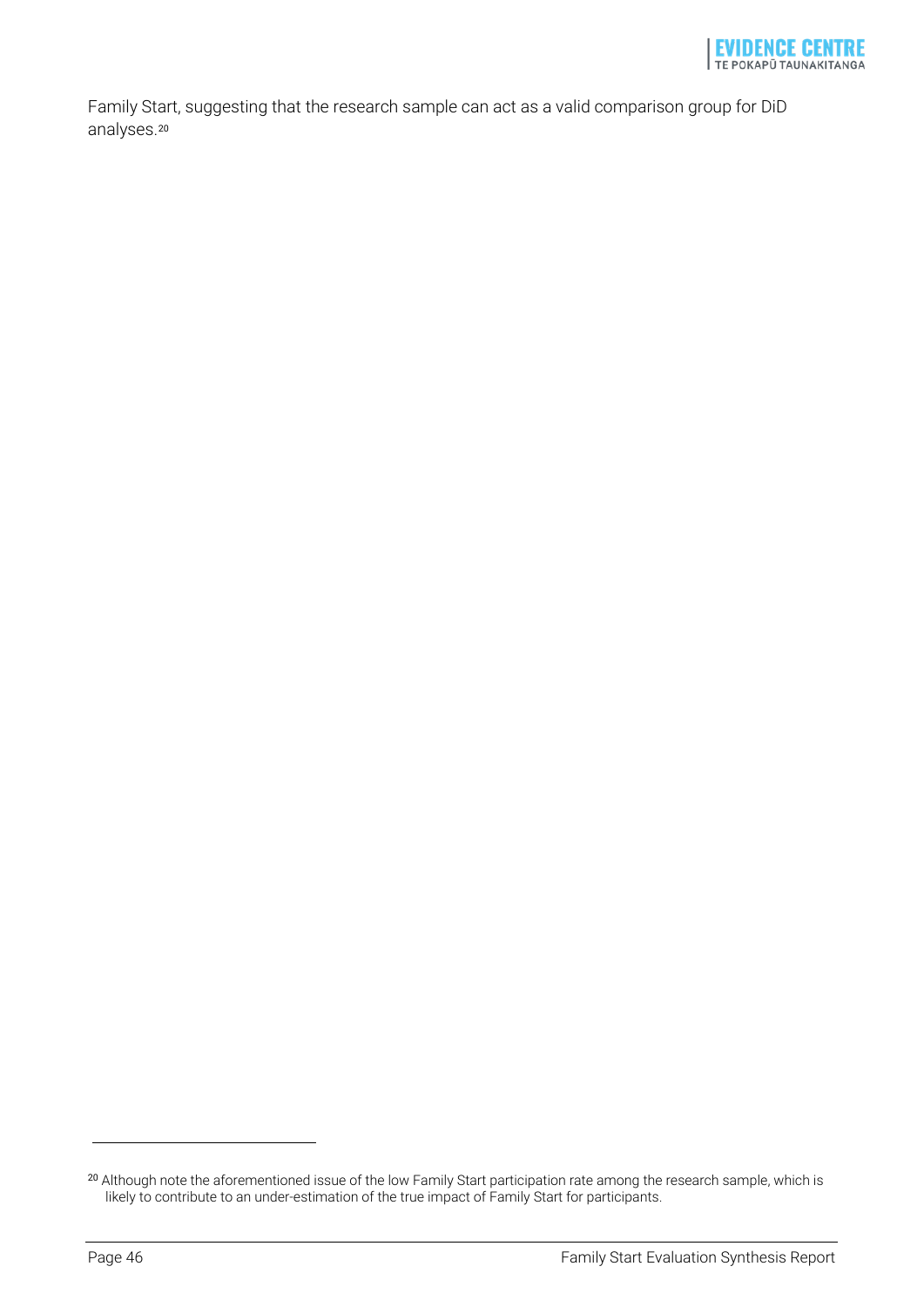| <b>Characteristics</b>                  | <b>All Births</b> | <b>Research</b><br>sample | <b>Family Start</b><br>participants |
|-----------------------------------------|-------------------|---------------------------|-------------------------------------|
|                                         | 2003-2015         |                           | 2009-2015                           |
| <b>Total individuals</b>                | 494,730           | 91,524                    | 23,670                              |
| Born in TLA with Family Start           | 62%               | 71%                       | 91%                                 |
| Participant in Family Start (2009-2015) | 3%                | 13%                       | 100%                                |
| Female                                  | 49%               | 48%                       | 48%                                 |
| Maori                                   | 29%               | 64%                       | 59%                                 |
| Pacific Islands                         | 15%               | 27%                       | 28%                                 |
| Birth at NZDEP9-10                      | 27%               | 63%                       | 60%                                 |

Table 3. Characteristics of children overall, for the DiD research sample and for Family Start participants

Full details of the DiD approach are provided in the impact evaluation report (Oranga Tamariki Evidence Centre, 2021). In addition, the impact evaluation explores how the current DiD estimates relate to DiD estimates produced in the previous Family Start evaluation (Vaithianathan et al., 2016), as a number of changes were made to the previous evaluation's DiD methodology. When we attempted to replicate the previous evaluation in terms of time period analysed and key model characteristics, we were not able to replicate a key finding (reduced year one post-neonatal mortality). However, some modifications to the original model did detect a similar and statistically significant reduction in mortality consistent with the original estimates for the same time period.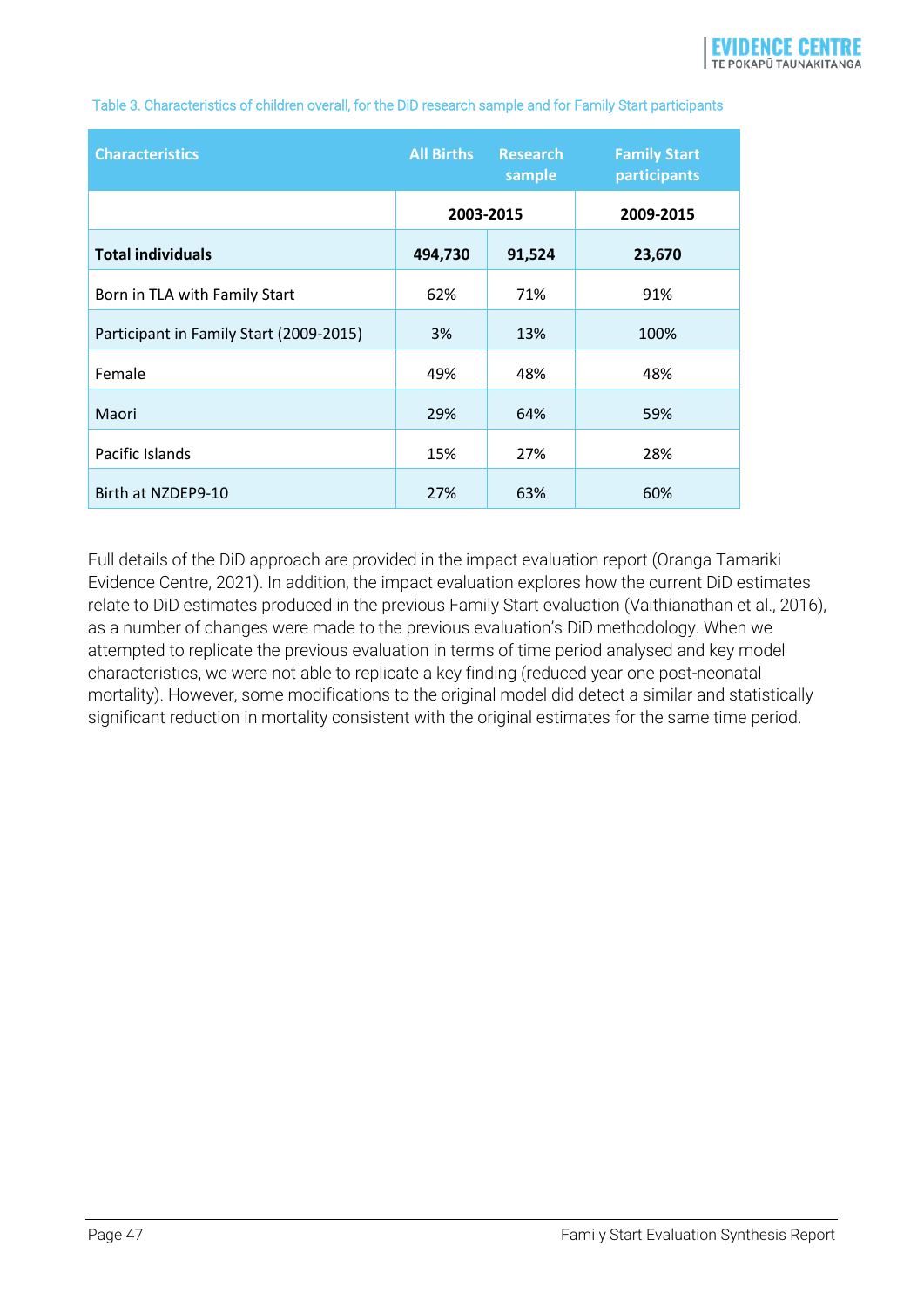## <span id="page-47-0"></span>**APPENDIX B: STRENGTHS AND LIMITATIONS**

Key strengths of the evaluation approach and methodology include the following:

#### *Overall*

- He Awa Whiria. Using He Awa Whiria in the evaluation has enabled the impact of the Family Start programme to be assessed using Māori, Pasifika and Pākehā frameworks. This allowed for interpretation of evaluation findings through te ao Māori and Pasifika worldviews, rather than using an exclusively Pākehā framework.
- The evaluation used mixed methods to seek evidence from a variety of sources. This included context-rich, qualitative information from stakeholders at the national, programme and client levels, as well as quantitative data sourced from the IDI. The mixed-method approach allowed quantitative impact findings to be triangulated with qualitative data related to stakeholder views and perceptions.

#### *Impact evaluation*

- Relatively large sample sizes. Due to the use of the IDI, the sample sizes used in the current evaluation were larger than is typical for programme evaluations in the social services. This increases the statistical power to detect a significant treatment effect (although this is dampened for rare outcomes, as outlined in the limitations section below).
- Longitudinal data. The outcomes data sourced from the IDI were longitudinal in nature, allowing for a more robust analysis of the maintenance of treatment effects over time. This also allowed for tighter controls around the direction of causality, which is an issue with cross-sectional research designs.

#### *Process evaluation*

• The emphasis on gathering rich qualitative data through a semi-structured style of interviewing enabled the evaluation team to undertake 'explanation building' under each of the KEQs, to identify not only 'what' is occurring in relation to the design, delivery and outcomes of Family Start, but also 'how' and 'why'.

Limitations of the evaluation approach include the following:

*Impact evaluation*

- No randomised assignment. The methodological approach for this study did not involve randomised assignment to treatment and control groups. This limits the ability to draw robust causal inferences about the impact that Family Start has on enrolled children and their whānau.
- **Lack of wellbeing data.** The data contained in the IDI are largely drawn from administrative data related to interventions carried out by government agencies and reflect service provision and interventions. The identified outcome measures therefore do not directly capture child and whānau wellbeing, particularly as conceptualised using a Māori or Pasifika knowledge framework.
- Identifying ethnicity. Although a 'total ethnicity' approach was used in the analysis, we acknowledge the inherent limitations of administrative ethnicity data, in that not all individuals will be categorised in a way that aligns with their own understanding of their ethnicity.
- Reliance on service engagement. We were not able to use survey data in the analyses as the number of respondents from the Family Start population would be too low to provide robust statistics.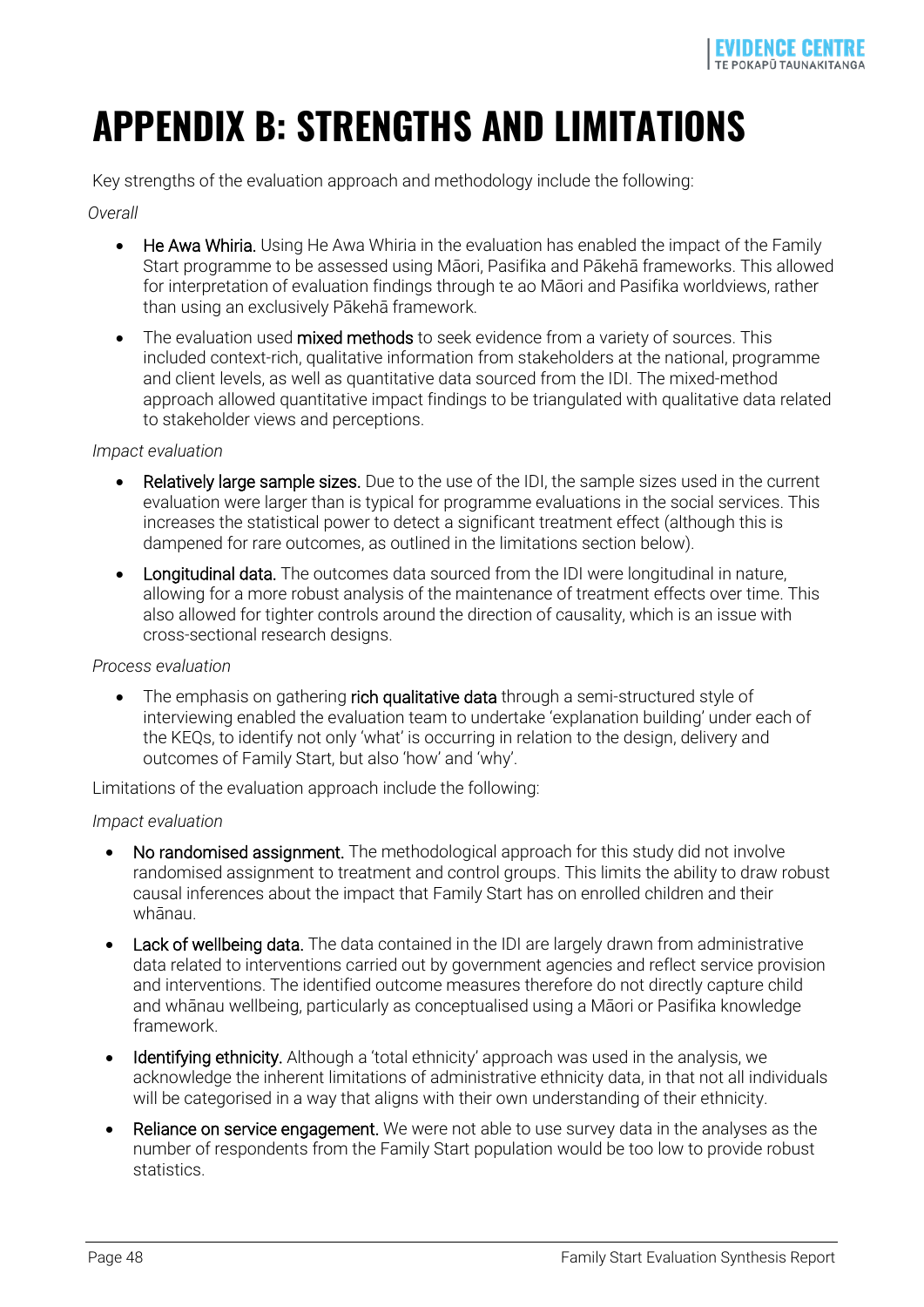- Safeguarding effects. Some of the selected outcome measures (e.g., Oranga Tamariki notifications, mental health service use) may be subject to a "safeguarding effect", whereby engagement with Family Start increases identification of, and service referral for, particular whānau issues that otherwise would have gone unaddressed. This could have the effect of increasing outcomes that may be perceived as negative for children and whānau.
- Bias in service engagement data for Māori. Previous research has indicated that Māori, and to a lesser extent Pasifika, individuals and whānau may be more likely to be subject to the attention of government agencies (and therefore appear in their datasets) than non-Māori individuals and families (Milne et al., 2020). Given that many outcomes measured by government agencies and included in the IDI are deficits-framed, this may skew results in a more negative direction for Māori compared with other ethnicities (potentially via a more intense safeguarding effect).
- Power to detect differences in outcomes. Some of the outcomes measured in the current study were relatively rare events, such as measures of maltreatment and mortality. Because of the low base-rates of these outcomes in the general population, the statistical power to detect any effect of Family Start on these outcomes was low. This means that care needs to be taken when interpreting results for these outcomes, because the lack of a significant finding may not indicate an absence of an effect.
- Measuring a wide array of effects. Care must be taken when interpreting the size of the effects estimated in the current study. This is because it is unlikely that all whānau who engaged with Family Start required support in all of the areas that were able to be addressed by the programme, but instead required more specific support in some wellbeing domains than others. This can cause overall effect sizes to be smaller, because the effect is averaged across all families who engaged with Family Start, not just families who required or received support in each domain.
- Limited timeframes of available data. In some cases, development of administrative data in electronic form and that are able to be included in the IDI is relatively recent; therefore, some limitations exist around the timeframe of data available. In addition, year six outcome indicators are only available for 2015 and earlier.
- Lack of information about exact interventions received. The Family Start data available in the IDI do not contain information on the exact interventions received by children and whānau. Effects were therefore only able to be estimated at the programme level, rather than the intervention level. We explored whether there was value in stratifying analyses by the length of time a child participated in the programme but concluded that this was a poor indicator of engagement.
- Delivery of other services to participants. It is likely that individuals in both the treatment and control groups received assistance through services outside of Family Start. However, information about these other services was not available in the IDI.
- Presence of Family Start participants in control samples. Additionally, due to the use of the propensity to participate criterion as a proxy for programme eligibility in the DiD analyses, some individuals who participated in Family Start may be included in non-Family Start samples or areas. This is expected to reduce the size of the estimated treatment effect.
- Multiple comparisons. The current evaluation explores the impact of Family Start on numerous outcomes, which increases the risk of false positives. We have not adopted one of the formal methods available for explicitly addressing this issue and simply note it here.
- Lack of clarity about policy-significant effect size. We were unable to identify information or documentation that provides clarity on what a meaningful effect size might be for many of the measures of interest. This provided a challenge when attempting to make evaluative judgements about the success of Family Start.